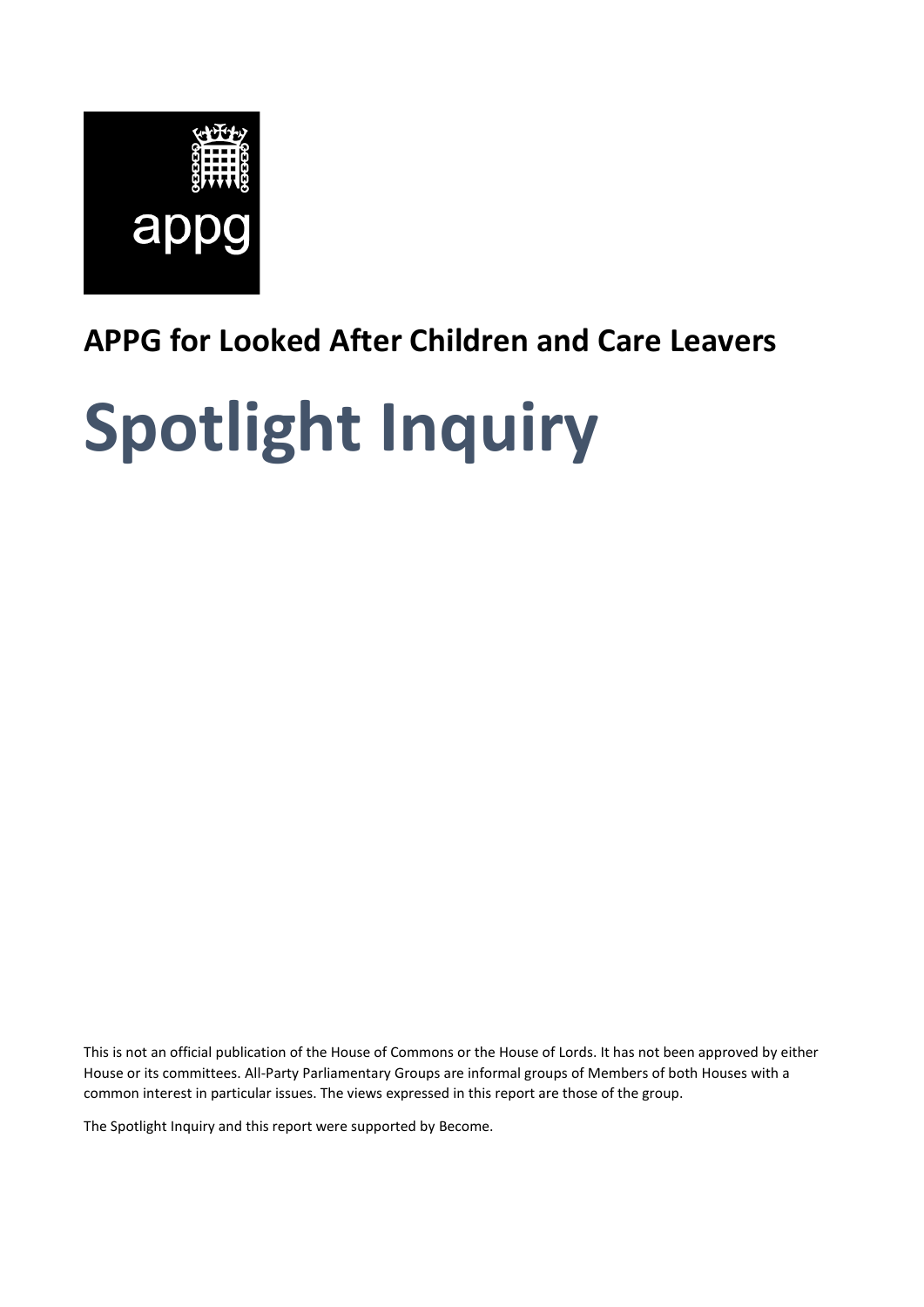# <span id="page-1-0"></span>**Contents**

<span id="page-1-1"></span>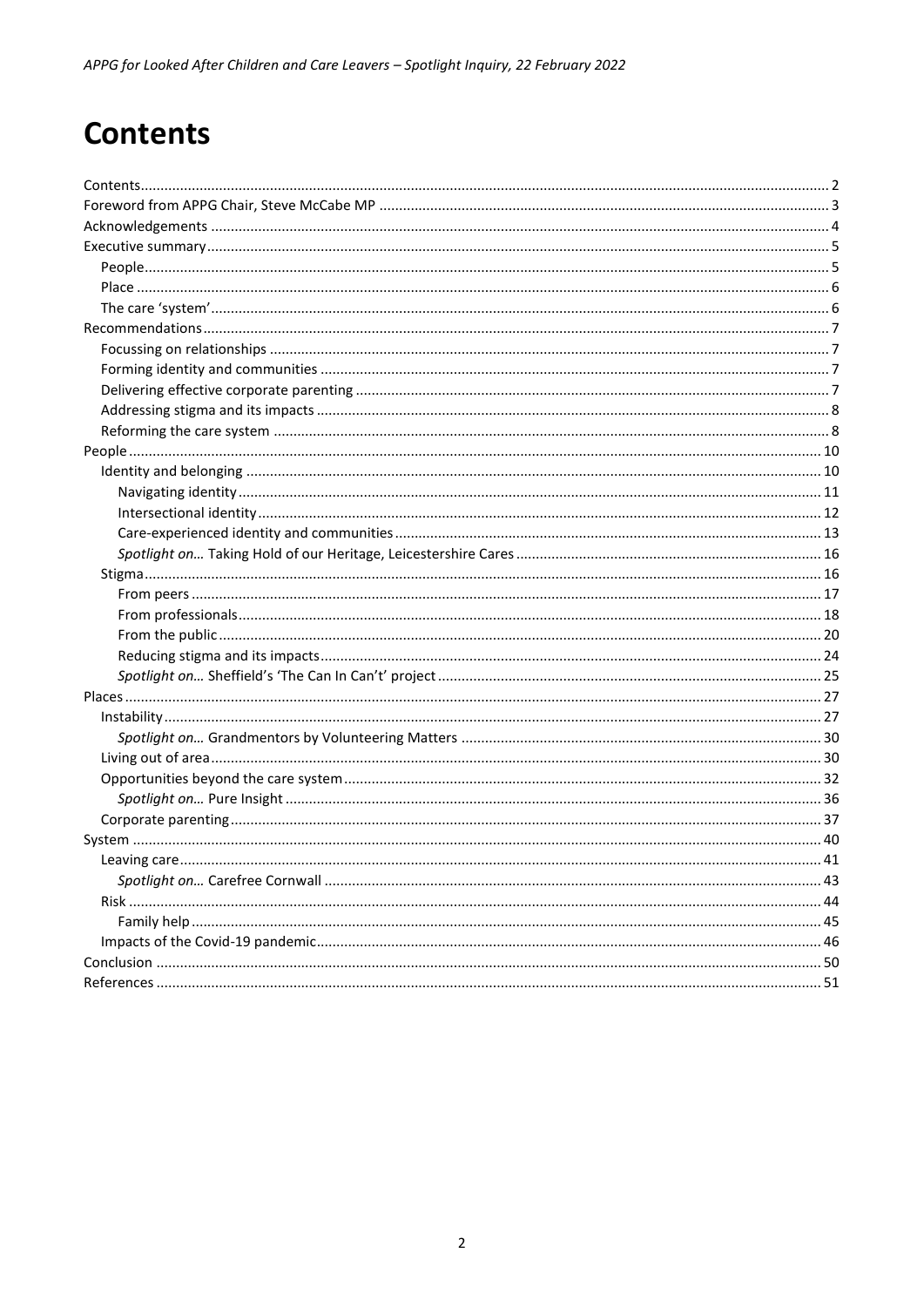# **Foreword from APPG Chair, Steve McCabe MP**

In January 2021, the then Education Secretary Gavin Williamson launched the Independent Review of Children's Social Care, promising bold and wide-ranging reform which aimed to "raise the bar for vulnerable children across the country".

In my time as both a social worker, as an MP, and as Chair of the All-Party Parliamentary Group for Looked After Children and Care Leavers, one of the most consistent messages I've heard from care-experienced young people has been how care can really make or break your connections to communities. It was clear to me that this had to be recognised and understood by Josh MacAlister as Chair of the Review if it was to achieve its difficult task.

To support this, the APPG established its Spotlight Inquiry in early 2021, aiming to shine a light on care and communities across the country, looking at how the care system could better support young people's connections to the communities which matter to them when in and leaving care, and exploring how wider communities could be better supported to understand and respect their care-experienced members.



This is particularly significant as the country continues its response to and recovery from the Covid-19 pandemic. The close community ties which allowed the pandemic to spread so rapidly were also those which gave many strength and resolve in the face of crisis. To truly 'level up' our communities, we must recognise those who have been most impacted by the pandemic. Care-experienced young people often report feeling less connected to their communities – dislocated from where they may have been before and stigmatised where they may be now. Navigating messy concepts of identity and belonging is often even more difficult for care-experienced people given the instability, inconsistent relationships, and lack of agency experienced by many before, during and after their time in care.

The care system is too facing a moment where it risks destabilising further young people's lifelong connections to the communities that matter to them. Recent years have seen a sharp increase in the number of children living outside of their local area, complicated by a deepening postcode lottery of support and provision, and continued public misunderstanding about what it means to be in or leaving care. Any successful review of children's social care must consider the power of community, and the time for change is very much now.

I'm extremely grateful to all the individuals and organisations who kindly shared their experiences and views with the Inquiry through our regional online evidence sessions, young people's workshops, or by submitting something to the accessible call for evidence. The breadth and depth of insight across those with different lived and professional experiences – and in many circumstances both – has helped the APPG offer a set of strong recommendations which we hope the Review team will consider and for Government, local authorities, and other organisations and individuals to take forward in their work. I'm also grateful to Become – the national charity for children in care and young care leavers – who as Secretariat to the APPG led on the coordination and delivery of this Inquiry.

I look forward to hearing from many more of you as the APPG's work continues in 2022 and beyond.

Stave M'/ale

#### **Steve McCabe MP**

Chair of the All-Party Parliamentary Group for Looked After Children and Care Leavers and MP for Birmingham Selly Oak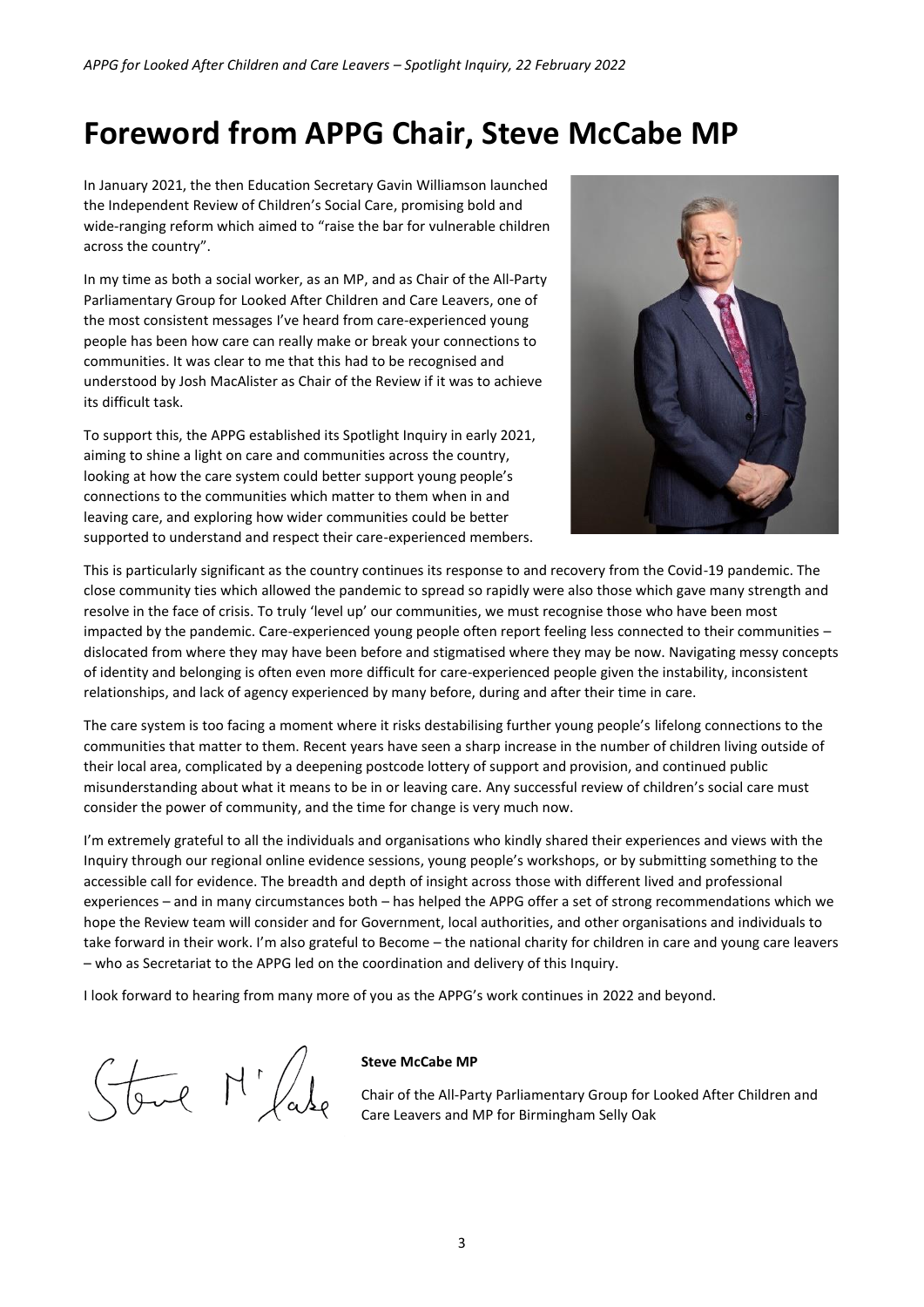# <span id="page-3-0"></span>**Acknowledgements**

The APPG would like to thank all those individuals and organisations who contributed their experiences, views and recommendations to the Inquiry. Over 300 people provided input, of which over 130 were care-experienced young people.

We would particularly like to thank those APPG Officers and other Members of Parliament below who kindly hosted one of the regional evidence sessions, each welcoming a range of people with different personal and professional experiences around the care system. Thanks also to APPG members Lucy Allan MP and Baroness Young of Hornsey for their attendance and contributions.

- Steve McCabe MP West Midlands
- Tim Loughton MP London and the South East
- Daisy Cooper MP East of England and East Midlands
- Emma Lewell-Buck MP North East and Yorkshire & the Humber
- Danny Kruger MP South West
- Kim Johnson MP North West

Thanks to the individuals and organisations who kindly shared examples of their own practice to develop care and community connections at the beginning of each regional evidence session: Arts Connect and Dudley Virtual School, Volunteering Matters, Leicestershire Cares, Sheffield Children's Involvement Team, Carefree Cornwall, and Pure Insight.

with ? the definition of Deople groom the same place. where I don't seek sase aren't al mas  $\lambda$ I seel safe the case **CAM** that's just my fate, so i'll the mishaps with a  $H_{\text{in}} = 1$ through though it rn  $= *even*$  $\mathbf{C}$ waste this put ill have to broce mysel world with people who don't wish ce a single helpful comment De for but we can that we can call sofe the WW

*Figure 1: Evidence from Derbyshire Children in Care Council*

Thanks to the local authorities, organisations and individuals who supported the young people's workshops, including Dudley, Hampshire, Investing in Children, Isle of Wight, North East Regional Children in Care Council, and NYAS, and to those who shared submissions as part of the call for evidence, including A New Direction, Children's Services Development Group, Derbyshire, National Independent Visitors Network, Pause, Photo Voice, Professor Amanda Sacker, Royal College of Speech and Language Therapists, and Somerset.

Finally, thanks to Become – the national charity for children in care and young care leavers – who as secretariat coordinated the Spotlight Inquiry activity, and particularly to Henrietta Imoreh, Participation Officer, for leading delivery of the young people's workshops and to Sam Turner, Policy and Participation Manager and Senior Clerk to the APPG, for writing this report and the other outputs from the Inquiry.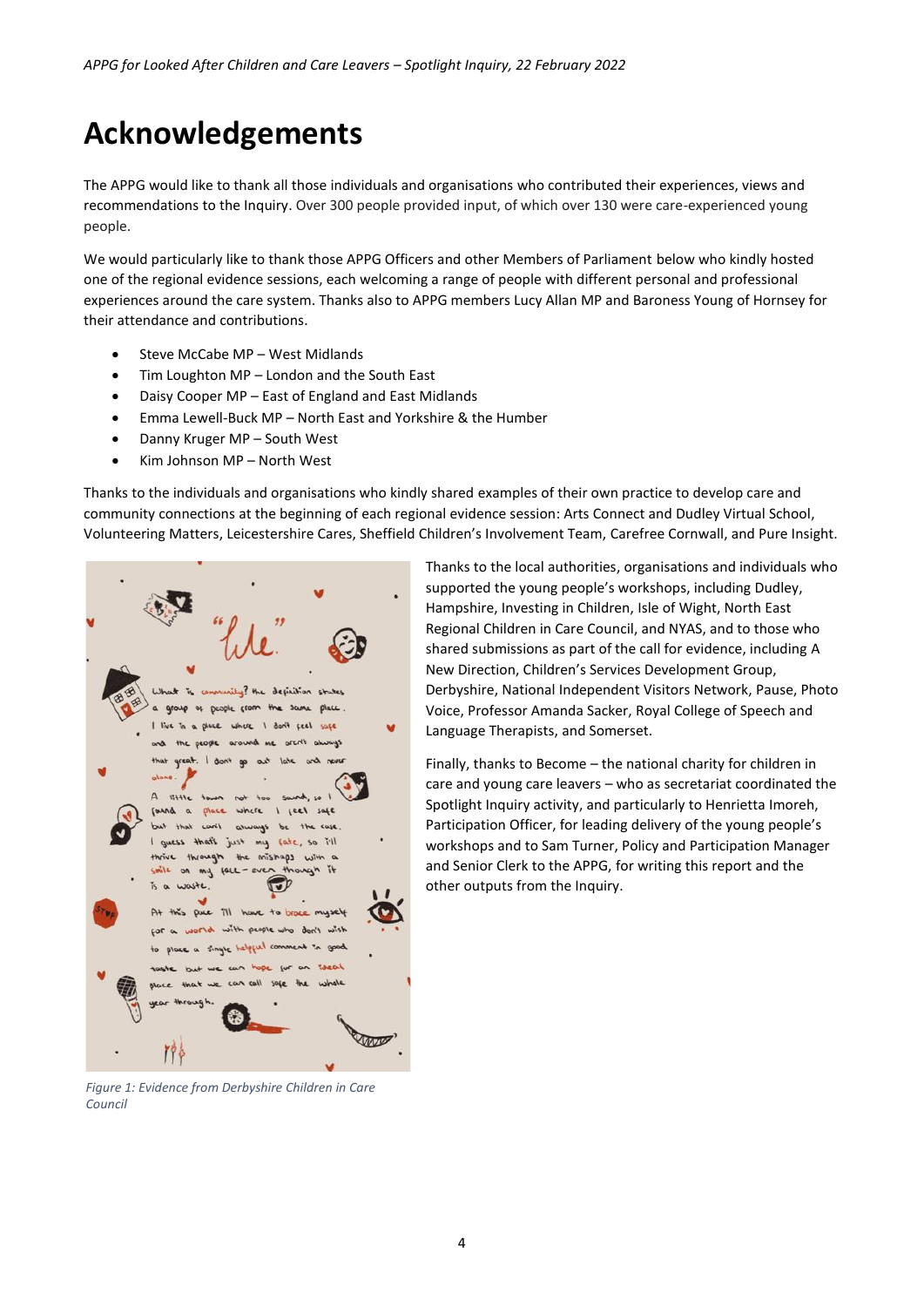# <span id="page-4-0"></span>**Executive summary**

'Community' is of vital importance to each of us. As social beings, the people and the places in which we live and interact play a crucial role in both our individual and collective well-being. However, for many children and young people in care, and care-experienced adults, their relationships with some of the most important communities in their lives can be strained.

There are many reasons why these relationships can be strained, from the events that led to a young person being taken into care, to the ways in which the care system itself undermines young people's abilities to form and sustain new and existing links with the people and places that matter to them as they grow up.

It is important that policy makers do more thinking about the ways in which care-experienced people relate to the different communities in their lives and build a care system that does more to improve these experiences.

In the here and now, it is communities that provide the friendships, experiences and support that help all of us to be happy and to thrive. Looking to the future, community is important because it is sustainable and provides support through adulthood and into older age. By ensuring that children and young people in care have strong and stable relationships with the communities that matter most to them we will be ensuring that they continue to thrive throughout their lives, long after they have left care.

This APPG report puts a spotlight on what 'community' means to care-experienced people and explores what might be done to help strengthen important community relationships and connections for current and future generations of children in care.

We make 15 practical recommendations for changes that could be made in the near future to improve the ways in which the care system supports young people to connect with their communities and we highlight 5 broader areas where we feel serious reform is required that the Department for Education (and others) should consider in greater detail.

This final report brings together three strands of evidence gathering activity that formed the basis of the inquiry – a series of regional workshops for care-experienced people, professionals and others chaired by MPs that provided an opportunity to provide oral evidence, a series of workshops for children in care and care experienced young people to share their own thoughts and experiences and a call for evidence which comprised of written submissions from key organisations and stakeholders and creative submissions of art, poetry and other mediums from young people themselves.

Throughout our evidence gathering we uncovered a range of important themes for reform:

# <span id="page-4-1"></span>**People**

Communities are made up of people and the roles of certain individuals in supporting young people to build links with the communities in their lives were of paramount importance. Of note were Family, Carers, Social Workers, Friends, other care-experienced young people and Independent Visitors and many of our recommendations focus on how to best support these core relationships.

However, to build strong relationships, the inquiry highlights two important underlying factors that need to be addressed.

The issue most explored was an underlying barrier – that of stigma. Across a range of different relationships – from the public and friends to professionals like social workers and teachers, care-experienced people reported a range of difficult prejudices they often felt they either had to overcome, or that prevented them from building the strong relationships they needed.

Care-experienced young people gave compelling evidence that in order to build relationships with other people there was an important pre-condition: having a good relationship with oneself. Evidence about high-quality life-story work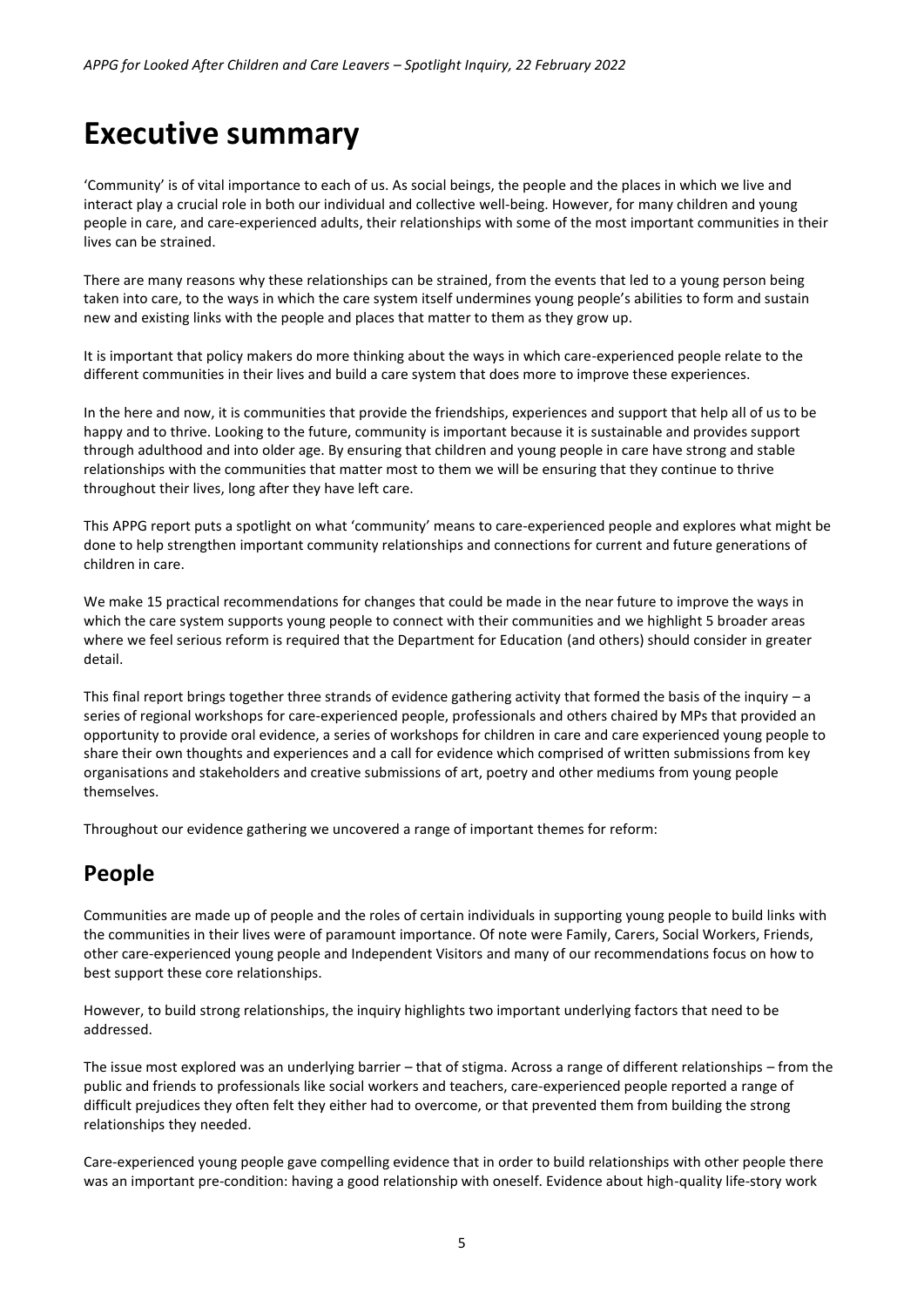and about opportunities for care-experienced people to explore all the different aspects of their identity – like their ethnicity, religion, sexuality, or nationality was widely received and often given additional emphasis.

Therefore, to strengthen relationships with the people that matter we make a range of recommendations about tacking stigma, exploring identity and improving relationships with those key people care-experienced people talked about most like their family, carers and social workers for example.

# <span id="page-5-0"></span>**Place**

Communities gather in physical or virtual spaces, and proximity to the people we love and care about and to support is crucial in supporting anyone to navigate life's ups and down. It was unsurprising therefore that a lot of evidence that we gathered related to 'place'.

Perhaps the largest body of evidence related to placement instability. Whether this was multiple placement moves, or being placed out of area, it was clear that it is difficult to build connections with the place we live in, and other places that matter to us, if we're constantly on the move.

However, the evidence we gathered also suggested that even in circumstances where young people had experienced relative placement stability, they felt it was still challenging to access all the opportunities their local community might have to offer. Important examples were access to leisure opportunities and the ability to spent time with important local communities that helped young people explore different parts of their identity – like faith groups or other LGTBQ+ young people for example.

One place-based community that all children in care and care leavers should have a strong and lasting connection with is their local authority. A range of evidence was provided that explored the idea of the 'corporate parent' and all the different ways in which local authorities could help build community links and support their young people to thrive.

# <span id="page-5-1"></span>**The care 'system'**

If the first two themes of people and place focused predominantly on the ways in which individual young people could be better supported to build stronger relationships and community connections, the final theme looked at the bigger picture and explored ways in which reform of the care 'system' might help improve the situation.

Evidence given around the 'system' was wide ranging. There were important questions about whether we invest enough in the care system, and specifically in the types of activity and support that help foster strong community links. There were also important observations about how a system based on assessing and reducing 'risk' to young people often hindered their ability to interact freely with different communities.

Indeed, in our exploration of how the Coronavirus pandemic has affected the care system it was clear that under the extreme pressures of the pandemic it was often the elements of the system that supported young people's relationships with people and place that were undermined the most – like cancelling social activities, reducing contacttime with family and professionals, and high levels of isolation.

Finally, there was a significant body of evidence focused on the experience of becoming a care leaver. This is one area of the 'system' where the role of community, as young people leave childhood and grow in independence, is of critical importance. Those who gave evidence urged for more ambitious reform, supporting young people for longer, and reimagining the role of community for care experienced young adults.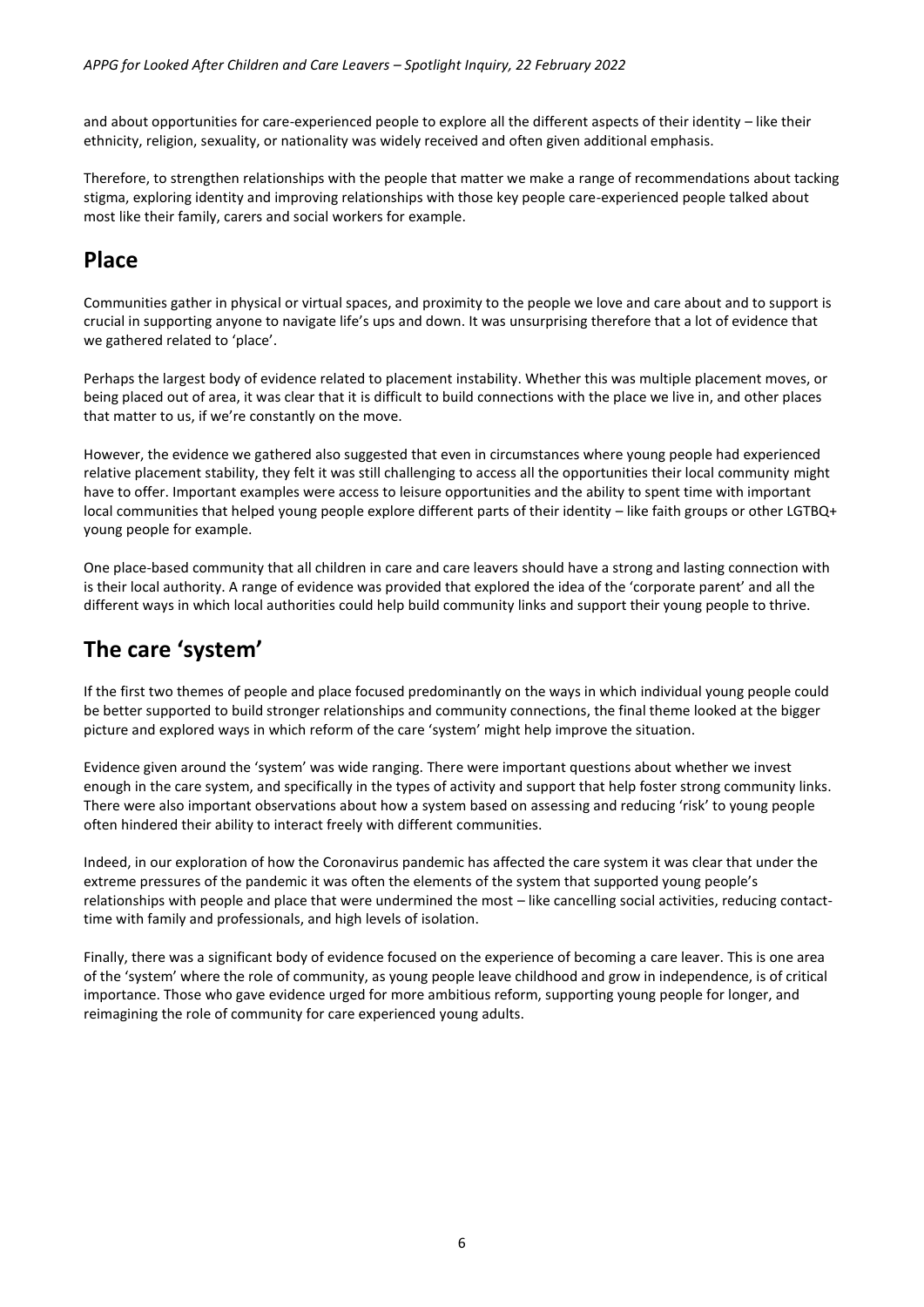# <span id="page-6-0"></span>**Recommendations**

Our recommendations have been divided into two sections. Firstly, 15 specific recommendations to help improve the experiences of children in care and care leavers of the communities they are part of focused on relationships, identity, corporate parenting and stigma. Finally, we identify five areas of the care system where reform is clearly needed but the solutions need serious thought and, ideally, cross-party consensus to ensure the long-term impact needed to bring about real change.

# <span id="page-6-1"></span>**Focussing on relationships**

- 1. Relationships and community connections must be at the heart of Care and Pathway Planning for children in care and care leavers. Professionals working in children's social care should ensure this includes exploration of identity, heritage, and important community connections. They should identify and prioritise the support needed to help young people maintain lifelong relationships, including with siblings and wider family members. Devolved budgets should be encouraged to give some ownership and control directly to young people.
- 2. Foster carers and other significant people in caring roles should be supported to maintain long-term relationships with young people they have cared for, beyond the end of any particular placement or arrangement. Guidance, training and funding should be provided for this purpose.
- 3. All children in care and care leavers should have access to an Independent Visitor. Ofsted should assess each local authority's Independent Visitor services against national quality standards.

# <span id="page-6-2"></span>**Forming identity and communities**

- 4. All children in care should have access to high-quality life story work or other practice to help build their sense of identity and improve mental health and wellbeing. Ofsted's inspection framework and guidance should be amended so no local authority receives a 'Good' or 'Outstanding' judgement if this isn't happening. Ofsted should deliver a thematic inspection and/or research to understand more about delivery across the country.
- 5. Care-experienced young people should be supported to access both peer community spaces for other young people and adults with care experience, as well as opportunities to develop relationships in spaces outside of the care system (e.g. through volunteering and community sports, leisure, arts, faith or hobby groups and clubs). The 'Participation in Society' section of the Care Leaver Local Offer should detail a comprehensive offer of support. Local authorities should make available resources for this, including the provision of digital devices, online connectivity, or transport.

# <span id="page-6-3"></span>**Delivering effective corporate parenting**

- 6. 'Corporate parenting' should be renamed and its statutory principles redefined to focus on what is most important to young people – the formation of trusted, lasting relationships – and to deliver on the UK's obligations to children in care under the UN Convention on the Rights of Child.
- 7. Corporate parenting approaches should involve a whole-council approach led by the Chief Executive and Council Leader. Councils and councillors, across all two- and single-tier levels, must be encouraged and supported to deliver corporate parenting action which builds communities and relationships for children in care and care leavers. Ofsted should ensure their inspections of local authority children's services explores this by engaging in dialogue with the lead member for children alongside practitioners and young people.
- 8. Each local councillor should be linked to a tangible part of the local care system like a children's home, foster care agency, independent visiting service or similar, to encourage stronger links and understanding for the children and young people in the care of their local authority.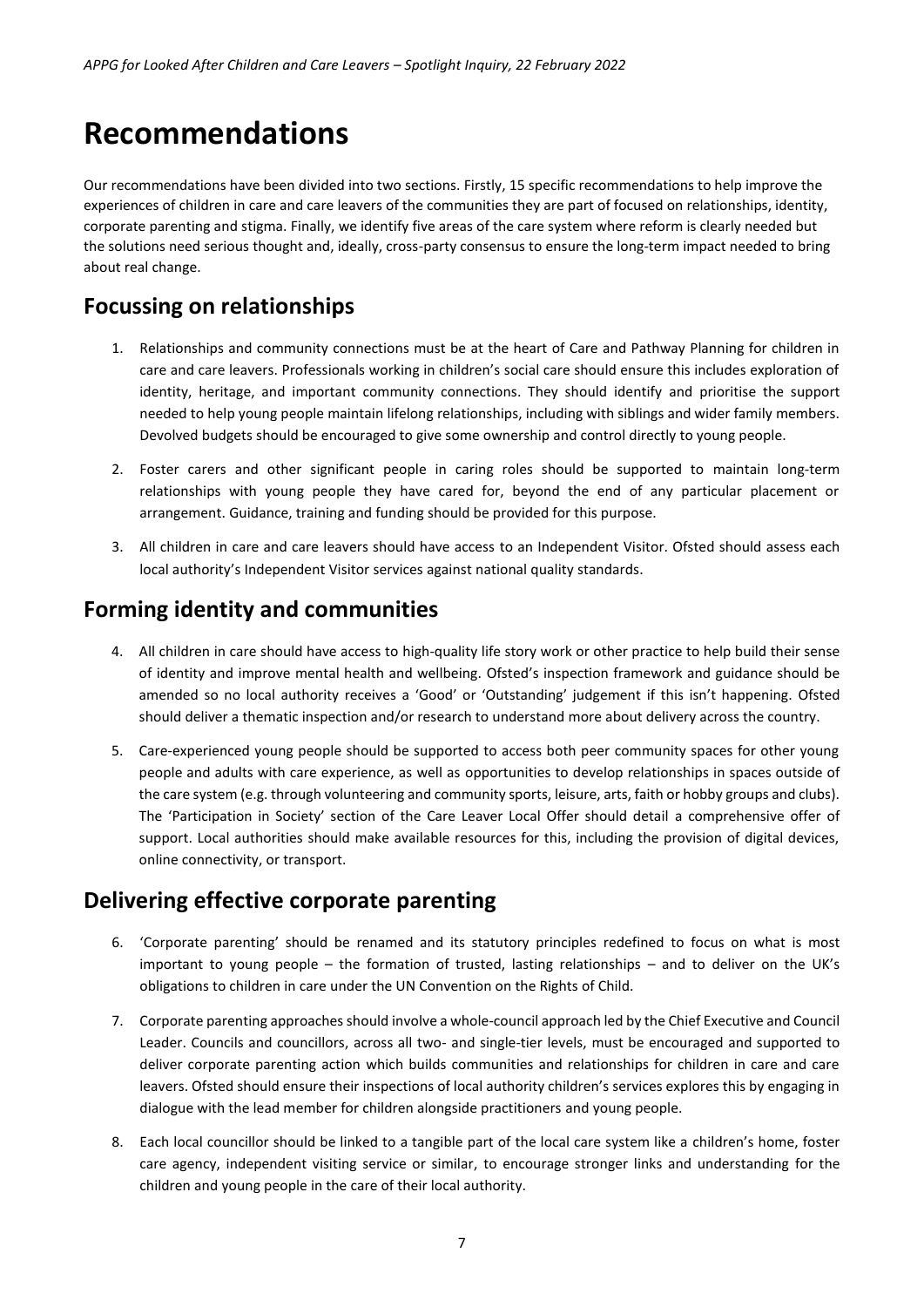- 9. Local authority and other public sector employees as part of a national contribution towards 'corporate parenting' – should be given time off to engage in activities which build community connections for careexperienced young people (e.g. acting as an Independent Visitor or volunteering as a mentor). This activity should also be considered as a 'public duty', empowering employees across all sectors to arrange 'reasonable time off' in agreement with their employer.
- 10. At a national level, the Care Leaver Covenant should be renamed, refocused and expanded to detail a comprehensive set of commitments from the state towards all care-experienced people – more akin to the Armed Forces Covenant. The Covenant should cover education, healthcare, employment, financial assistance, housing and other areas, and should be overseen by the existing cross-ministerial Care Leaver Covenant Board. Care-experienced people should be included within positive action approaches for recruitment and prioritisation for public and other services.

### <span id="page-7-0"></span>**Addressing stigma and its impacts**

- 11. A national public awareness campaign should be launched, co-designed with care-experienced people, to combat pervasive stigma and boost understanding and empathy. National and local government should support this by providing grants for local community projects to celebrate Care Experienced History Month and Care Day.
- 12. A media pledge around the reporting and representation of care experience should be established alongside guidelines and resources which offer practical advice on covering issues in the care system responsibly and considerately. The IPSO Editors' Code of Practice should be amended to include direction around reporting on the care system and care-experienced people.
- 13. Children's homes managers, foster care agencies and other placement providers should be required to help improve community understanding of children in care, care leavers and the care system in the neighbourhood(s) where their provision is based.
- 14. Professionals in children's services and all frontline roles across wider public services, including teachers, healthcare staff and the police, should receive training co-designed by care-experienced young people to reduce stigma and prejudicial behaviour. This should be a mandatory part of all training and qualification routes.
- 15. A toolkit should be developed which supports professionals to audit their policies and processes, to identify and correct any potentially stigmatising or discriminatory language, decision-making or practice which negatively impacts care-experienced people.

# <span id="page-7-1"></span>**Reforming the care system**

- 1. The current 'leaving care' system needs to be reimagined to reduce the cliff-edges of support and community disconnection typically experienced by young adults at ages 18 , 21 and 25. This should guarantee a core level of support into adulthood regardless of where someone is living.
- 2. Government should commit to providing sustainable and sufficient funding for local authority children's services and to deliver early family help and universal youth services. This needs to be a long-term settlement and clear funding formula that supports local authorities to plan properly.
- 3. A national strategy for children's residential care needs to be developed which includes the provision of capital funding to boost regulated sufficiency and ensure there are enough options of the right type and in the right places to keep more children and young people close to the communities which matter to them.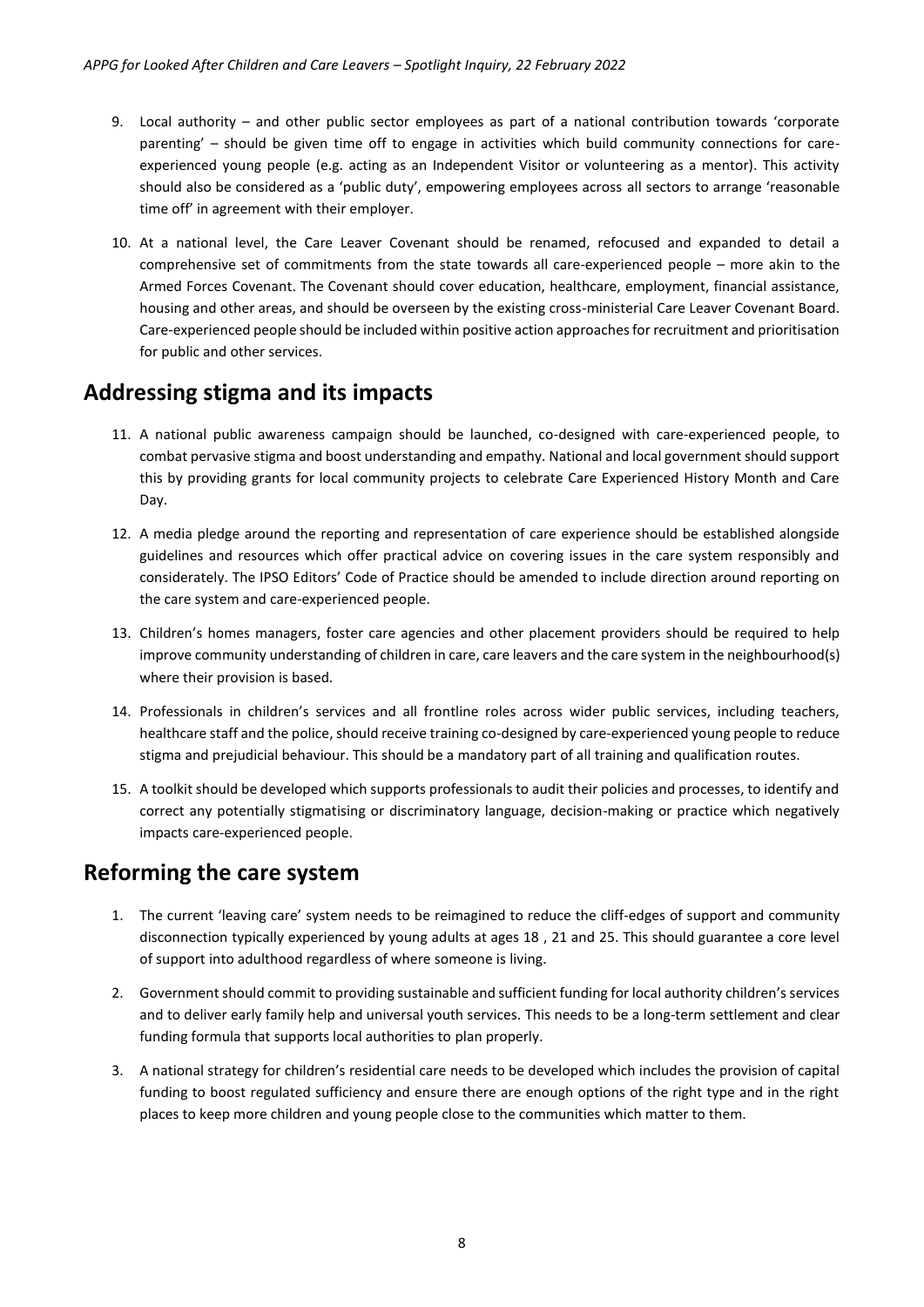- 4. A national recruitment, skills and retention plan for the children's social care workforce, including foster carers should be developed which addresses current shortages, reduces churn, provides better career progression and improves the consistency of relationships for children in care and care leavers.
- 5. Serious reform, including a consideration additional of primary legislation and binding targets, is required to reduce the number of children being placed outside of their local area. Existing commissioning and procurement practices should be properly scrutinised and new safeguards develop to tackle this issue properly.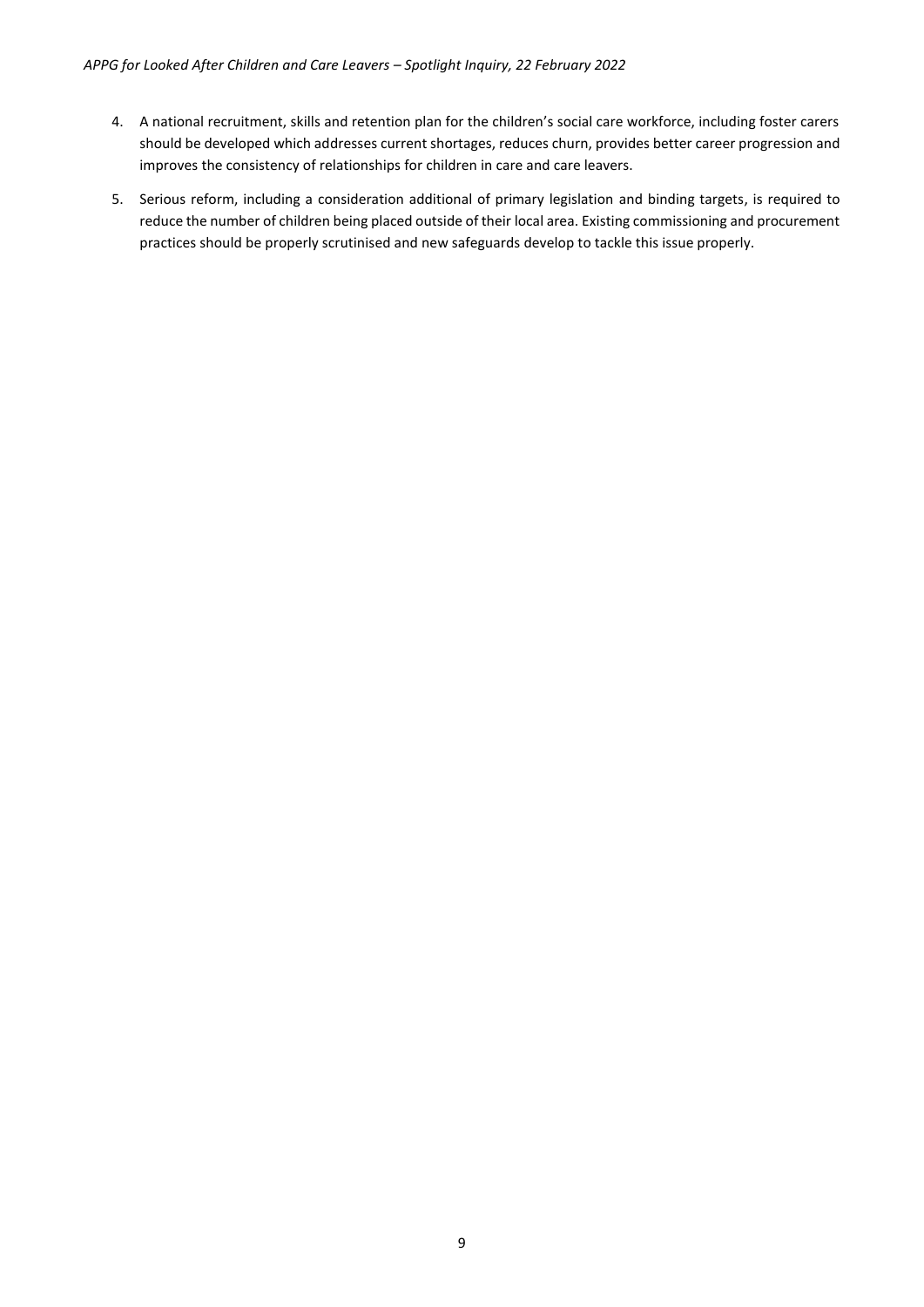# <span id="page-9-0"></span>**People**

This section explores what the Inquiry heard about identity, belonging and stigma. We heard that care-experienced young people aren't given enough space to understand who they are and navigate their intersectional identities when in and leaving care, something needed before strong community connections can be made. There are some but not enough opportunities for children in care and care leavers to meet other care-experienced people in safe and supportive community spaces – where they want to do so. Too often, care-experienced young people face stigma and prejudice from their peers, from professionals in children's social care as well as other settings, and from the wider public in employment and in everyday experiences – intensified by irresponsible and damaging reporting in the press and representations of care experience in the media.

# <span id="page-9-1"></span>**Identity and belonging**

*"'Identity' is about who we are beyond stigma or stereotypes that care-experienced young people may face. It incorporates our feelings, desires, personality and hopes for the future. There is no set meaning to 'identity' as it means something different for each of us. Having groups to attend with other young people, support with our hopes for the future, and space to reflect are all key in deciding who we are and how we want to exist in the world."* 

#### *Evidence received from Photo Voice*

Although children in care and care leavers share a common experience of care, each individual is unique. Personal characteristics and experiences can be both uniting and dividing, interpreted in their own ways at different times by individuals as part of an understanding of their own identities. Although statutory care planning<sup>1</sup> and other guidance<sup>2</sup> for professionals supporting care-experienced young people makes clear the importance of identity for children in care, the Inquiry heard consistently that too many approaches to support for care-experienced young people didn't respect this enough; they failed to recognise each person's own individual strengths, needs and ambitions, sometimes misunderstanding the impact of care experience in the formation of their self-defined identity.

*"There is an opportunity to decide what your heritage is, who your community are and what you need your community to be."* 

#### *East of England and East Midlands evidence session*

*"It just makes us a little more special that we've gone through something that someone else hasn't. It makes me strong as a person. It kind of makes me different, but that doesn't really matter in my opinion because we're all different… It makes me who I am as a person."*

#### *Young people's workshop*

*"Sometimes our emotional connections to things can be around place, around people… recognising whatever community means in the context of every care-experienced young person is the best thing we can do as professionals."* 

#### *East of England and East Midlands evidence session*

In the context of community connections, contributors to the Inquiry were clear that community was an individual choice and meant very different things for different people at different times in their lives – the best thing the care system could do was provide the space for young people to better understand the communities which matter to them and help them strengthen these connections, whatever they may be. However, the policies and processes which make up 'the system' were seen to prevent this, instead favouring single group-level solutions.

*"Listen to what young people are saying and what they articulate what they understand as their communities where they feel safe or welcome or at home."*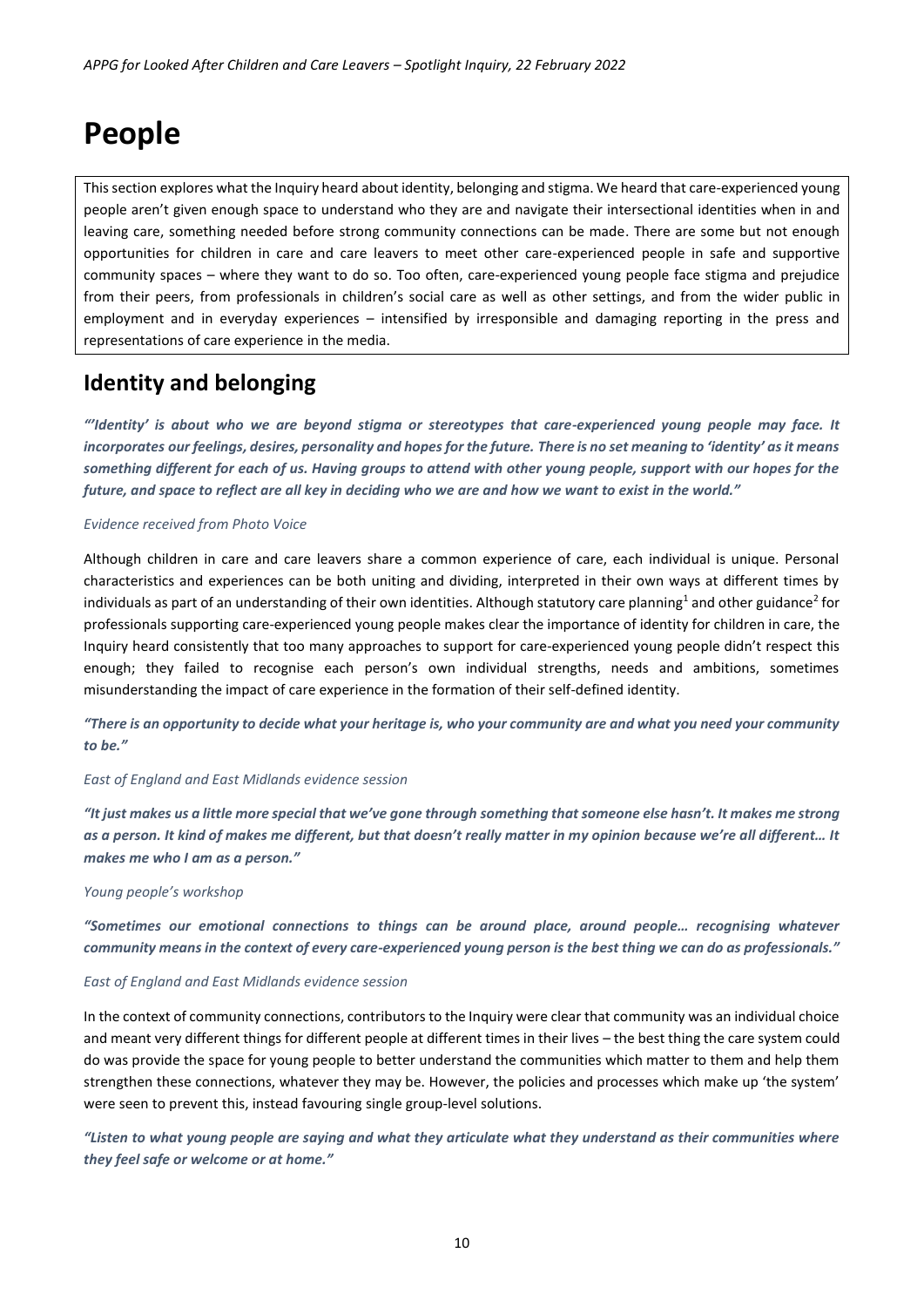*East of England and East Midlands evidence session*

*"Everyone has different experiences before care."*

*Young people's workshop*

*"So remembering that YP are all individual and we cannot be treated like a product and that everything is going to work in the same way"* 

*West Midlands evidence session*

*"I think at times we try and solve a problem with one answer it's about ensuring we treat young people as individuals, not one size fits all, the word community means different to every young person."* 

*East of England and East Midlands evidence session*

*"I'm not a whole system. I'm a person myself."*

*Young people's workshop*

#### <span id="page-10-0"></span>**Navigating identity**

The Inquiry heard from many contributors who reflected on the importance of having the time and space to understand your own (care-experienced) identity before feeling comfortable recognising the community connections which could be supportive. In a sense, you need to understand yourself before you can understand your relationship with others.

Understanding your own identity, and support to navigate this safely, is part of achieving good mental health and emotional wellbeing. It is estimated that almost half of children in care have a diagnosable mental health disorder<sup>3</sup> compared to 11.2% of all 5 to 15 year olds<sup>4</sup>, and care leavers consistently report lower wellbeing compared to young people aged 16 to 24 in the general population<sup>5</sup>. The Inquiry heard consistently that the impacts of childhood trauma and lack of mental health support during young people's time in and after leaving care reduced the capacity they had to develop their community connections, particularly in how they managed new relationships.

*"A barrier is the support around mental health for care experienced young people."*

#### *South West evidence session*

*"It's the stuff which catches up with you later on which is particularly problematic. It's hard to prescribe support if you don't want professionals around because you know how it's been with the stigma. It's hard then to trust other professionals or let them into your life to fix the problem."* 

#### *London and South East evidence session*

*"Some of our young people in Wiltshire have told me it can be hard when they feel angry and people feel uncomfortable with that. It can be hard to make relationships with people when you feel very angry or sad."*

#### *South West evidence session*

*"When I was in my 20s I just wanted to get on with life, but then didn't realise why relationships and work were difficult and was able to unpick it all."* 

#### *London and South East evidence*

Rarely did those sharing evidence believe that the care system gave enough consideration to creating supportive spaces for young people to navigate this. Life story work was highlighted as a crucial piece of this jigsaw. However, practice at the minute was deemed too restrictive and time-limited, typically only offered to those younger children in more stable living situations despite its absence often acting as a contributing factor to placement or other difficulties. Contributors identified a gap in the provision of life story and other relevant work between adopted children and those in care.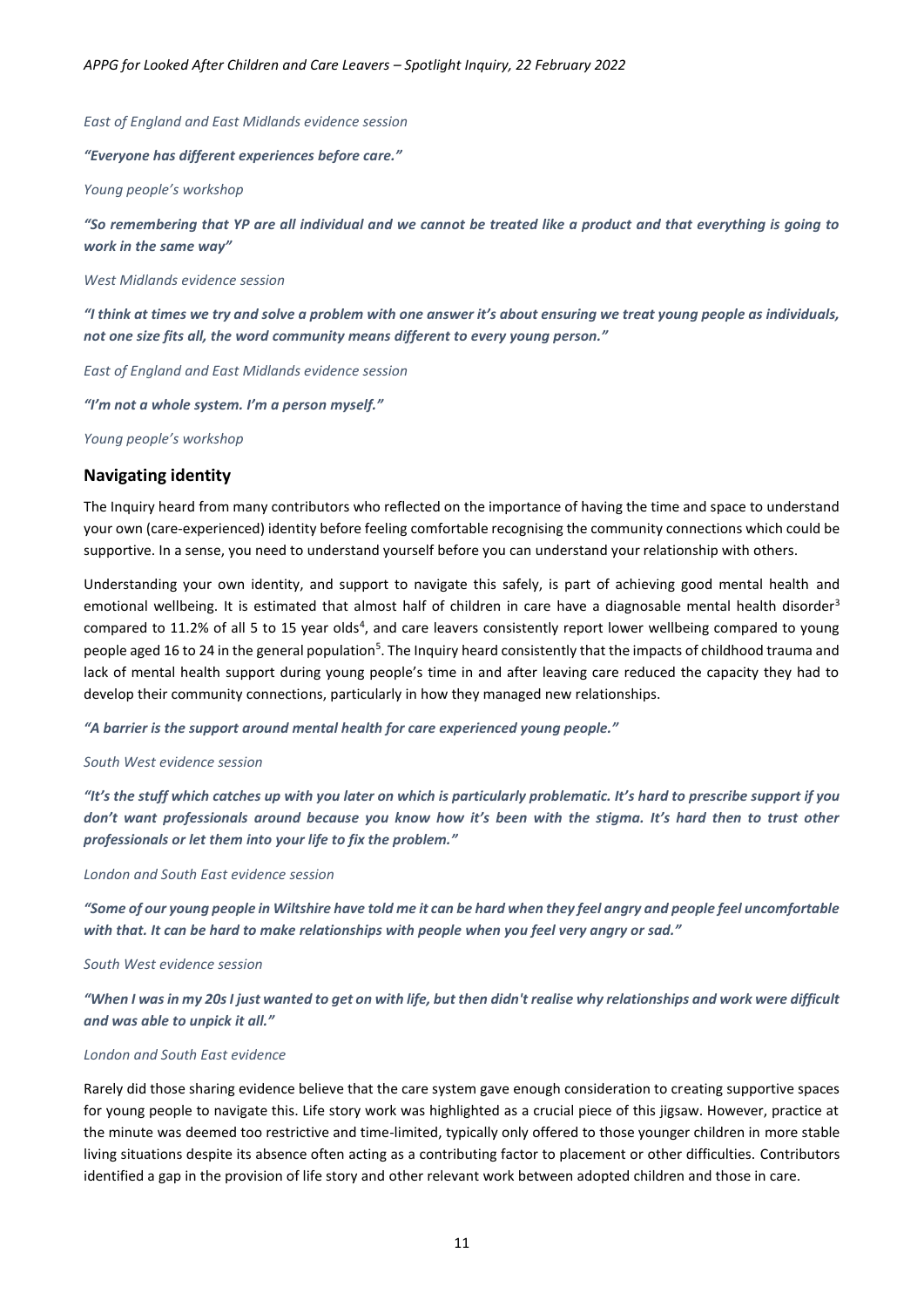Evidence shows that not knowing about your journey into care has a significant impact on identity development and can lead to feelings of insecurity and blame.<sup>6</sup> During the South West evidence session, one care-experienced young person shared how they entered care at the age of 10, but not knowing very much about why and how this happened hampered their ability to develop links with others. The creative life story work of Blue Cabin was highlighted during the North East and Yorkshire & Humber evidence session as an example of how these spaces could be created through artistic and creative methods which shifted the narrative and placed the agency with the care-experienced individual.<sup>7</sup>

*"Social workers shouldn't act like they know your whole life. They don't know what happens when they're not there. It's difficult when they act like they know your whole life story."*

#### *Young people's workshop*

*"It's really connected to a sense of who you are and your identity. In order to get a sense of this from care-experienced individuals, it's about giving the space to explore that, think it through and have agency over their own community. Community might be a family, it might be your kinfolk you live with, your footie team, a band you're in, the street you live in. It can mean different things to different people."* 

*North East and Yorkshire & the Humber evidence session*

#### <span id="page-11-0"></span>**Intersectional identity**

Identity formation is intersectional, and any care-experienced identity is interwoven with other important aspects of identity, including ethnicity, gender, religion, cultural background, age, sexuality and other personal characteristics or experiences. All these factors act to mediate care-experienced young people's sense of belonging to and involvement with the communities which matter to them.



'Who Am I Allowed to Be?

"When I first went into care aged 9 with my brothers, there was no one who looked like us. We<br>were made to wear Indian clothes and eat Indian food which made us feel even worse than we already did, We just wanted to fit in. We were subjected to racist abuse and no one seemed to

Don't tell us what we should do to keep hold of our culture. Ask us. Leave the door open for us<br>by suggesting activities and clubs that support our culture when WE are ready.

Love and security come first, perhaps after that you can support us to think about where we<br>might belong. The right family might not be from the same culture as us. Listen to us.

C Rajidazzla 2020 | PhotoVoice | The CLiF Partnership | 'Care Leavers in Focus' | England

*Figure 2: Evidence from Photo Voice*

Throughout the Inquiry's evidence gathering and consistent with other explorations<sup>8</sup>, we heard of multiple examples of how the care system often failed to consider the multiplicity of factors which contributed to each individual's identity across placement decisions, care planning, and ongoing everyday care and practice.

A care-experienced young person contributing to the London and South East evidence session spoke about the difficulties they had experienced in the clash between their own circumstances and the expectations of the Muslim community where they lived; some struggled to understand why they had left home at such a young age, why they were working or why they weren't married, leading to assumptions they were a 'troublemaker'.

*"Coming from a black background and going into care as an African young lady, when I was at home there was a stigma that children in care are the reason, the cause, of why they're in care. And then becoming that person, I had to realise, to learn, not to blame myself for the trauma I had experienced. It took so long for me not to blame myself for the things I had no control over."*

*London and South East evidence session*

*"As a young adult, y'know, I feel that I've done quite well. I'm a graduate. I've worked in social care for 8 or 9 years now…* 

*There's always that thing of where do I belong? I certainly don't belong with them but I don't almost fit in with the normal society of people."*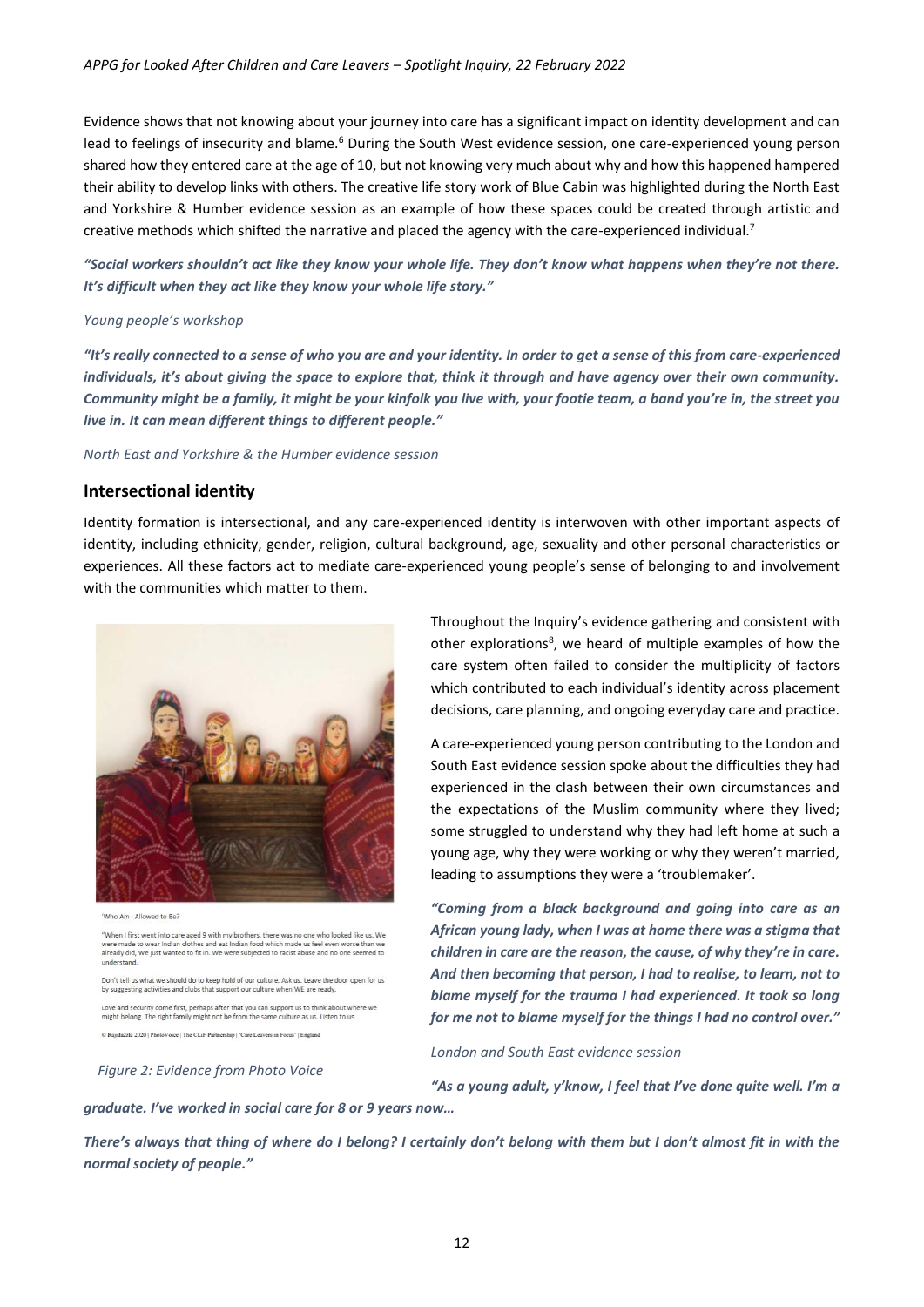#### *South West evidence session*

*"More work needs to be done to help people, especially those that are from a minority ethnic background. We're doing a lot of work with Black young people living with White foster carers and the impact this has on them and their identity is quite significant."*

#### *South West evidence session*

*"My local authority did try to help me integrate with others outside of care, but they didn't think about my culture and stereotypes and how this can impact."*

#### *Young people's workshop*

*"When I was in care, I always felt like I had to wear a mask to whatever placement I was in, to fit in with that family. And then that breaks down, but you've been living that way for a certain time, and then you've got to move into another placement and wear another mask and then that breaks down, and you don't have a sense of identity or a sense of community. These are things which carry on with young people as they go into their adult lives. Who am I? Where do I belong? What is my community? What is my identity?"* 

#### *South West evidence session*

#### <span id="page-12-0"></span>**Care-experienced identity and communities**

The Inquiry heard from many for whom their care experience was an important part of their identity, through which they found comfort, friendship, solidarity and belonging with others. Although acknowledging every person's individual experiences and the diversity of the care-experienced community in its widest sense, many believed strongly in the value and potential of a group with shared understanding and unique strengths and assets – of unity in the face of challenge.

*"There's nobody who knows more about this world than I do."*

*Young people's workshop*

*"Care makes people more wise."*

*Young people's workshop*

*"I'd never knocked about with people who aren't from the care system. It's not anyone's fault, it's just my experience of life doesn't relate to theirs. They said, 'that's literally a TV show', and I'm like 'no it's not'."*

*Young people's workshop*

*"I think the care system is a community as a whole. We wouldn't have the same experience but we'd have a similar one."*

#### *Young people's workshop*

*"There should be more emphasis on the care system as the community. Young people would benefit from this so much more. I've been there, bought the t-shirt, I can help. We were actually a community in ourselves."*

*Young people's workshop*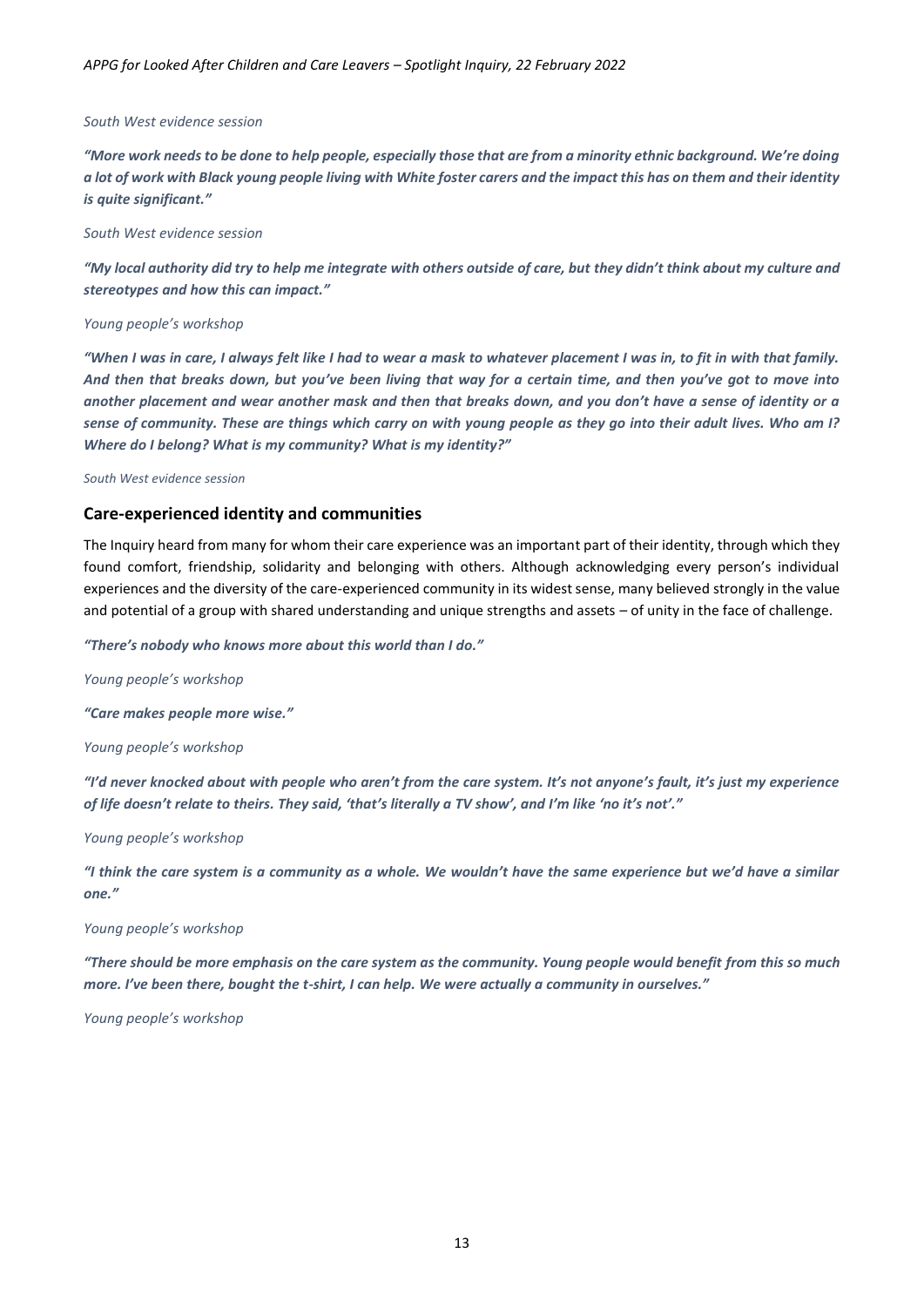

*Figure 3: Evidence from Derbyshire children in care council*

#### *"Community is having people you struggle alongside."*

#### *Young people's workshop*

Examples of how young people had engaged with others with care experience were plentiful and included a range of in-person and online spaces, including but not limited to following care-experienced creators on TikTok, joining discussions on Facebook groups such as 'Care Leavers Rock', utilising the community hashtag #CEP on Twitter, participating in debates on Discord channels for care leavers, joining activities for care-experienced learners at college or university, and building connections through online spaces such as Become's Link-Ups<sup>9</sup> and Reclaim Care's monthly gatherings<sup>10</sup>. Often, these spaces only became known to young people once they had left care, and for some, were the first opportunities they'd really had to connect with other care-experienced people in a way which suited them.

Local authority participation structures such as children in care councils and care leaver forums were also popular care-experienced communities. Existing

literature has tended to focus on the effectiveness of these structures in delivering meaningful rights-based participation<sup>11</sup>, but the Inquiry heard from many young people for whom their participation also enabled the building of lasting friendships, strong relationships with trusted adults, and connections to other communities via their engagement.

*"We're involved in a children in care council. That is our community. We have a lot of support there and we get help when needed. Without them I don't think I'd be where I am today, community wise. I've made friends through there, done hundreds of activities, worked with loads of people. I've got to experience all of this and have my say. I think every child deserves that who is in care, no matter what community they're in. They need to be part of a group that can help them no matter where they are."*

#### *East of England and East Midlands evidence session*

*"The Children in Care Council has improved my connections. Majority of local community don't understand the care system. I've talked to a lot of people from other regions, and that's become my community."* 

#### *Young people's workshop*

*"Through the kids home, I discovered the children in care council and have now been a part of it for nearly 7 years. Through being a part of the children in care council, that has allowed me to access other opportunities available for me."*

#### *South West evidence session*

*"Do you feel connected to a wider community of other children in care/care leavers? We feel connected to our local authority's Children in Care Council and Care Leavers' Council but no further than that. As we only really see a select few individuals that we see regularly at Children in Care Council and Care Leavers' Council."*

*Evidence from Derbyshire children in care council*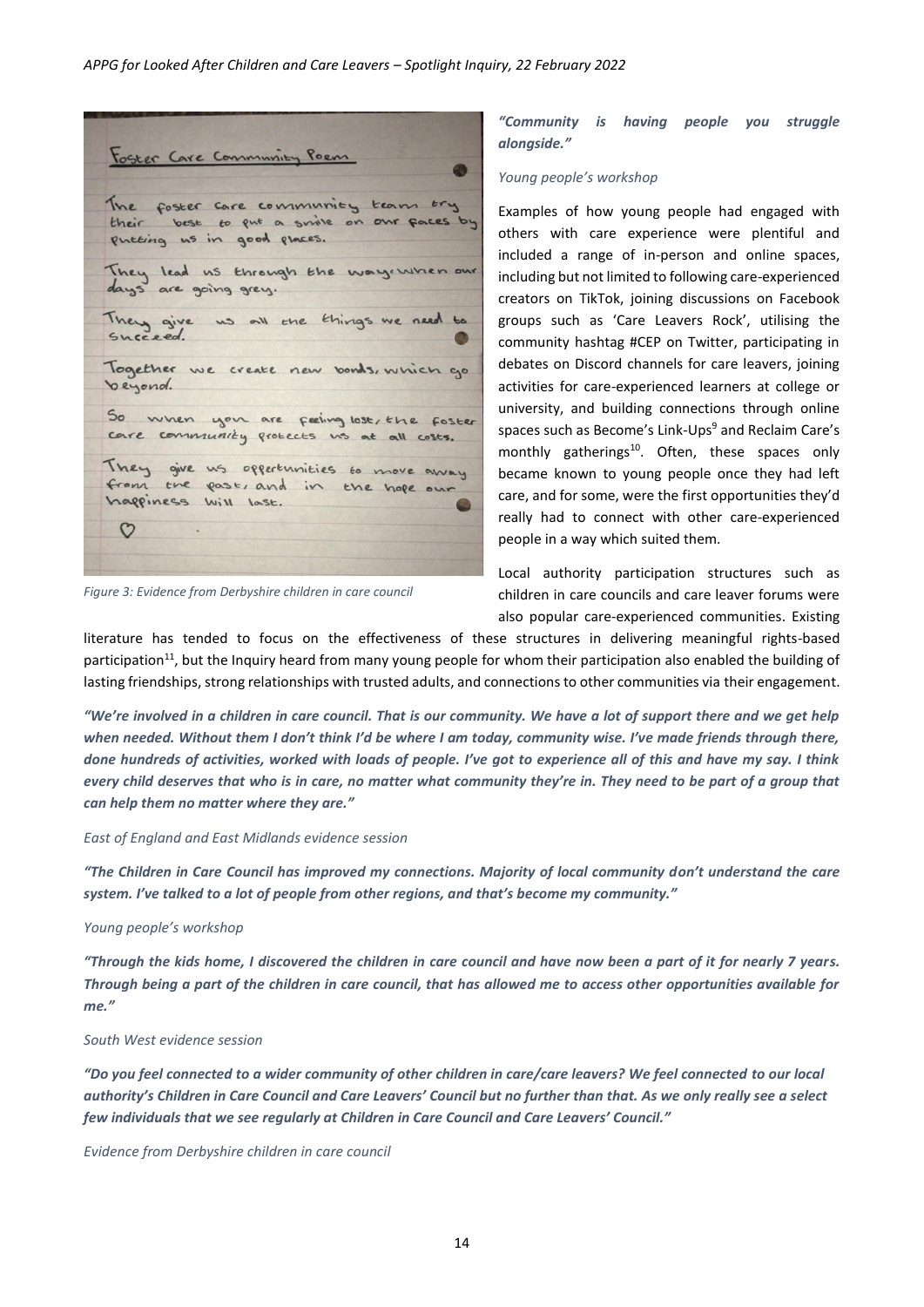*"Proud that I'm helping… I didn't do a lot before I joined the group. Since I joined I've done loads of things and it makes me feel proud."* 

#### *Young people's workshop*

*"Our participation team took all groups that were in-person online. During lockdown we'd do things like cooking together, doing crafts together and things like that. It gave us the chance to meet other care-experienced young people and to also stay a bit connected and be able to talk to people…. I got Covid at uni and I was completely shut away in my room and during that time those groups really helped as it meant I could still talk to people from my uni room. They've been a massive help throughout the whole pandemic."* 

#### *South West evidence session*

*"During Covid, the participation service moved online. As hard as it was, it kind of made it a bit easier as you were still seeing people even though you couldn't physically be with them. That made it a lot easier and a lot better and helped build relationships within the participation community."*

#### *North West evidence session*

*"It's a second home. They feel like they're family. It's a fun and happy place."*

#### *Young people's workshop*

The Inquiry heard that more could and should be done within and outside of the care system to support care-experienced young people to develop connections with others who have care experience – both inter-generationally as well as through spaces exclusively for younger people. Some felt the advice they received from the wider community was often more appropriate and useful than that from the professionals in their lives; others found solace in solidarity and used connections to campaign for change in the system; and some appreciated the ease at which friendships could flourish with this shared understanding.

However, as explored further in the next chapter, the Inquiry also heard consistently that some felt less comfortable holding care experience as a core part of their 'outward' identity and preferred opportunities to connect with wider communities, or were uncertain about the role of professionals and 'the system' in facilitating these connections; sometimes well-intentioned celebration of individuals and communities with care experience had the opposite effect and only served to reinforce stereotypes and stigma.

*"There are limited opportunities for young people to share experiences and discuss challenges and expectations of the future with others in care. Young people surveyed expressed desire for such opportunities, where they can learn from older care leavers to help them understand what to expect for the next stage of care. They also want opportunities to exchange with other young people in care their own age, to feel they can speak to someone facing the same challenges and concerns as them."*

*Evidence from Photo Voice*

*"Someone I can relate to but don't want it forced upon me. I want to be able to make my own friends."* 

#### *Young people's workshop*

*"Young people told us that they don't often get opportunities to socialise with other children in care and that friends and teachers don't accurately understand them due to prejudices about being in care."*

#### *Evidence from A New Direction*

*"There should be befriending with care leavers who are a bit older, but not just 'successful' or 'role model' care leaver adults – ones who are realistic and relatable. Not just those who are graduates or have seen to have 'succeeded'. The creation of role models can be well-meaning but often has opposite effect and can feel elitist."*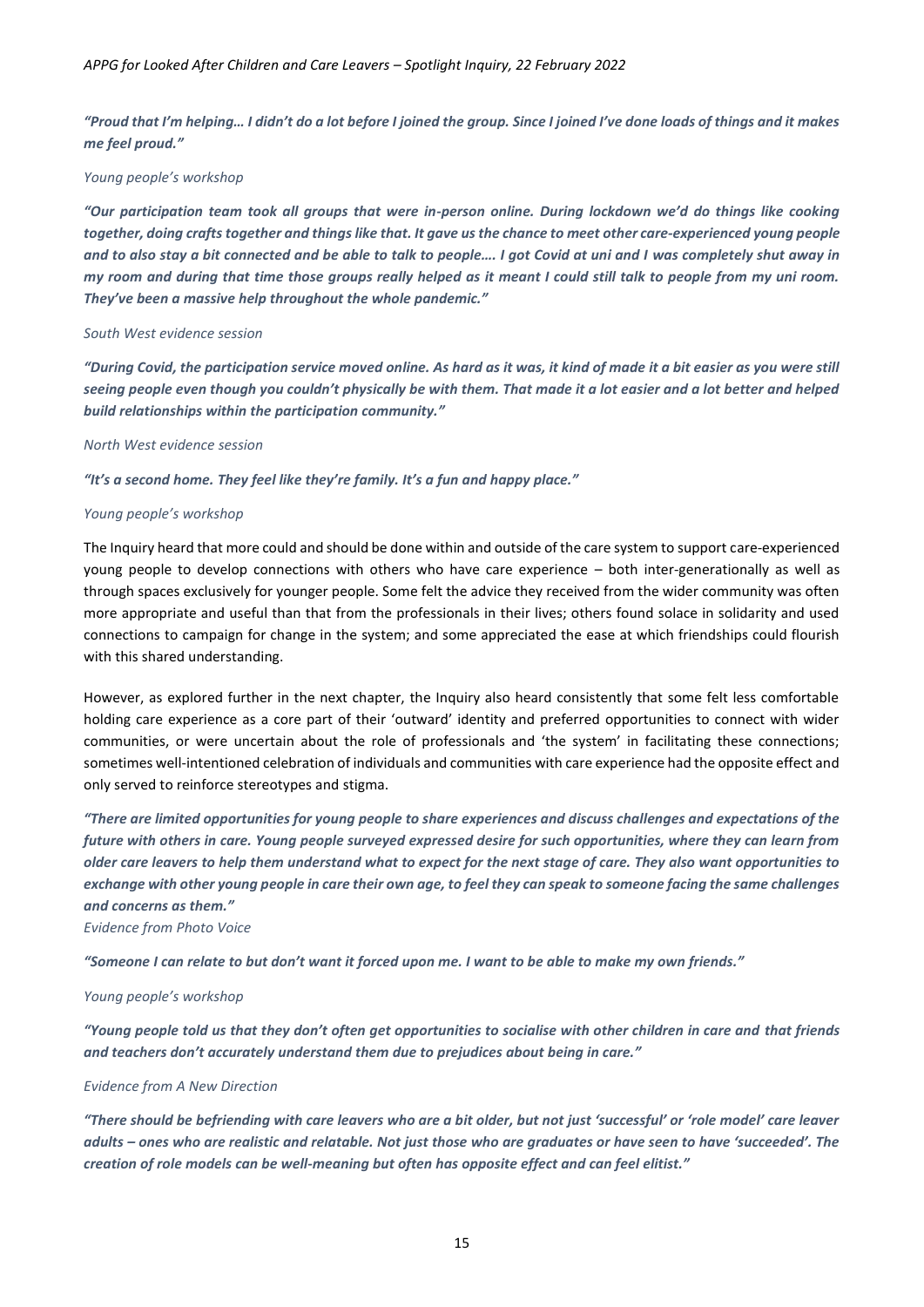#### *Young people's workshop*

#### <span id="page-15-0"></span>*Spotlight on…* **Taking Hold of our Heritage, Leicestershire Cares**

Leicestershire Cares is a charity working across Leicester, Leicestershire and Rutland which supports children and young people, including those in and leaving care. In 2020-21, the organisation delivered the 'Taking Hold of our Heritage' project which worked alongside care-experienced young people to investigate the complex nature of the identity of care leavers, producing an archive of artefacts including oral histories, photography and photovoice. Young people explored the memories and experiences of Leicestershire's leaving care community by looking at themselves, but also visiting and interviewing and documenting care experience young people.

The project allowed young people to sit down together as the community they are to reflect on their care experience and identify what they wanted their heritage to be; many spoke about not having an item which connected them to their birth family or having lost it during their time moving around in care.

*"We don't have stories passed down, we've got no ties to whatever made up our past, and you don't quite realise how big a thing it is until you don't actually have it… We don't actually know what we looked like as a kid… you don't realise that plays a huge part of the concept of heritage… you don't have this seemingly normal and common thing…. But we have the option to create ourselves and we can become who we want to be, we can identify how we want to identity. That gives us a nice flexibility that can be quite healing when we look back on our experiences."*

#### *Casey, Taking Hold of our Heritage Apprentice, East of England and East Midlands evidence session*

The participatory media production model used in the project combined photography, spoken word, heritage crafts and art to make and create things, acting as a starting point for exploring memories and discussing heritage with themselves and others. Finding comfort and security to explore these themes amongst other care-experienced young people was a key benefit for those involved in the project.

*"You sit down with this group of other people and you all know you're care-experienced, nothing has to be said. I explain it as – there's this wall you didn't realise was there that completely dissolves. You can say something like 'oh my foster dad once did this'. Nobody blinks an eye and it's the most normal thing to say in that room… You don't realise how much having these safe spaces… gives you confidence in your experiences and makes you feel more secure. It lifts a weight you didn't realise was there. It makes a huge difference knowing you have this space to go to because it can be more exhausting than you realise feeling you have to lie for the sake of other people's comfortableness."*

*Casey, Taking Hold of our Heritage Apprentice, East of England and East Midlands evidence session*

A physical book was the powerful output created at the end to showcase the individuals' work. **[A PDF version and more](https://www.leicestershirecares.co.uk/get-help/individuals/young-people/care-experience/taking-back-our-heritage/)  [information about the project can be found here.](https://www.leicestershirecares.co.uk/get-help/individuals/young-people/care-experience/taking-back-our-heritage/)**

### <span id="page-15-1"></span>**Stigma**

Arguably the key discussion topic which featured across almost all regional evidence sessions and workshops held with care-experienced young people was stigma: the typically negative perceptions held towards care-experienced which manifested in both direct and indirect examples of discrimination and prejudice. Previous research suggests about 1 in 8 children young people in care aged  $11 - 18$  years feel adults do things which made them feel embarrassed about being in care.<sup>12</sup> This was seen as one of the greatest barriers to supporting young people's engagement with communities – particularly majority non-care-experienced ones – and in creating safe and supportive community environments for careexperienced young people to flourish.

Stigma is not an abstract concept with insignificant impact; it manifests in both direct and indirect forms of prejudice which have very real and material consequences for the daily lives of care-experienced people – on their ability to live happy, fulfilled lives, find employment and housing, and live safely and comfortably in their local communities.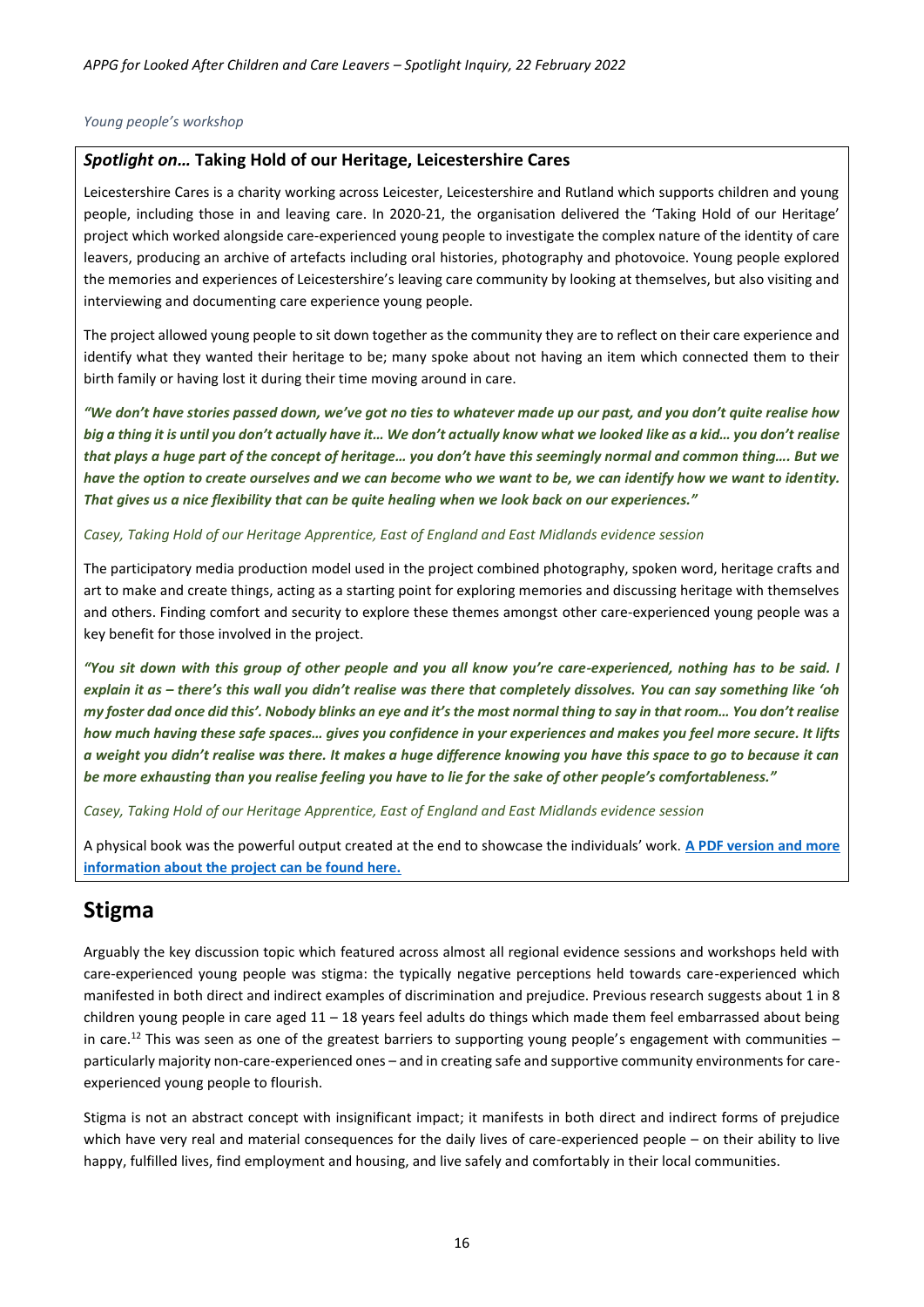*"I agree from my experiences of being in the care system for onwards of 15 years young people in care and care leavers get a hell of a lot of judgement from others whether that is at college or school or applying for jobs saying that you have been or are in care you are instantly judged on that bit. There is a lot of stigma around care leavers and people in care and that needs to change."*

#### *West Midlands evidence session*

*"I do think the stigma prevents people like me, ever getting into the world where I'd ever be chosen to lead a review, become an MP, or even a civil servant..."*

#### *West Midlands evidence session*

*"Work needs to be done on the stigma that is attached to care leavers. When anon care experienced person hears or find out that you are care experienced their whole outlook toward you changes."*

*East of England and East Midlands evidence session*

*"People need to know some people in care are good. We haven't got just a care label; we've got a young person one too. It's a double barrier."* 

#### *East of England and East Midlands evidence session*

*"Imagine your whole life as a child trying to explain what a problem is, and 9/10 times we are not believed because of our 'reputation' as a care kids it's very hard because we want to be able to talk to people but we are so scared of being disbelieved."*

#### *East of England and East Midlands evidence session*

Broadly, experiences of stigma came through interactions with three groups – peers, professionals, and the public.

#### <span id="page-16-0"></span>**From peers**

The Inquiry heard from some young people who had been supported to speak with their friends about being in care and who had found their non-care-experienced peers at school and elsewhere to be considerate and understanding. However, this wasn't common. Consistent with previous research<sup>13</sup>, we found they were worried about what their friends might say and found they had misinformed views about care – often owing to a lack of understanding around what 'care' was and hostile views which had been shared by adults in their own lives.

*"So many young people I work with don't tell anyone they are in care (even their best friends) due to the feeling that they will be treated differently."*

*West Midlands evidence session*

*"The feelings I got when I opened up about being in care were like 'I don't think my mum and dad will like people in foster care'."* 

*Young people's workshop*

*"We get judged differently. Some people in school may get bullied. You've got people boasting about being with their own family when you're not."* 

*South West evidence session*

*"The label of being a care leaver can act as a barrier to creating and maintaining relationships with peers which contributes to the wider issue of struggling to find a sense of community and belonging."*

*East of England and East Midlands evidence session*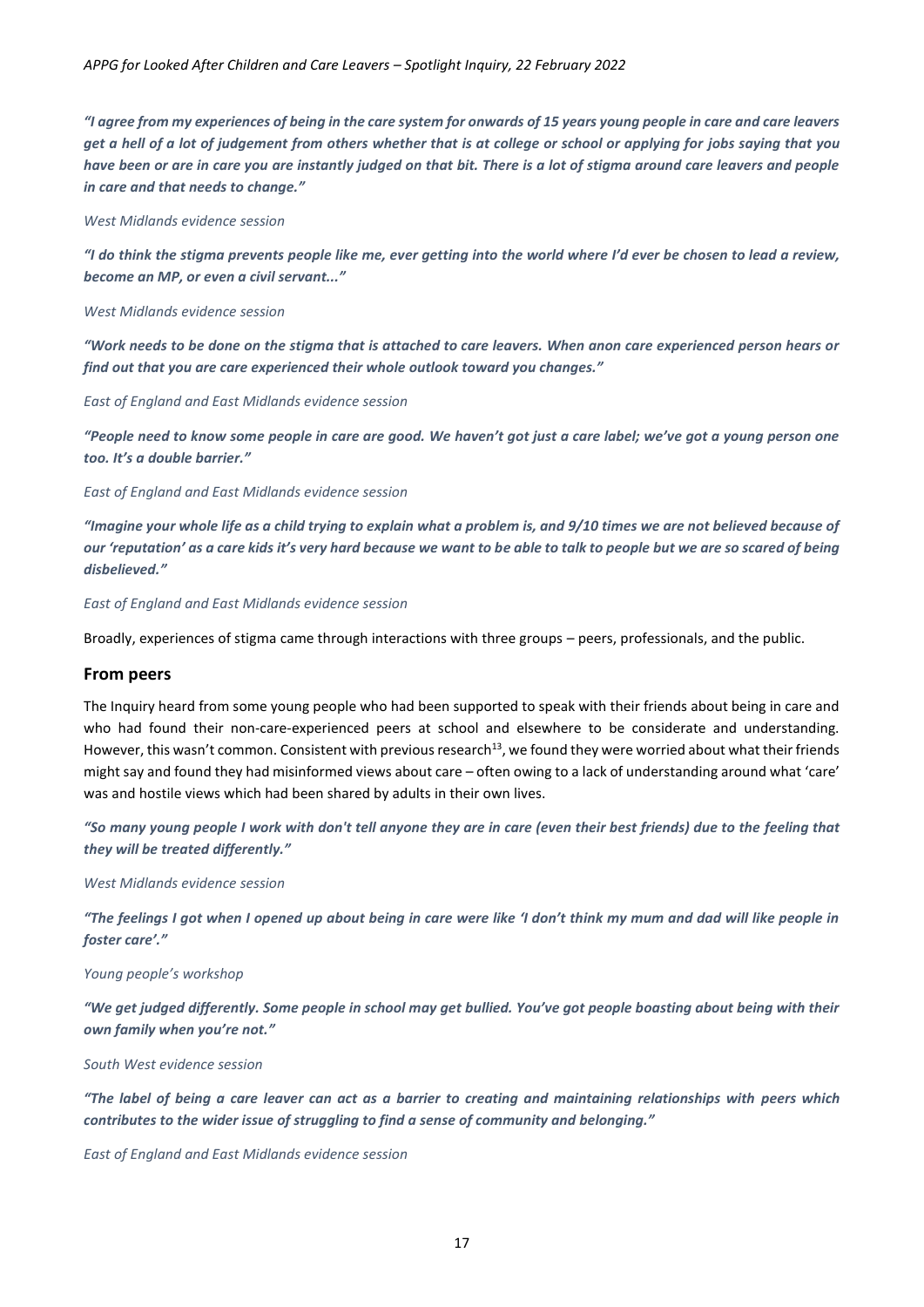*"When you're out in public with a foster carer, you do get weird stares from people you know who go to the same school. They'll give you this weird stares like 'oh, she's not with her parents'."* 

*South West evidence session*

*"I was really open actually and I actually found out that one of my friends was in care too."*

#### *Young people's workshop*

Some felt that more needed to be done to create safer and welcoming spaces in school by teaching children about what it meant to be in care, acknowledging that it was just one of many different 'family' structures for young people, and supporting both care-experienced young people and their friends with how to have comfortable conversations where they wanted to. Others acknowledged the difficult balance between offering children privacy and space, and the risk of drawing attention to them or their experiences, whilst boosting understanding and empathy amongst their peers.

*"I want all kids treated the same, like the ones not in care."* 

#### *Young people's workshop*

*"I think the solution I was trying to say was having schools be trained to be a little bit more understanding when it comes to kids who are in care or in the process of leaving care, so it makes the young people feel a bit better, but it also helps the other students understand us a bit more, creating that safe space at school as well as at home."*

#### *South West evidence session*

*"It's just like having divorced parents. It's not something totally different."* 

*Young people's workshop*

*"I don't know whether it makes them sad or not if they're also in care."*

*Young people's workshop*

#### <span id="page-17-0"></span>**From professionals**

Young people are acutely aware of the stigma they face within children's social care itself. Too often, the Inquiry heard about how negative perceptions from and poor experiences with adult professionals impacted on young people's ability to trust them, leading to a lack of support with strengthening community connections. This was particularly harmful given the power dynamic inherent in relationships between care-experienced young people and professionals in the care system, and the supportive role they could and should have been playing in their lives. Coupled with the stigma they might experience from those in the wider community, this 'double' barrier made it particularly difficult for young people to have the self-esteem, confidence, and trusted relationships to share what support or help they might need.

*"It's just middle class people in social work. There are real class differences in the communities."*

#### *Young people's workshop*

*"We usually don't open up to the professionals because we get told we're troubled, challenged, a problem, one bad experience can really change our whole prospective on professionals as a whole."*

*East of England and East Midlands evidence session*

*"I think we also need to remember, the labels young people are given are always a reaction to something happening, it is a reaction to what they might be going though or because of what may have gone on in this past. Young people don't deserve these labels, it isn't a child's fault they have gone through what they have..."*

*West Midlands evidence session*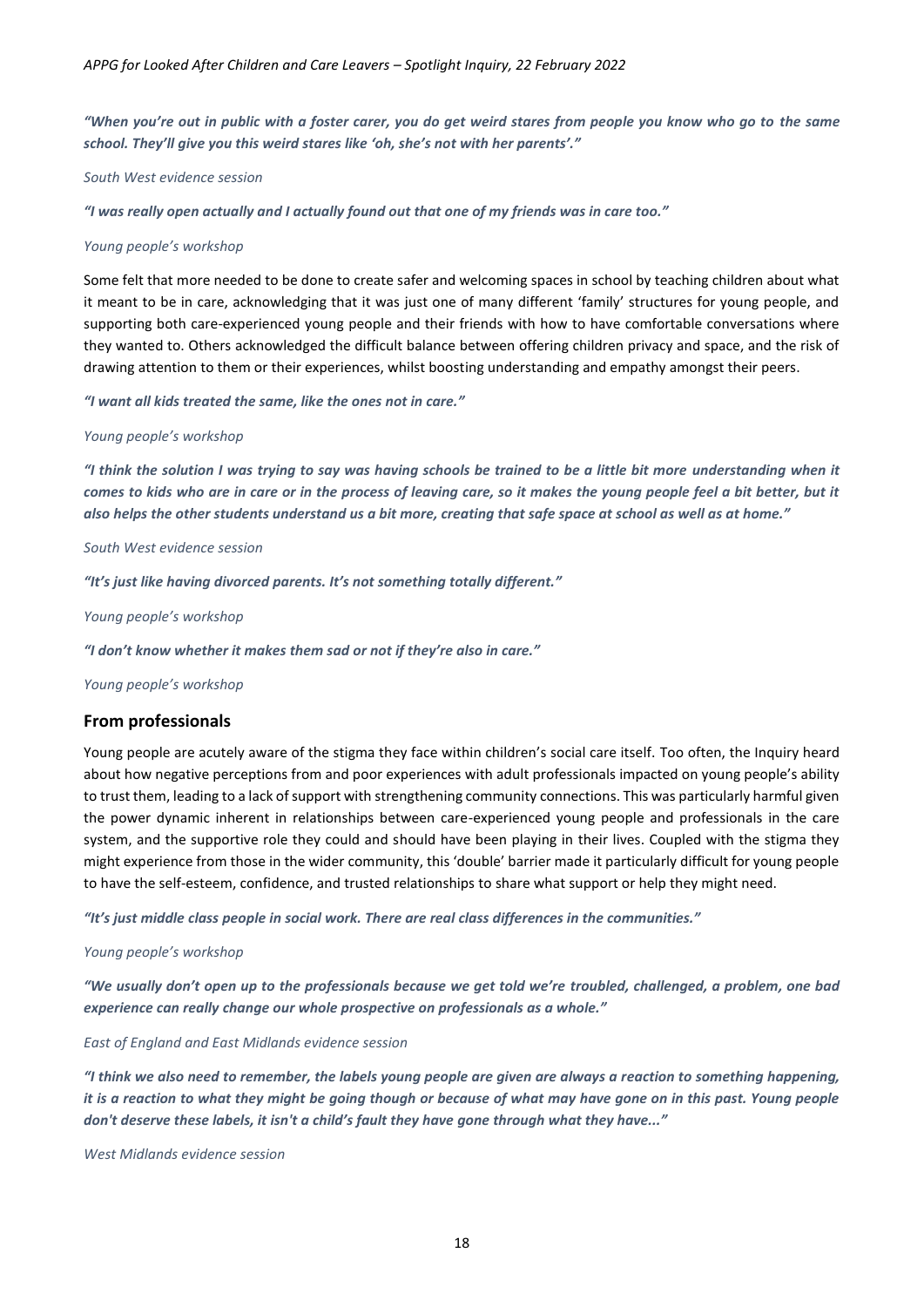*"The reason we don't open up to professionals is because we get labelled as 'troubled… challenging behaviour… not listening to rules'. If there wasn't such quick judgement on what we have to say, we'd feel more open to speak. Once you have one bad experience, it ruins it for the rest."*

*East of England and East Midlands evidence session*

*"Personally, one bad experience had a knock on effect, and led to subsequent distrust in an entire service."*

#### *East of England and East Midlands evidence session*

The conditions and processes in social care and social work were often seen as amplifiers of stigma; the mechanics of how the system operates acted to both normalise and reinforce the prejudiced views of some professionals. This was particularly apparent in how the system treats care-experienced young parents, as has been highlighted elsewhere.<sup>14</sup>

#### *"some organisations do automatic referrals if a parent is care experienced"*

#### *West Midlands evidence session*

*"Even at 30 the midwife asked if we had social care involvement when i said yes I had she said she would have to do some checks. I just brushed it off but my partner was furious."*

#### *West Midlands evidence session*

*"the stigma of the way adults judge us by our past n not wat positives weve made of our selves and the other one is that social services assume that becoz we were in care we are unable to look after our own kids even tho we learn from our carers and the other positive adults around us plz"*

*East of England and East Midlands evidence session*

*"young person smokes cannabis… parents ground them… child in care smokes cannabis, referrals, meeting, recordings, therapy"*

#### *West Midlands evidence session*

Contributors to the Inquiry suggested that better training needed to be provided – particularly that delivered by careexperienced people themselves – to challenge stereotypes in practice and identify areas where the system embeds discriminatory practice. It was seen to be vital for young people to find and develop relationships with a range of trusted adult professionals, not limited to immediate social workers or personal advisers but including advocates, Independent Reviewing Officers, and others.

*"I think part of listening to young people is listening to who they say they want to advocate for them and who they want and trust to speak on their behalf when/if they lack confidence to do so. One example is a child I knew in a children's home who wanted their key worker to attend a meeting for them (they just couldn't manage this themselves) and for the key worker to share what the child wanted. There was real push back against this from those convening the review as it wasn't felt by everyone that the key worker was properly qualified to do this, and there was some concern about conflict of interest. Trust is a real issue."* 

#### *East of England and East Midlands evidence session*

*"The jobs of social workers and personal advisors is to lift them up and push them towards doing the things they don't necessarily see for themselves."*

#### *London and South East evidence session*

*"I think it also comes down to supporting CYP to develop the skills, confidence, meaningful relationships and trust to feel able to share their voices, opinions, thoughts and interests, and to know that these are valued and respected. Sharing these can be intimidating, especially when you know someone has a specific agenda and role."*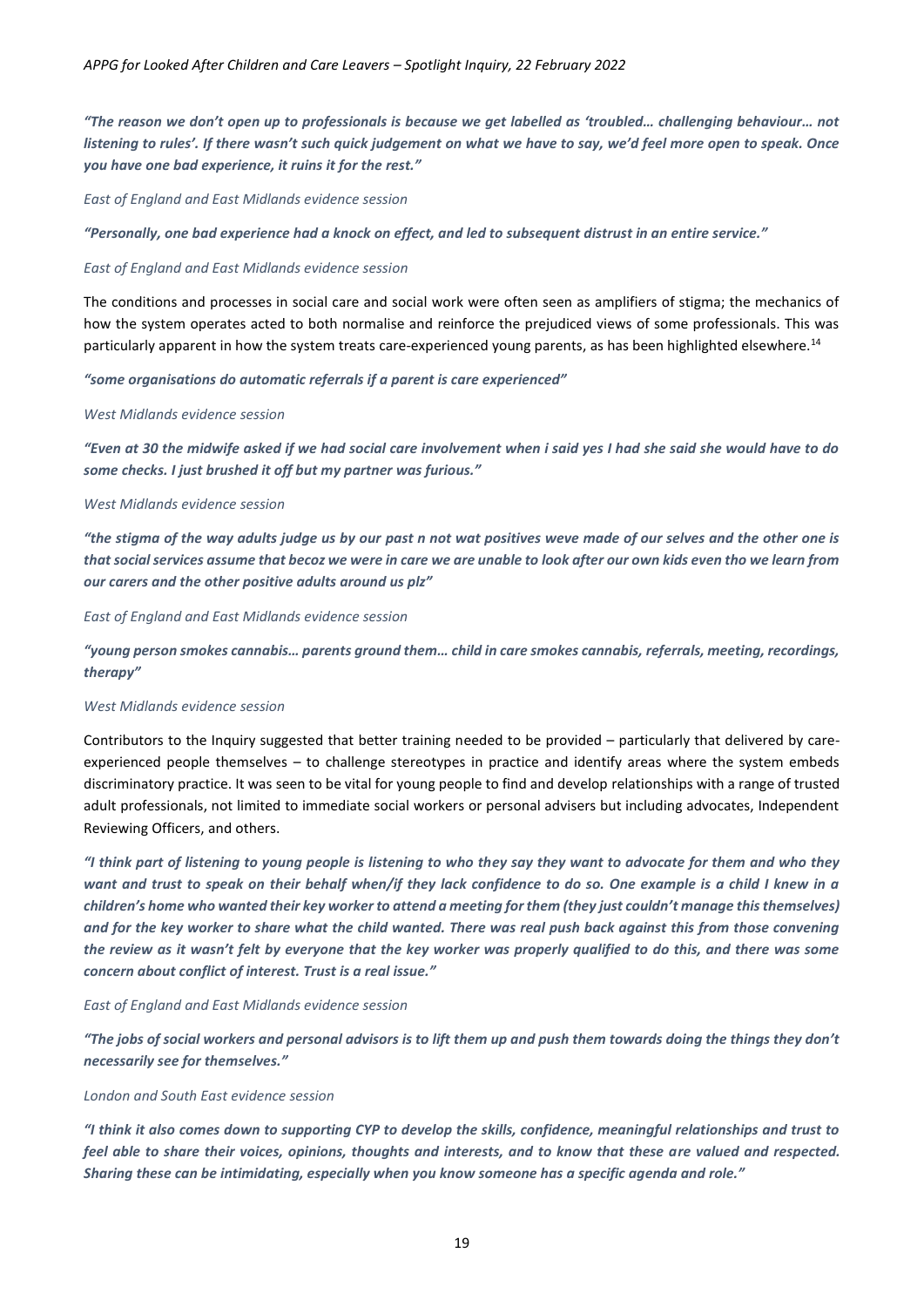#### *East of England and East Midlands evidence session*

Examples of stigma from professionals extended beyond just the social care system or local authority but included those working in schools, health, the police and elsewhere.

*"[The police] said they were "setting up a relationship" with the kids home coz it was new and wanted to build a relationship with them coz we were bound to be bringing trouble their way..."*

#### *West Midlands evidence session*

*It's important for communities to be understanding – that's teachers, social workers, youth clubs – understanding of trauma-experienced children. It's not that they can't do it, they just don't know how."*

#### London and South East evidence session

*"I don't think it's just down to social workers though... it's early help, PA's (they have no training to help young people become independent...) police, communities, schools, NHS, etc. One thing social workers said to me recently was that they wanted to change around use of language for example, other agencies would change their language or words in documents back to older words we no longer use."*

#### *West Midlands evidence session*

School was identified as a particular space where this stigma played out most starkly for young people, with many battling low expectations and assumptions that they wouldn't be capable of achieving in their exams. Young adults with care experience spoke about a lack of understanding from teachers and school staff who would assume they weren't capable and expect them to be trouble; previous research found that 87% of teachers and school staff had heard at least one colleague express a negative generalisation about children in care<sup>15</sup>. One attendee during the London and South East evidence session shared their experience of living in a children's home and being told at school that they weren't going to be entered for GCSEs because it would be 'setting them up to fail'. As a result of this, they had to spend their own time more recently completing online courses in Maths and English.

*"I don't think they [teachers] truly understand how being in care can impact somebody."*

#### *South West evidence session*

*"I was told I would never pass my GCSEs. I was told just to pick a random course from college that was easy to access and understand because my teachers thought I wouldn't pass. Turns out I completely passed all of them and managed to go to uni and get myself a degree."*

*London and South East evidence session*

#### <span id="page-19-0"></span>**From the public**

*"Just because I have been in care does not mean I am any less successful than my peers who haven't…"*

#### *Evidence from Derbyshire children in care council*

Stigma is an everyday experience and not just found in specific groups or spaces; research into public attitudes to care in England<sup>16</sup> and Scotland<sup>17</sup> reveals a level of misunderstanding and discrimination amongst other positive views within the public. A key question for the Inquiry was how wider communities could be better supported to understand and respect their care-experienced members, and whilst there were fantastic examples of positive community interactions across the country, more needs to be done to educate and boost empathy amongst the broader public so they can be effective and supportive allies for their care-experienced family, friends, and colleagues.

A young attendee at the London and South East evidence session shared their experience of being told that parents of children at their youth centre had said they didn't want their own children hanging around with someone in foster care.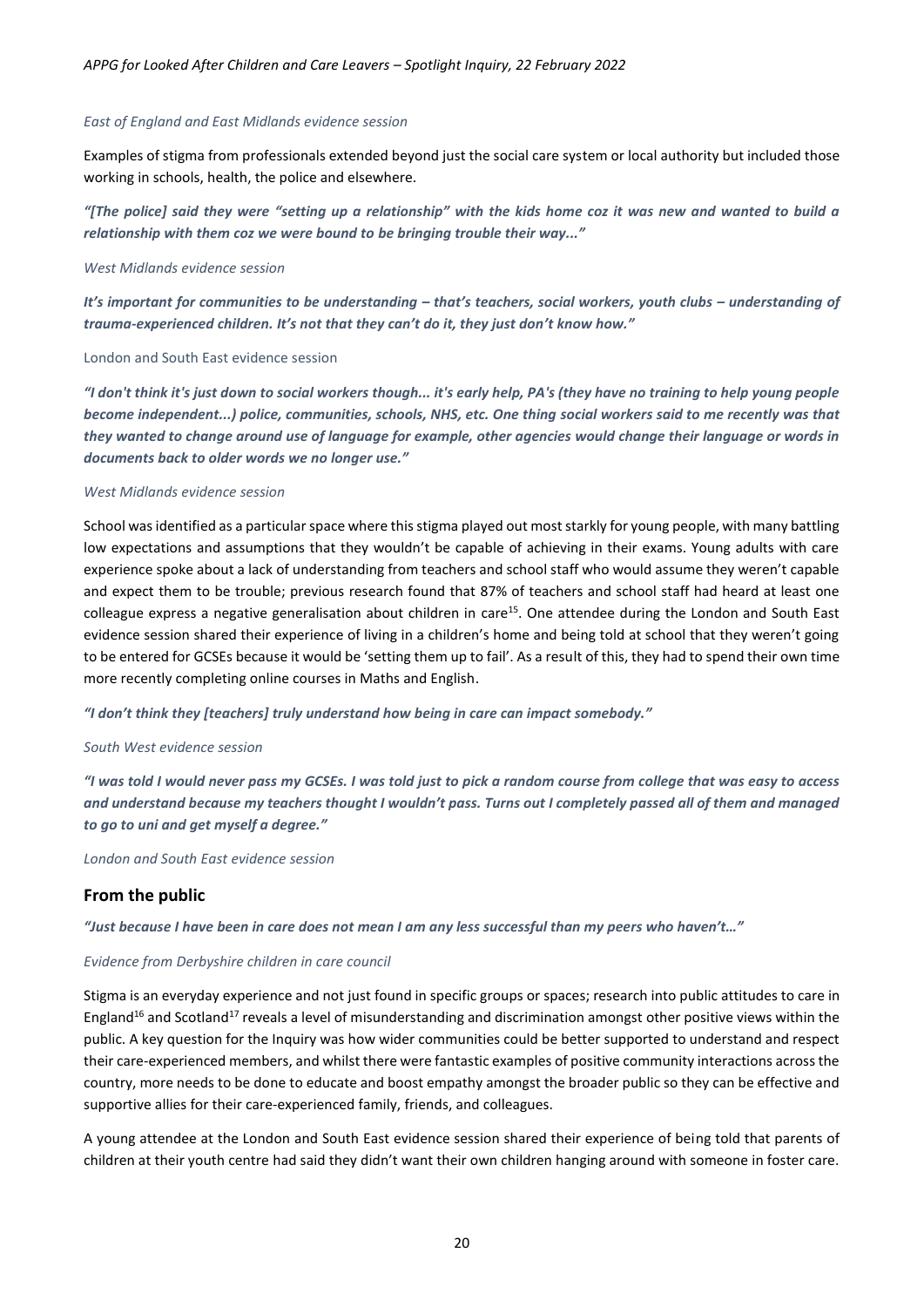Whilst they found they could challenge stereotypes and misunderstanding with their peers through dialogue, this was more difficult to challenge in parents.

*"People are scared of what they don't know. I've already seen that the community is not welcoming."* 

#### *Young people's workshop*

*"It can be really hard trying to engage with people in the community when their parents don't want you around them."* 

*London and South East evidence session*

*"People who are in care or left care are part of the community whether people like them or not."* 

*Young people's workshop*

*"Children in care and those leaving care are simply not bad people, and if we were an effective community, they would know that they are the same people as we are, but have been denied some of those opportunities." "We are continuing to make children in care 'other'. We are continuing to make care leavers 'other', rather than just saying they are part of our community."*

#### *North West evidence session*

*"It can be really hard trying to engage with people in the community when their parents don't want you around them."* 

#### *London and South East evidence session*

The pervasiveness of negative perceptions of care-experienced people is illustrated through the widespread hesitancy which many young people and adults shared towards disclosing their care experience to others – both for fear of judgement towards them and their families, as well as to avoid the 'awkwardness' which people have around care and stories of difficulty in childhood. Although very common, this wasn't universal; some felt they were able to challenge stigma 'head-on' by confronting people's misconceptions early.

*"It seems to be a common thing that we don't necessarily disclose that we are care experienced unless it has some sort of benefit for us. There is a lot of stigma still around care experienced people. People who don't have the experience of care quite often look at you differently and have different expectations of you than what they do of an individual who isn't care experienced."* 

#### *East of England and East Midlands evidence session*

*"it's hard for care leavers to explain their situation to someone who has never been in this situation and is unknowledgeable. We can feel a thousand worlds away at times, yet it can help understanding connections with people in the community and their own family situations and struggles. It also can give you the drive to push harder at times or sometimes feel alone. It's funny that way being in care that it can change daily and by situation."* 

*North East and Yorkshire & the Humber evidence session*

*"If it's a person I trust and I know, then yes. But it depends on the person and how well I'd know them."*

*Young people's workshop*

*"It can be a really personal thing to tell your story as people will judge and you always have that in the back of your mind. It is sad but true"*

*North East and Yorkshire & the Humber evidence session*

*"The young people I have spoken to and worked with are all very different. Some have wanted to be open, but some have been very closed."*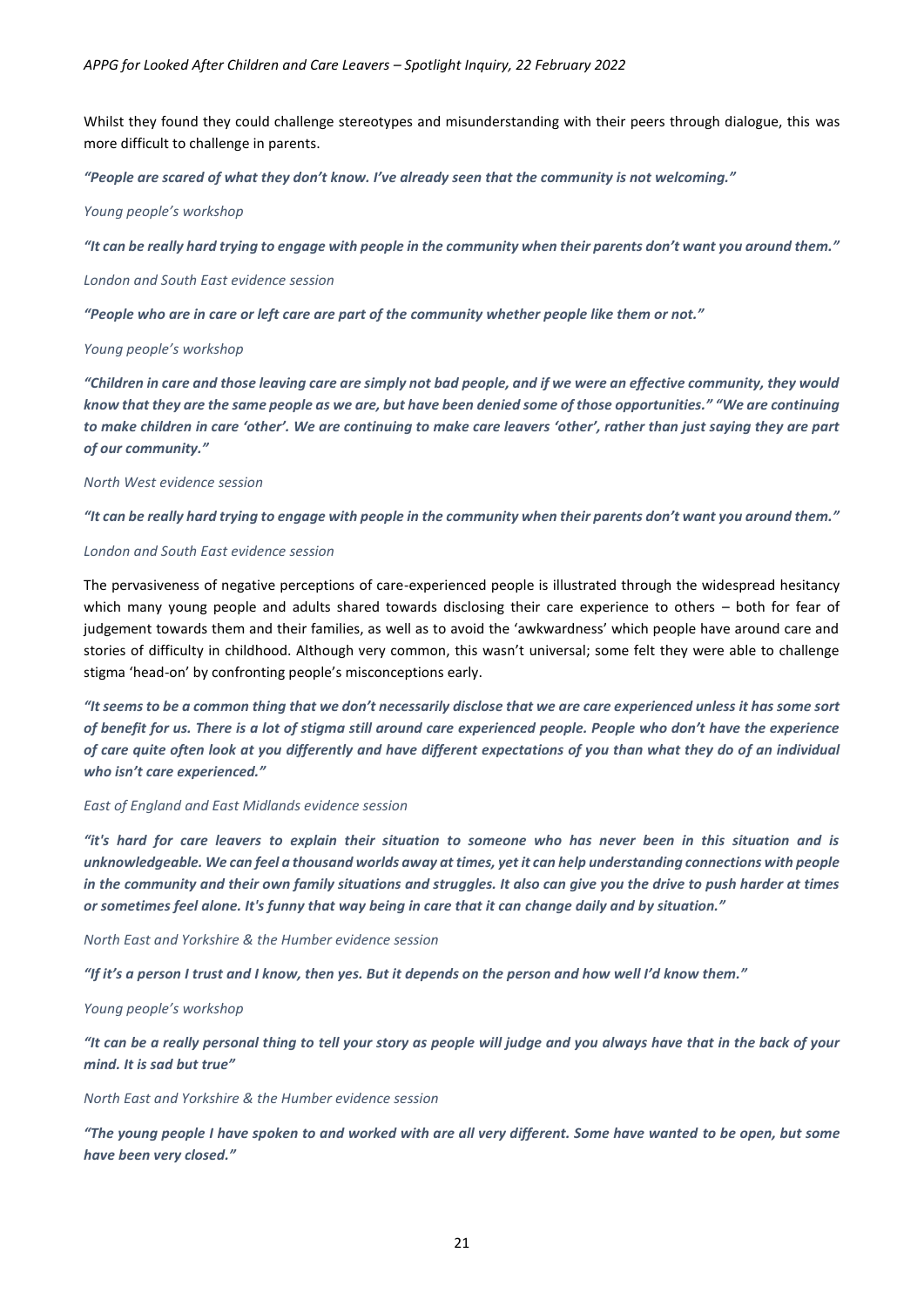#### *East of England and East Midlands evidence session*

*"It's normally one of the first sentences which comes out of my mouth. People normally have negative connotations, but this gives people a better impression that the one the media puts out about us."*

#### *Young people's workshop*

Contributors to the Inquiry shared how communities could make this process easier – by being proactive in welcoming care-experienced young people, learning about and highlighting the variety of different stories and care experiences, clearly articulating the benefit of and reasons for sharing personal stories, and celebrating their assets and contributions without this crossing into condescension or pity.

*"Personally, I wouldn't tell people I am care experienced unless it would benefit me in any way."*

#### *East of England and East Midlands evidence session*

*"I think many don't know much because it is such a wide spectrum and it's always hard to just give a short explanation of what it means to a young person in care. My experience could be a world away from another."*

#### *North East and Yorkshire & the Humber evidence session*

*"It's important to know there are groups that don't have that negative perception of us. If there are groups like a rotary club that have an offering that's been designed with us in mind, that sort of already takes the first step to say we're a community that are welcoming and we're a community that are willing to break away from that stereotype and we want to welcome or support care-experienced people."*

#### *East of England and East Midlands evidence session*

*"I think that's absolutely spot on and that's why it's important that communities and everyone involved with children in care are selling positive messages all the time and letting children tell their story and explain what it's been like for them. You're never just going to have a one size fits all. Nobody's story is going to be the same. It's important that a variety of stories are told and shared so that people start to have an understanding."*

#### *North East and Yorkshire & the Humber evidence session*

Incidences of visible and direct stigma were often associated with children living in residential care. A registered social worker shared that, where homes are already established in a neighbourhood, the reputation of the home 'often goes before the child' and they are labelled based on the postcode they're entering rather than their individual actions.

*"The community around them can be quite hostile to young people bringing in in case they bring what they perceive to be trouble or antisocial behaviour. That's one of the barriers. How do you create confidence in the community to be supportive rather than judgemental?"*

#### *North East and Yorkshire & the Humber evidence session*

During the same session, a local Councillor spoke about work done within Leeds to combat the stigmatisation of children in residential care by utilising elected members as conduits between the council and communities, linking each to a children's home in the area in which they lived. This had been helpful where difficulties or tensions had arisen. Members of the public were welcomed into local children's homes in their neighbourhood to meet young people living there and gain more understanding, empathy, and respect for those who lived there and the workers who supported them.

#### *"People know us and trust us. Councillors have a really key role in liaising between the local neighbourhood and the home."*

#### *North East and Yorkshire & the Humber evidence session*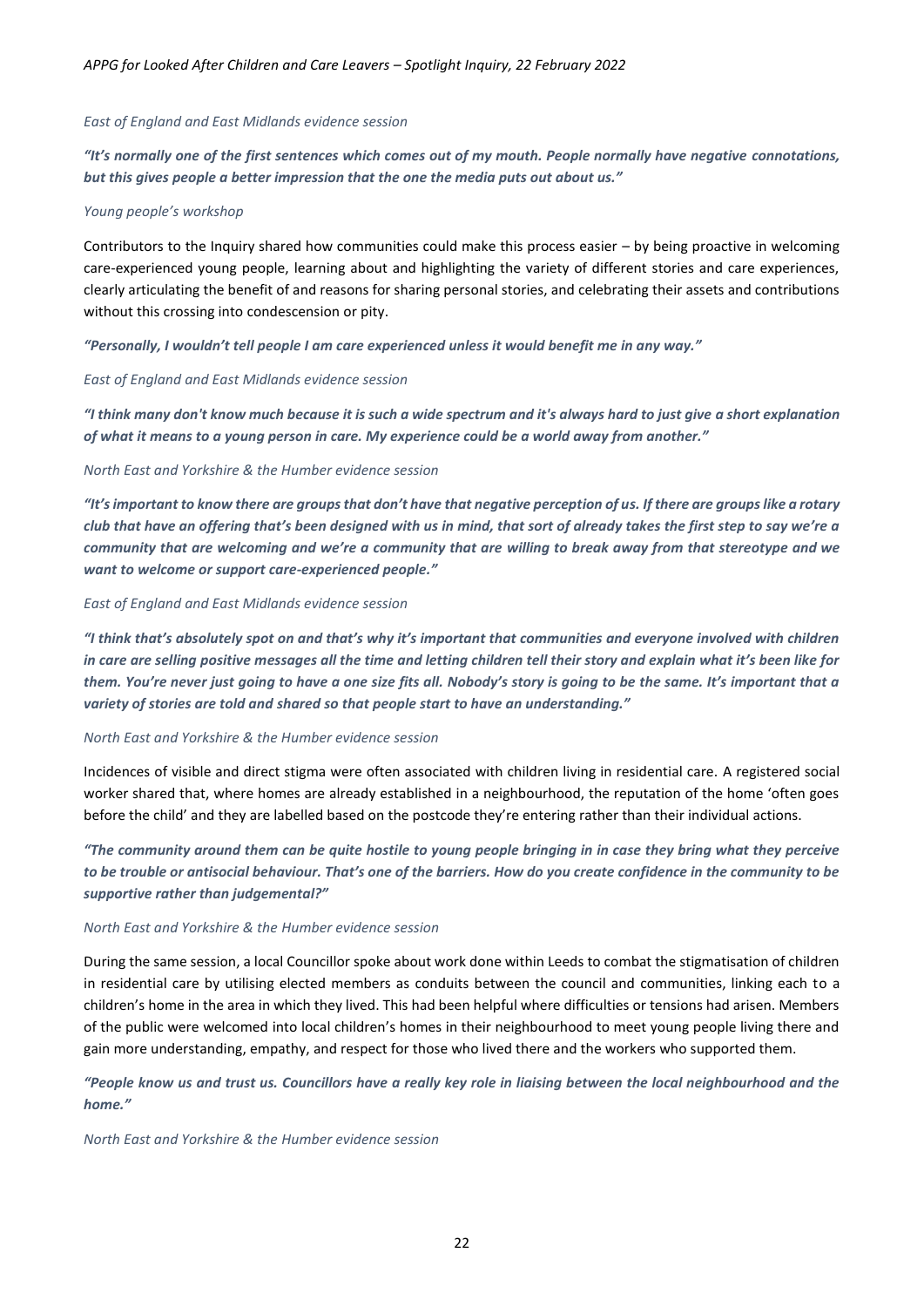Employment was highlighted as key arena where experiences of harmful prejudice were commonplace as young people left care and looked to take their first steps into employment, as well as for older adults who continued to battle against personal misconceptions which harmed their career progression. Workplaces are often key communities in which young adults will find friendship, stability, and connection. Contributors to the Inquiry shared experiences of being looked upon unfavourably by employers and assumptions that all care leavers were 'troublesome' and drug users. The power dynamics involved often prevented challenge.

Similar stories emerged in other spaces too where stigma and power dynamics meet to create real material impacts for care-experienced people – including when accessing housing. A participation worker at the London and South East evidence session shared an example from their own local authority in attempts to break down misconceptions from lettings agency staff as part of their work to provide guarantor and deposit schemes, enabling better access to the private rental sector for care leavers.

*"I went through 20 years of my professional career not talking about my care experience because I knew it would hold me back."* 

#### *London and the South East evidence session*

*"I think there is more that central government could do to debunk myths about children in care and to raise the positive profile of children in care. To give one example, I recently spoke to an insurance broker about insurance for activities. They were very new in role and had a stereotypical negative opinion of children in care believing that children in care were more likely to behave negatively."*

#### *South West evidence session*

*"Care experienced young people tend to have a stigma or stereotype associated with their journey to success. I think the government needs to encourage employers to open minded to these young people and communities need to motivate young people to reach their goals."* 

#### *London and the South East evidence session*

*"Work is one of the communities many of us find really important… There's something we can collectively do to help people understand the varied experiences that people in care have had… you won't find more resilient people than our care-experienced people… the commitment to what they're doing will outstrip what you find elsewhere."*

*East of England and East Midlands evidence session*

· What messages would you share with others in your local community if vou could?

> We are not what you see on screen. We are just like ordinary people and because we are care experienced does not mean that we don't fit in to your idea of community.

*Figure 4: Evidence from Derbyshire children in care council*

*Everyone needs to challenge that imo."*

*East of England and East Midlands evidence session* 

Finally, the Inquiry heard consistently about how local and national media and press in its reporting, and the (mis)representation care-experienced characters in film and TV, typically served only to reinforce stereotypical views held by the public. Work on 'framing' in the Scottish context has identified specific narratives which the press and media are typically reliant upon, often acting to inhibit public understanding and support for reform.<sup>18</sup>

*The media (social, local, and national) really doesn't help. I'm sure we've all seen some awful headlines which show care experienced children in a negative light.* 

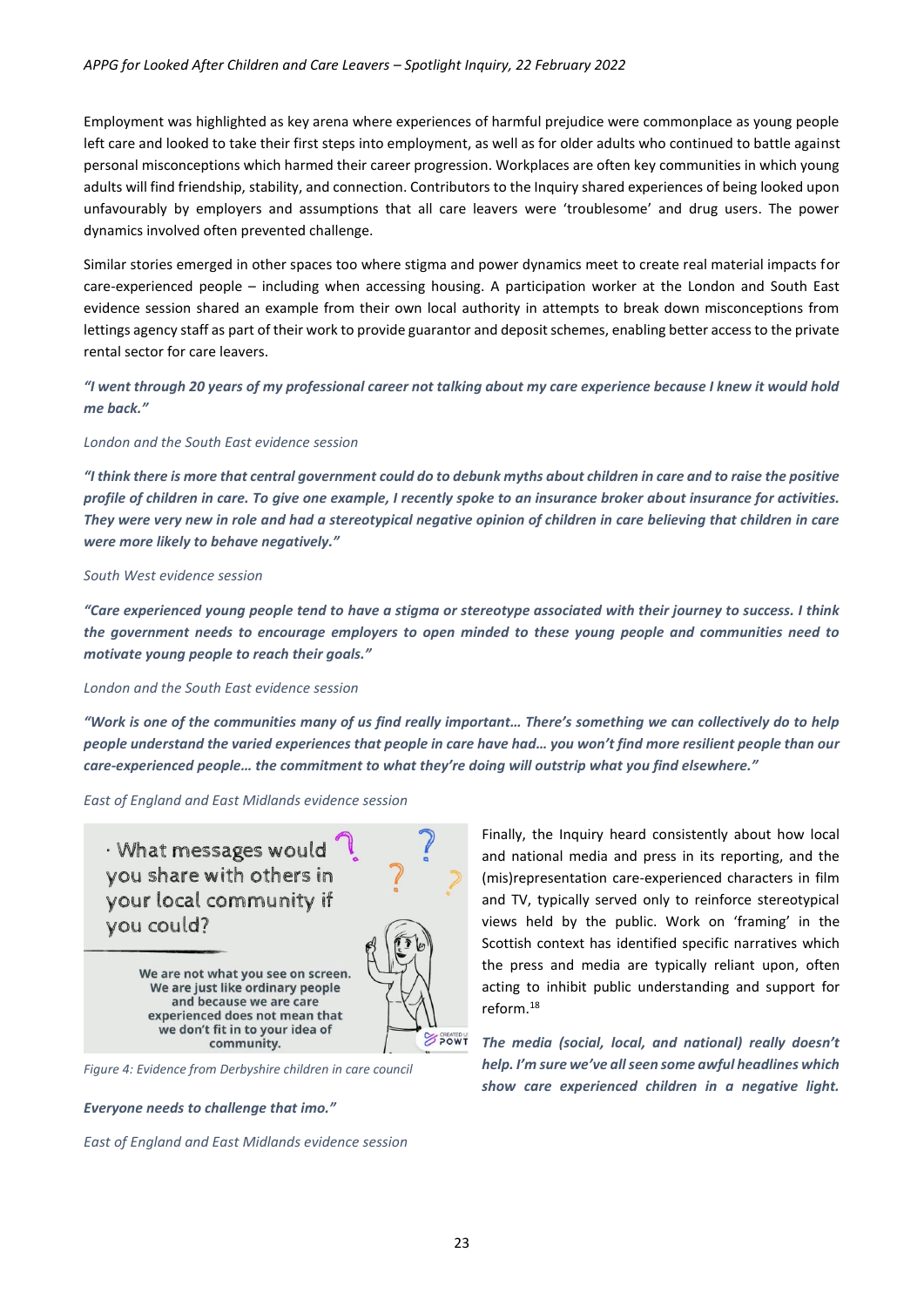*"We should celebrate the achievements of young people who are in care more as often it's just a load of negative statistics (the numbers of care-experienced people in prison etc) - then the public get the wrong idea about young people who are in care".*

#### *South West evidence session*

*"It seems the wider society view care experienced people the way that 'Tracey Beaker' is portrayed on screen. Care Experienced people do not have enough accurate representation, and this leads to negative stereotyping."*

#### *East of England and East Midlands evidence session*

*"Our national media can also frame children in care in a negative sense with some of the headline they use. It would be good to see the national media presenting children in care in a more positive light."*

*South West evidence session* 

#### <span id="page-23-0"></span>**Reducing stigma and its impacts**

In identifying how to combat stigma and prejudice, the Inquiry heard consistently about the importance of a wholecommunity approach which didn't place the responsibility on care-experienced young people to disrupt and 'fix' this, but instead on all the individuals and institutions which may – unintentionally or not – contribute to the deepening of stereotypes within peer, professional and public understanding. Contributors were clear on the need to reconcile tensions in providing targeted visible support for care-experienced young people whilst recognising their common desire to be 'young people first' and not singled-out amongst their peers. Solutions included range in scope from national public awareness campaigns through to community education projects, individual training opportunities, and policy and practice approaches which enshrine specific rights and entitlements.

*"We're thinking about the language that makes our children feel like others, because that then does have an impact within the community that we live and perpetuates that myth that they're different, that they're others, and it's therefore going to be a risk for you if you come into that community."*

*North West evidence session*

*"it needs to be a community effort to make a difference with professionals and the wider community too!"*

#### *West Midlands evidence session*

*"There's something about how do we collectively, and I don't mean as councils, as the NHS, or as government or other bodies, but how do we, as members of communities, help people to open up and understand in the broadest sense why our care-experienced people are incredible and why we should offer them our support."*

*East of England and East Midlands evidence session*

*"A whole community education approach would be wonderful, wouldn't it? If we could actually get people to understand the impact of trauma."*

*North West evidence session*

*"It's everyone's responsibility to challenge perceptions and not just the care experienced young people's responsibility"*

*West Midlands evidence session*

*"I think we need to be careful that we aren't 'feeling sorry… that pity... a lot of young people say they don't want pity but see me for who I am."*

*East of England and East Midlands evidence session*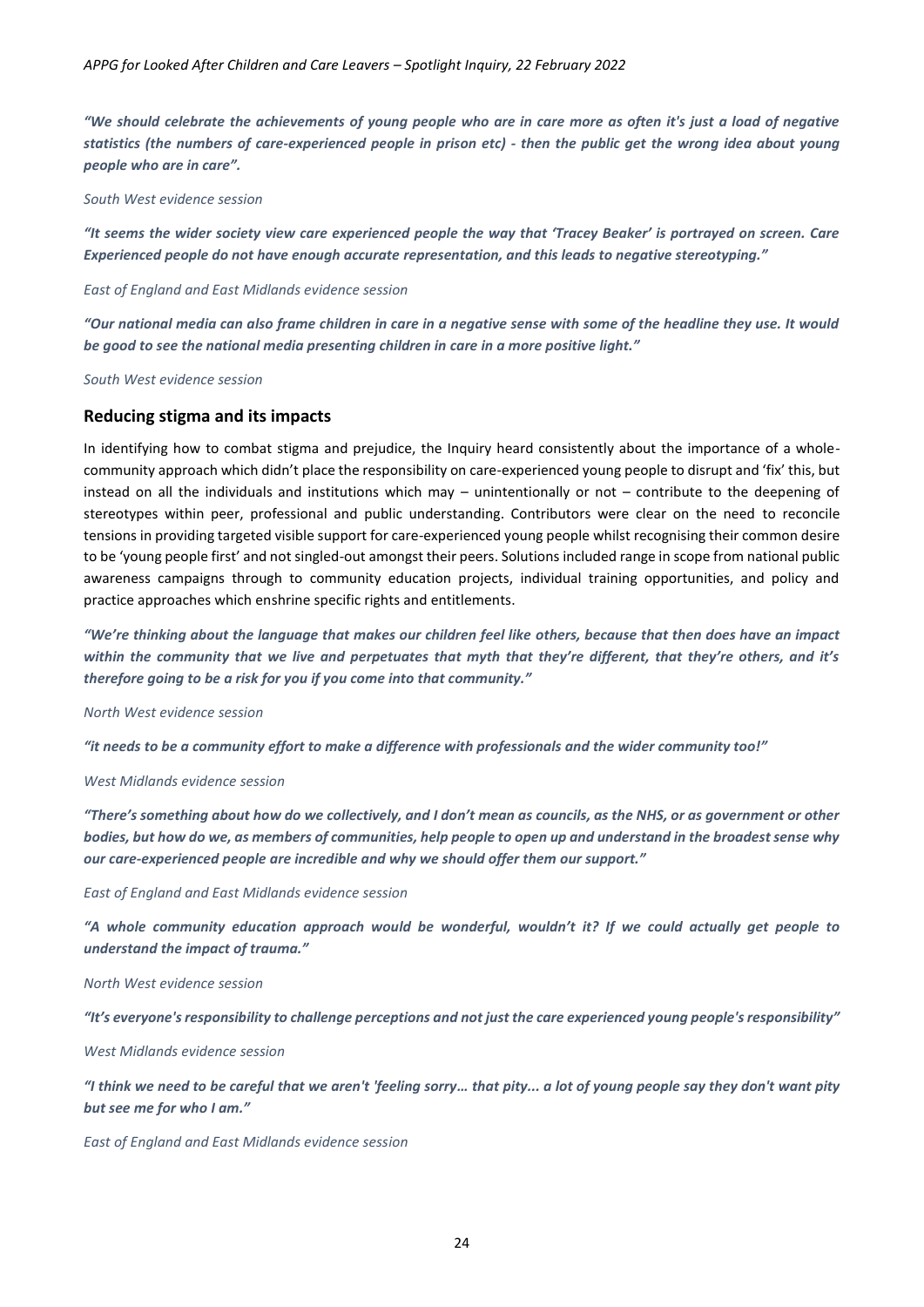*"we needed to improve the wider public's misconceptions of why children come into care (i.e. through no fault of their own) to reduce stigma, and that no child should be expected to face stigma in the first place and there was a collective community responsibility to advocate for them – they are children first and should be allowed to make the same mistakes as their peers without fear of retribution or labelling"*

#### *West Midlands evidence session*

*"If you look at the effort that's gone in around hidden disabilities like autism to raise public awareness. It would be great to see a similar campaign run at a national level to increase public understanding and community's understanding about care and care experience."*

#### *North West evidence session*

*"If you talk to people 1 on 1, there is understanding, a concern for children who have been brought into care. Then if you talk away from just the individual, if there's going to be a new children's home opened up in an area for example, as divisive or antisocial. For me that dichotomy between people understanding when you talk as an individual vs when you talk as a group of people is a massive challenge for us nationally as a society. We should be helping people to understand the different journeys people go on and the amazing skills they have."*

*East of England and East Midlands evidence session*

*"You need to raise awareness in local communities through training sessions"*

*North West evidence session*

*"training session led by and with care experienced young people"*

*North West evidence session*

*"One of our ambitions in Bristol is to have care experience as a locally protected characteristic in order to improve access to all the city has to offer."*

#### *South West evidence session*

#### <span id="page-24-0"></span>*Spotlight on…* **Sheffield's 'The Can In Can't' project**

In early 2020, after both the Virtual School and care-experienced young people themselves had voiced a desire for more creative opportunities within education, the Children's Involvement Team in Sheffield began collaborating with the local music hub to plan and deliver a series of in-person sessions for the Children in Care Council and Care Leavers Union. However, the onset of the Covid-19 pandemic disrupted their plans and they soon moved to online creative writing sessions hosted on Zoom.

*"I asked 'would online work with our young people?' because the joy of us coming together every fortnight were that they loved to be together. They were all best mates. Actually, what we found is that it worked incredibly well. There were times that Zoom fatigue came in, especially if they were using it for learning at school, but Zoom was really good*  for those young people who struggled with their confidence, and we got a lot of new young people coming and joining *– the people who would maybe have never come to a face-to-face meeting."*

*Tanya, Children's Involvement Officer, North East and Yorkshire & the Humber evidence session*

In October 2020, after lots of work over lockdown, an anthology of writing from care-experienced young people was produced – The Can In Can't – in collaboration with Sheffield Libraries, Sheffield Virtual School, Hive South Yorkshire, Sheffield Music Hub, and Off the Shelf Festival of Words. The anthology's writing explores the dreams, ambitions, and experiences of those in care, challenging stigma through imaginative and inventive explorations of the world.

*"It's been a really transformative project for them. We're trying to do more creative projects and document it."*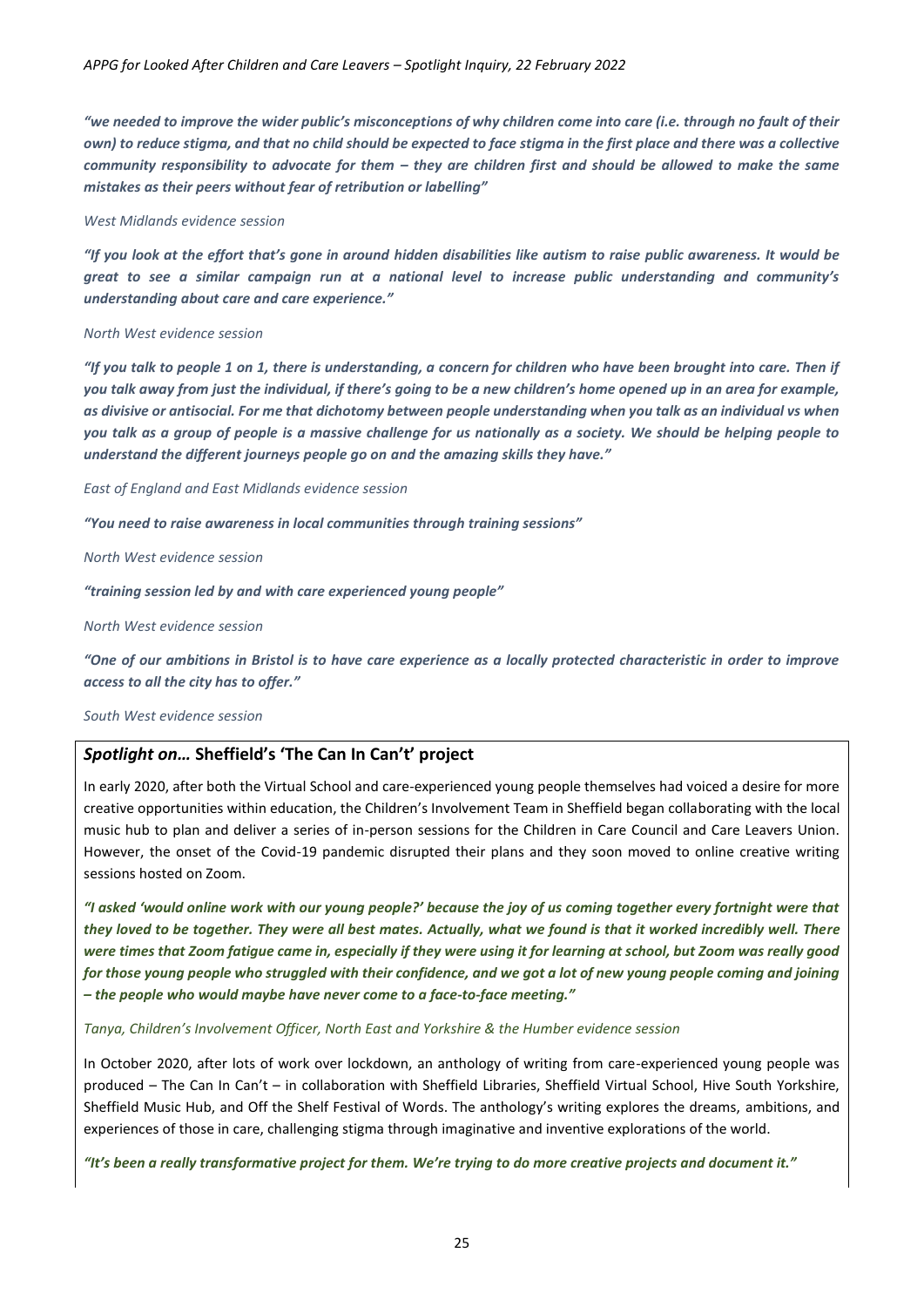#### *Dom, artist and youth facilitator, North East and Yorkshire & the Humber evidence session*

A thousand copies were printed and distributed to all young people in care in the Sheffield region. Some of the poems were printed and showcased in the city centre directly opposite the town hall, generating strong public awareness of the everyday stigma and perceptions which care-experienced young people in the city face. It puts passers-by into the shoes of someone with a different experience, offering an opportunity to develop empathy and understanding, and is a clear marker of the authority's wider commitments as a corporate parent.

*"We've had a couple of young people who have had some really, really difficult times recently, and where historically they may have dropped out of the group, they've actually flourished in the environment of having the support of all their peers who recognise the difficult situations they're going through and know exactly what to say to make them feel better."*

*Tanya, Children's Involvement Officer, North East and Yorkshire & the Humber evidence session*

A copy of the anthology is available for a small administrative charge from [clare.holdsworth@sheffield.gov.uk](mailto:clare.holdsworth@sheffield.gov.uk)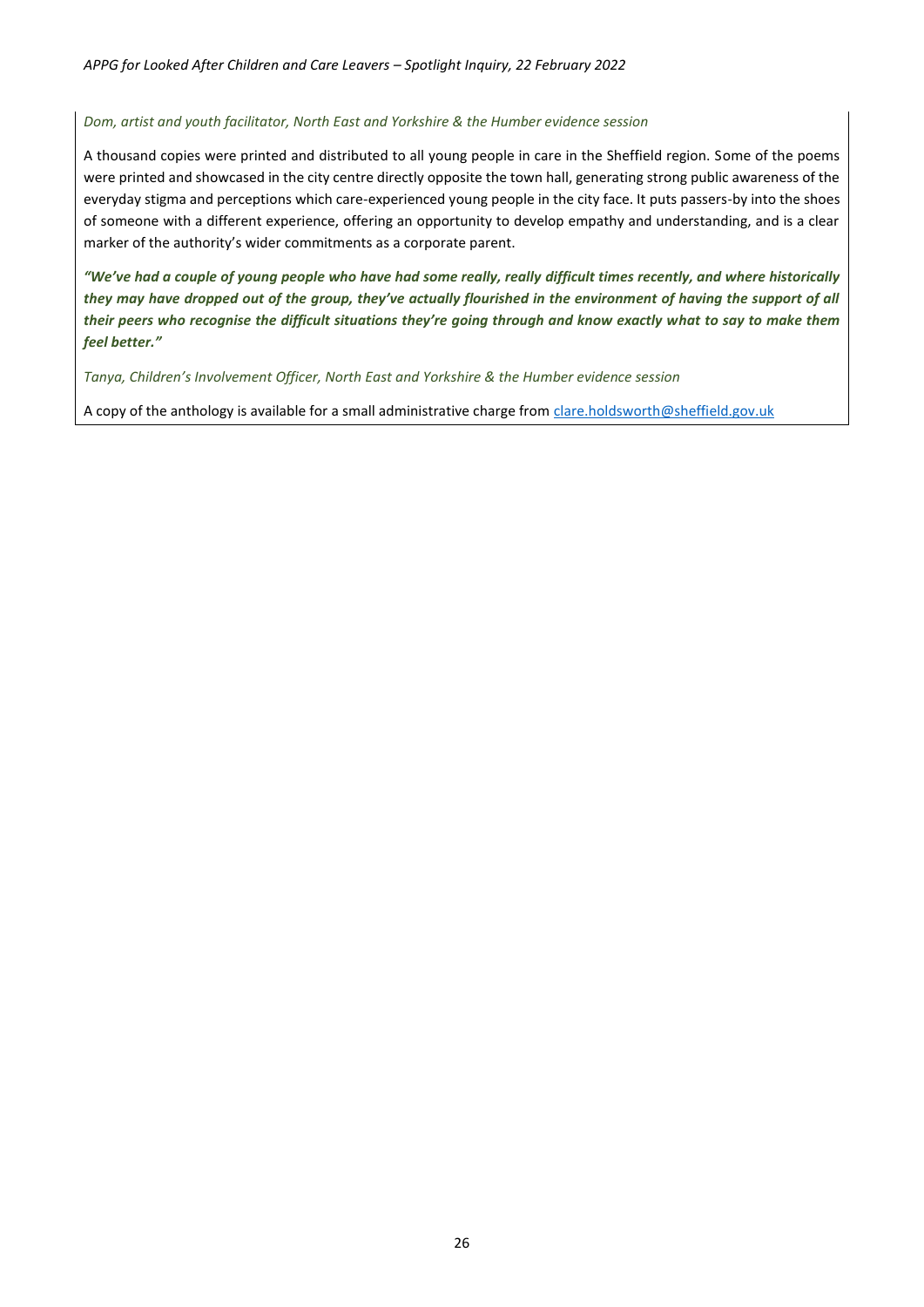# <span id="page-26-0"></span>**Places**

This section explores what the Inquiry heard about the role of place in determining community connections, exploring instability, out-of-area placements, opportunities to engage with wider communities outside of 'care', and corporate parenting. We heard that instability in where young people live, where they learn, and who supports them often serves to dislocate and disconnect them from the communities and relationships which matter most to them. Lifelong relationships often suffer the most, and this is particularly true for those living outside of their local area. The care system should place more emphasis on supporting young people's understanding of their local area and helping them engage with peers and others through their interests. 'Corporate parenting' as it is currently understood and delivered often fails to appropriately deliver the relationship-building young people want and deserve.

*"Nowhere feels like home usually, it's purely because we've learned not to get too comfortable. We're always prepared to go, and not as willing to create an emotional connection with where we live because it hurts less to leave."*

*East of England and East Midlands evidence session*

*"We get upped and moved and we get no opportunity to get to know the local community… It feels that us care people don't get a life."* 

*Young people's workshop*

### <span id="page-26-1"></span>**Instability**

Just over 1 in 10 children in care experienced multiple placement moves in 2018/19; this rate has remained largely unchanged since 2016.<sup>19</sup> Having to move where you live multiple times is far too common an experience for young people in care today. Inevitably, this has a significant and detrimental impact on young people's abilities to 'put down roots' and develop familiarity and comfort within a particular place, and to foster the meaningful relationships which can only come with time. The Inquiry heard consistently about the impact care can have on strengthening ties to people and places; stability is a condition which needs to be met before you have the time, space and capacity to invest in developing the connections with the communities which matter to you.

*"It's tiring to always be that young person that has a problem, that has to explain why you're struggling. Trauma is not solved overnight. It's not solved by moving someone from placement to placement. Every time a young person comes into a placement, they give that placement a chance. For whatever reason being moved unexpectedly makes you feel wrong."*

*London and South East evidence session*

*"Yes, it has made it difficult to put down roots. When you begin to get a sense of community and build those meaningful relationships and trust within that community, you tend to have to move and uproot. Those who are care experienced and have moved out of local authority search for the sense of stability. Almost like a reset to default. It changed your view of community as your community can become one that is not geographical, but online, or a certain group of people."* 

*Evidence from Derbyshire children in care council*

*"As we get older, we seemingly settle down in one community. When we become settled, we build meaningful relationships and trust within a community and our individual sense of community becomes stronger."* 

*East of England and East Midlands evidence session*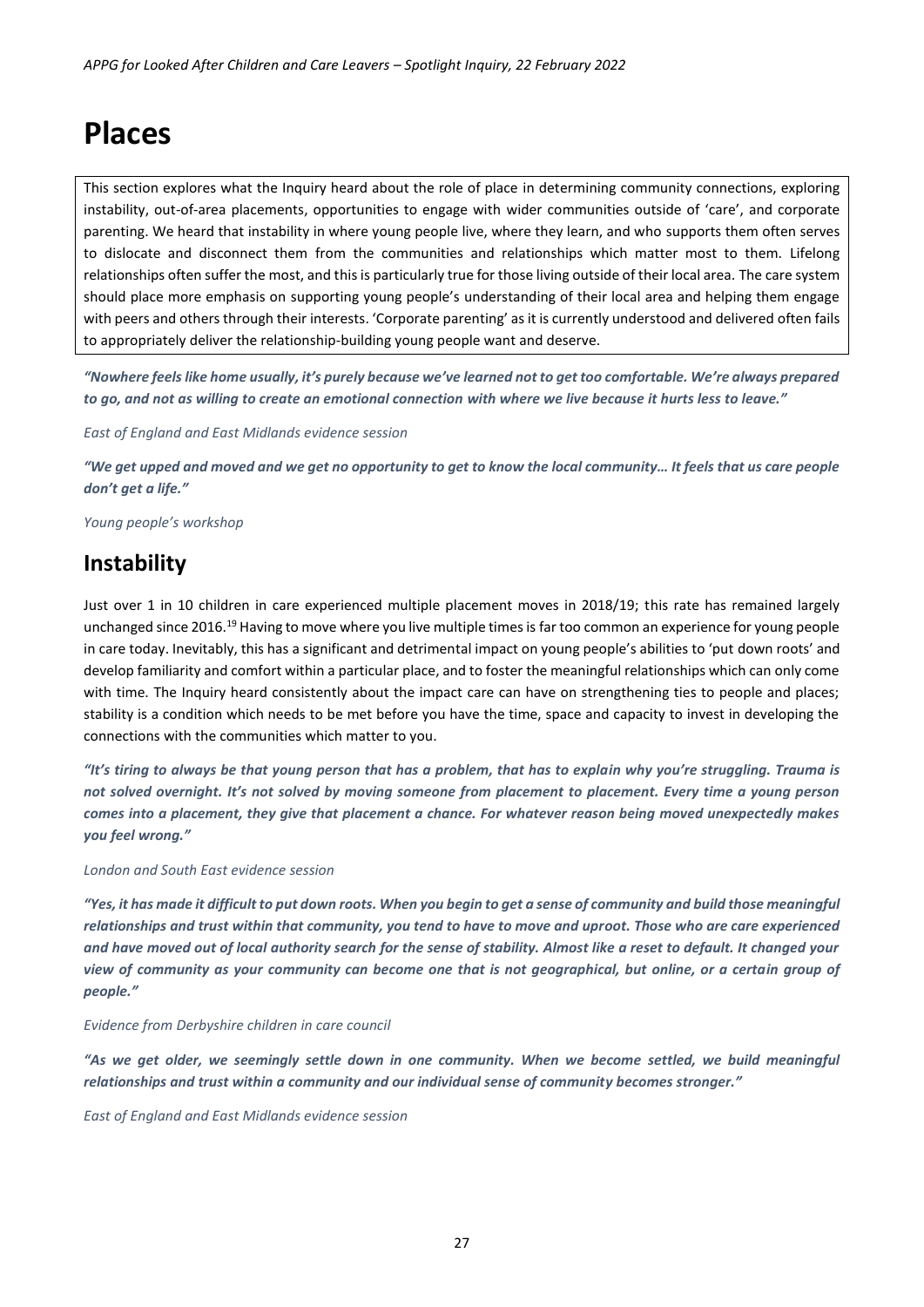*"Knowing whether you're going to be in a placement long-term can affect your connection with your community. If you're constantly moving around, you're not going to be able to form those relationships and you're going to struggle to form other relationships with people."*

#### *South West evidence session*

*"Nowhere feels like home. If you keep moving us, we're not going to settle. Every time I did move, I never unpacked. I just travelled around in suitcases. Even as a care leaver, it's the feeling you're going to feel… It makes you feel like a parasite. Nobody really wants you."*

#### *East of England and East Midlands evidence session*

Particularly, contributors highlighted the impact that instability has on developing any kind of trusted relationship with professionals in the care system; young people often need someone to help them establish community connections, which is made more difficult when that person changes and trust needs to be rebuilt all over again. This lack of consistency in professional support comes as a symptom not only of multiple placement moves but is compounded by instability within the social care workforce too. During a young people's workshop, those in attendance shared how many social workers they'd each had – the highest being 21.

*"It can be really hard to trust professionals, I've had many social workers/ leaving care workers leave, I once had 4 social workers in 11 months, it's not easy to trust when you're so used to people leaving."*

#### *London and South East evidence session*

*"Community can mean many different things including a foster family, children's home staff, other looked after young people, school, or local sports teams and clubs. However, to fully establish connections and roots, a young person must be in a stable placement that gives them the time and consistency to develop meaningful relationships."* 

#### *Evidence from the Children's Services Development Group*

*"…they lose the relationships and not just the place. People work very hard, and they work very hard to make relationships with their workers and folks in the community, and then they're moved… and they lose the relationships they've built. It's very tough to lose and make relationships."*

#### *London and South East evidence session*

*"I moved an awful lot in care… I went to at least 13 different foster homes and I just didn't settle. I argued a lot with the people because I didn't know when I was next moving… I didn't have a good relationship with the social worker or the carers because I just didn't know. It was all these short-term placements. I just got really angry towards the end and because of that there was a lot of police involvement. I just ended up in a lot of trouble and a lot of placements broke down."*

#### *South West evidence session*

Speech, language and communication needs were also identified as a key barrier which, when unsupported, could act to limit the development of important relationships and the community networks which flourish as a result. The lack of stability in professionals and physical location often made securing support for these needs very challenging or less effective.

*"There is a huge communication barrier. Research and my personal experience show there are a really high number of care-experienced young people who have got unidentified and unsupported language and communication needs – so the skills you need to build relationships, to be understood, to have your needs met, to be in education. There's a real lack of recognition of those difficulties and the needs go unsupported and often come out in behaviour which is misunderstood. We need to be considering how to support a young person's communication skills so they can develop those social relationships and have the core skills to do that."*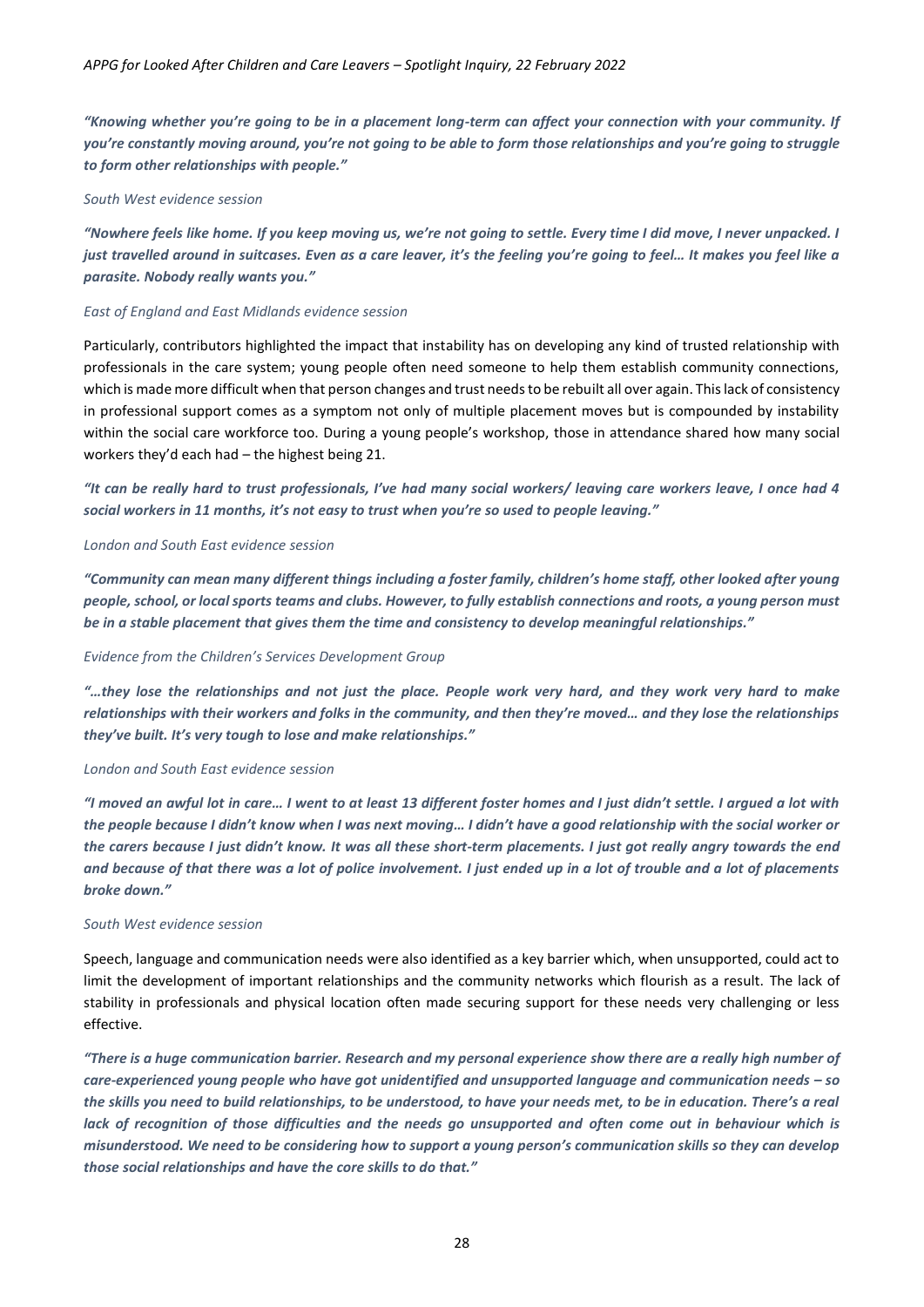#### *North West evidence session*

*"In a recent study, 90% of care leavers had below average language ability, and 60% met criteria for having Developmental Language Disorder – a condition where children have problems understanding and/or using spoken language. None of these young people had previously been diagnosed with speech, language and communication needs (SLCN)."* 

#### *Evidence from the Royal College of Speech and Language Therapists*

Lifelong friendships with peers and trusted adults were seen as essential for a sense of safety, stability – and ultimately, love. The Inquiry heard that these relationships come in many forms and in many contexts, some arising through the operation of the care system itself, others developing through the work of voluntary sector organisations and mentoring or befriending projects, and others organically through different shared experiences or connections within the community. They are friends from youth clubs, teachers from school, former carers from a children's home, a neighbour, a church group coordinator, a reconnected cousin or grandparent, and others. Whilst the 'origin stories' for these relationships were varied, they all pointed towards stability – particularly in terms of place – as an essential component.

*"All young people if they want to have a Friend for Life. Someone who is there for them forever!"*

#### *North West evidence session*

*"Having the support of quality carers can also be a key component of ensuring a young person has strong community connections and stability."*

#### *Evidence from the Children's Services Development Group*

*"We Need; Intergenerational friendships with a lifetime commitment so that Our Children know someone is there for them for life!"*

#### *North West evidence session*

*"The foundation of care should be stable, trusting relationships which support learning about love, parenting and positive relationships. In the focus groups women told us that this this stability and foundation-building felt particularly lacking or non-existent in the care system."*

#### *Evidence from Pause*

Several contributors highlighted local initiatives and projects which aimed to foster long-term community connections for care-experienced young people. For example, a Blackpool colleague shared information about their 'Friend for Life' project which matches children in care aged 10-12 with volunteer adults, aiming to be a consistent and reliable presence in a child's life even if they move around. Others rightly raised the lack of awareness and uptake of Independent Visitors within care, highlighting the unique qualities and position they could hold within the life of a child in care.

*"They have the legal right to independent visitor who performs a role very similar to that of a mentor or befriender. What I'm very aware of is that whilst every child in care has that legal right, a very tiny percentage are aware of that right, and awareness amongst social care teams is also pretty bleak. At the moment, nationally less than 4% of children and young people in care receive the services of an independent visitor and that for me is such a tiny number… It is the independent nature of that role which is so critical and of such value to young people in care. It's definitely a great way to improve connectivity to local community as well."* 

#### *North West evidence session*

*"IV role is important for consistency and continuity particularly when the young person is experiencing a lot of changes in their life e.g. placement moves, school moves. The IV is sometimes the only adult in that young person's life who they are having a long-term relationship with."*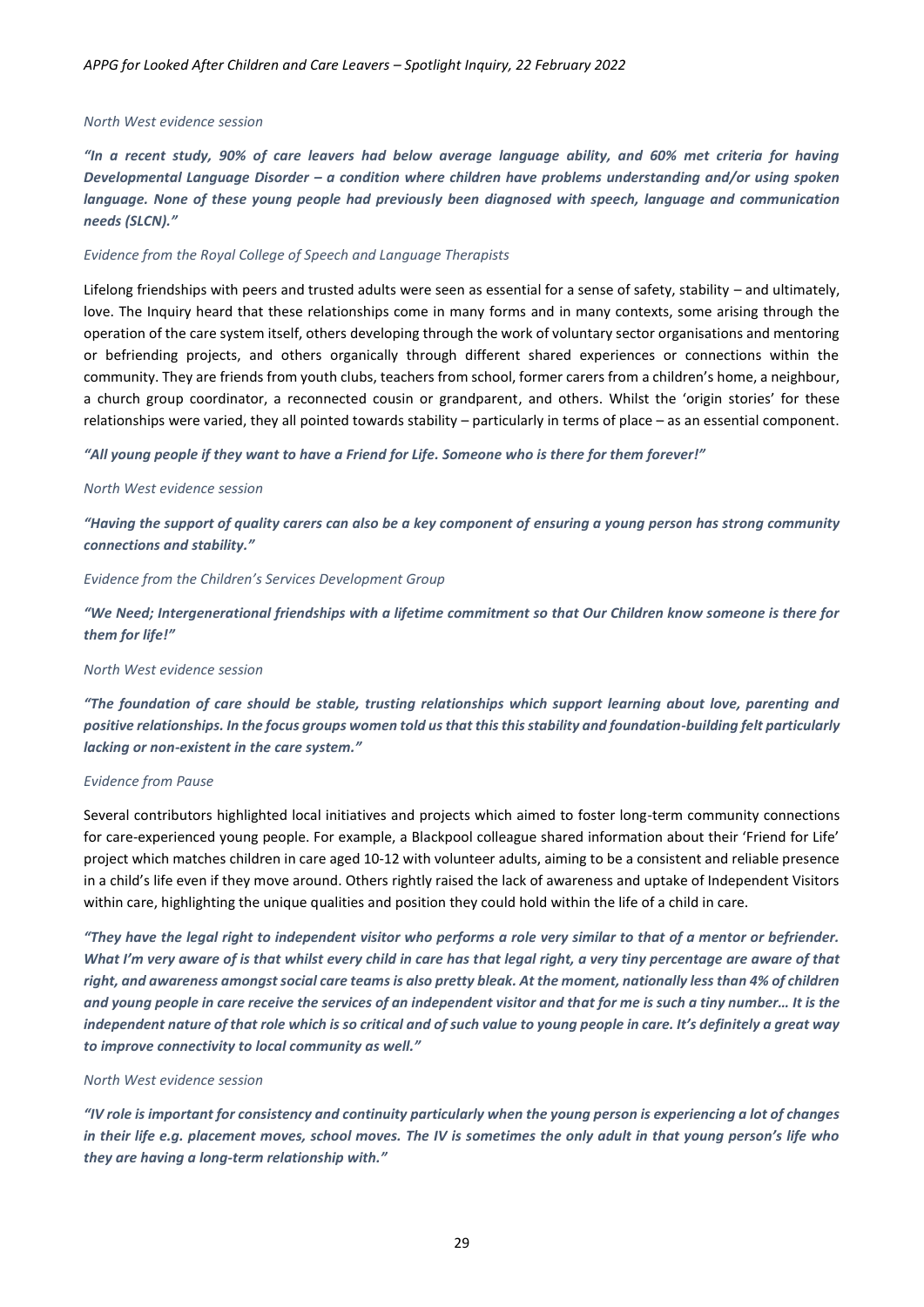#### *Evidence from the National Independent Visitors Network*

*"The issue with Independent visitor low figures is nobody is following up and enforcing that this happens. The Independent care review could make this a target in their recommendations."*

*North West evidence session*

#### <span id="page-29-0"></span>*Spotlight on…* **Grandmentors by Volunteering Matters**

Volunteering Matters is a UK charity which brings people together to overcome some of society's most complex issues through the power of volunteering. Their Grandmentors project sees older volunteers use their lifetime of skills and experience to support young people leaving the care system through a mentor-mentee relationship. The programme currently runs in 11 locations across England recruits trained volunteers over the age of 50 from a wide range of backgrounds, forging trusting and positive relationships that support, challenge and empower mentees to unlock their own skills and shape their own futures.

During the London and South East evidence session, Christine – a volunteer mentor – and Chloe – a care-experienced mentee – shared their perspectives on the programme and its impact. Christine noted her motivation for signing up to the project after seeing an advert in the local newspaper, and her shock that so many young people leaving care were expected to go without the same support her own children had received at that age.

The project focuses on providing a relationship which young people choose, in contrast to the other adults often thrust upon them through professional relationships in care. The grandparent-style relationship provides personal support to help young adults make choices and be there 'at the end of the phone' when needed.

*"The difference with the Grandmentors project is that young people choose the person who they want to mentor them."*

#### *Christine, Grandmentors volunteer mentor, London and the South East evidence session*

Chloe spoke about her early experience on the project meeting Christine in a café and not being sure what to expect, but soon finding it to be a positive experience. Chloe noted the different kind of relationship which this project provided compared to what she had experienced in care and said that the project had supported her to feel more confident and offer a new perspective, noting it had too given her an interest in volunteering too to help inspire others.

*"[In the care system] You get given all these different people… it goes very much in a 'here, there and everywhere' order in what person you get, what time period and what stage you're at."*

*Chloe, Grandmentors mentee, London and the South East evidence session*

**[Further information about the Grandmentors project can be found here.](https://volunteeringmatters.org.uk/project/grandmentors/)**

### <span id="page-29-1"></span>**Living out of area**

A fifth of children in care live more than 20 miles from home, rising to nearly two-fifths for those in secure units, children's homes or semi-independent accommodation<sup>20</sup>. Previous work from the Children's Commissioner<sup>21</sup> and the APPG for Runaway and Missing Children and Adults<sup>22</sup> has highlighted the detrimental impacts which out-of-area placements can sometimes have. The Inquiry heard consistently about how experiences moving outside of your home area presented significant challenges for feeling connected to the communities which mattered to you, or to any local community. Disruptions to friendships, family relationships, education and employment, support services and other networks and groups all impact on a sense of belonging. Such experiences were not just limited to those placed out of area when in care but also extended to those who had left care and found themselves with little support to develop support networks in their new home area, wherever that might be.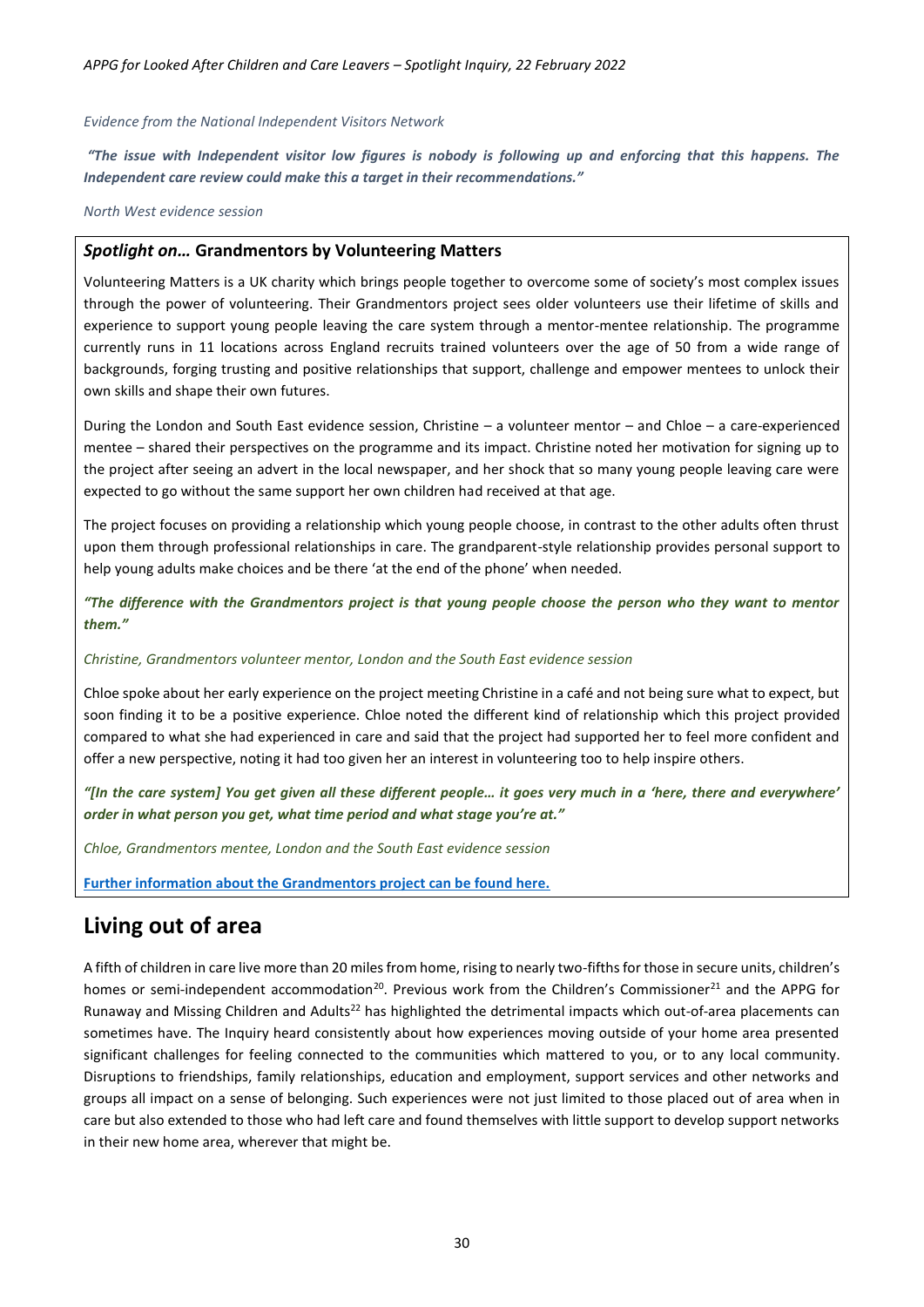*"Young people in care quite often get moved around quite a lot, and quite often they're getting moved to miles away from home. I get it – not every foster family or children's home is going to be round the corner, but when you've got young people in Lancashire being told there's no beds in Lancashire and you might be moving to Cheshire at best, it's going to be very hard for them to maintain the friendships in Lancashire, and then make new friends in Cheshire, especially if they're being told 'we might be moving you back to Lancashire when a bed opens'."*

#### *North West evidence session*

*"we need to keep as local to their original community as we can. it is so hard for anyone to move to a different community and then instantly build links"*

#### *West Midlands evidence session*

*"We need you to help us keep our family relationships overcoming barriers like distance or Covid."*

#### *Evidence from Somerset Care Councils*

*"If you think about a sense of belonging, for most of us it's the people we belong to and the people that are around us and this constant moving around – just how do you make those bonds?"*

#### *North West evidence session*

*"I grew up in residential placements across the whole of the North East of England. I don't have just one community."* 

#### *Young people's workshop*

*"When I first moved, I moved to somewhere quite a way away and they were trying to find a way to move me closer to where my mates were, and so it was like as much as I wanted to make friends, at the same time I didn't want to in case I was told 'right pack your bags you're moving closer again'… Not everyone can necessarily afford to travel see their friends in other areas and if the carers and the people around them aren't willing to help them get there, the young person is essentially stuck."*

#### *South West evidence session*

*"I think there's a huge disservice to care leavers when they move out of local authorities. I've lived in Liverpool for five years, but I've never managed to connect with Liverpool social services. That means I've missed out on loads of stuff about my local deal even though Liverpool and my home authority both agree on the same things. Both agree on free council tax, but because I'm living outside of my area, I'm not entitled to those things. It's admittedly only been in the*  last year that I've made proper friends here. There was no support to say, 'we'll help you get involved with the area *you're living in and what sort of things we can do to connect you there'."*

#### *North West evidence session*

Such Contributors pointed to many of the systemic reasons driving the increase in reliance on out-of-area placements, including poor commissioning practices, a lack of national oversight in understanding geographical patterns of provision, growing privatisation which removes local control over what and where placement options are, and a rapidly changing nature of who the care system looks after – predominantly older children and teenagers. A Head of Service attending the West Midlands evidence session noted how this problem had increased both in terms of numbers placed out of area and the distance they were sent as a result of privatisation and sufficiency and the impact this had on children's local connections to important places and people.

All were supportive of efforts to enable more young people to remain closer to home by boosting local capacity of the right type in the areas it's needed the most, but some noted that a local placement wouldn't always be the right option in every case, and it was important to ensure young people could develop strong local connections in new areas if they were indeed moved further from home. Young people highlighted the role of both peer and professional support in getting young people integrated into their new local areas if they were placed out of area.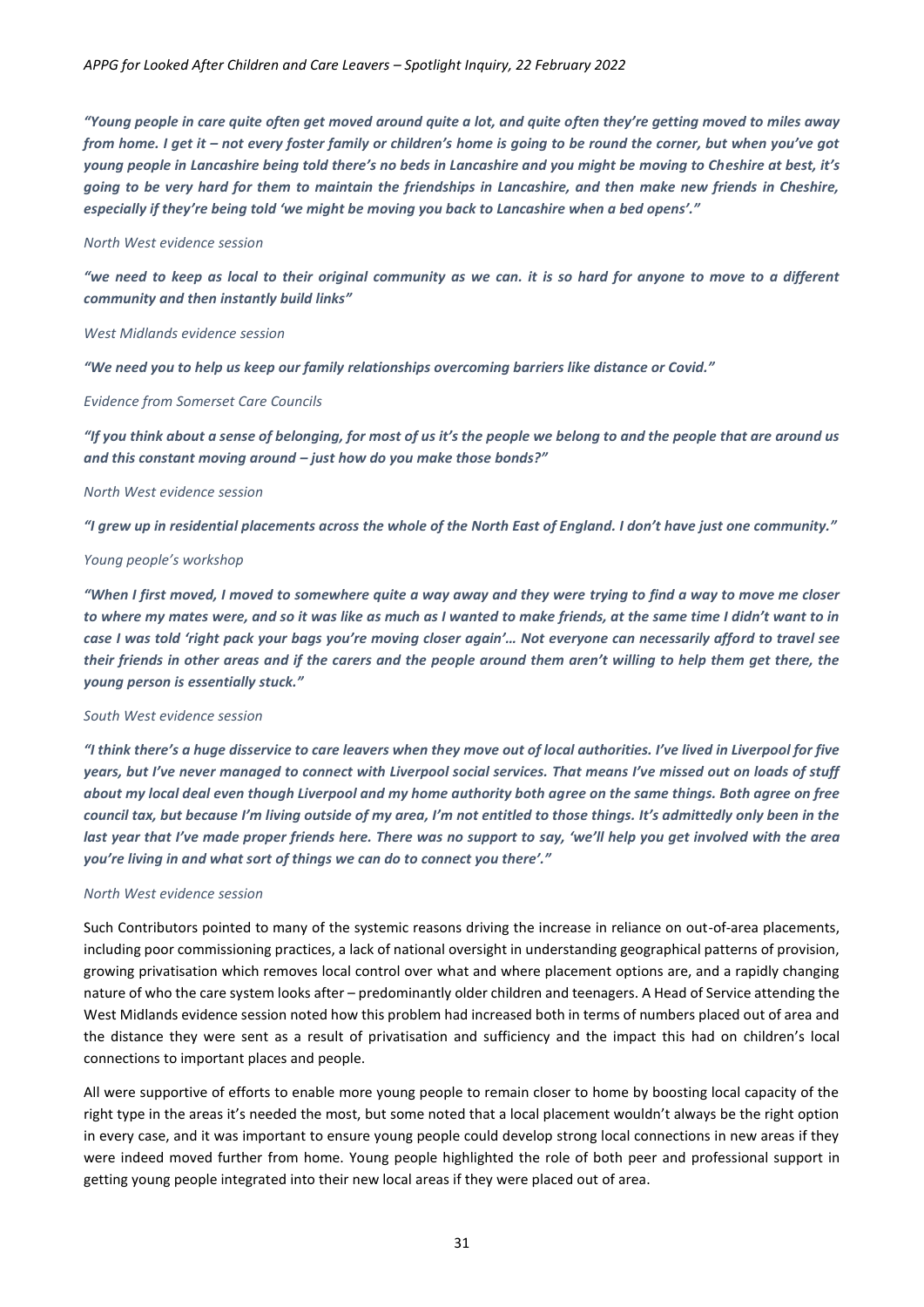*"More needs to be done about not moving young people out of area. What must that do for someone's sense of belonging."*

#### *North West evidence session*

*"They should get a tour of the community with other young people that might've been there for a longer time - people to speak and relate to – to see the leisure centres, job centre, places of interest. To let them know what's available, but with people who have gone through what you're getting through."*

#### *Young people's workshop*

*"Community is so important to care leavers. It's our family, it's our love, it's our identity. We need to do more to help that young person connect to that area, so that when they move there, there's something waiting for them, there's someone to show them around the city, to help them get into groups aligned with their interests."*

#### *North West evidence session*

*"I had an IV for 1-year quite a long time ago when I first moved to London. She showed me the city. I wanted to work with children, so she helped me volunteer with the Scouts and build my self-confidence."*

#### *Evidence from the National Independent Visitors Network*

*"There are notable regional disparities in the sufficiency of places in children's homes, meaning that some children and young people are placed outside of their home area. In line with other professionals, CSDG believes, where possible, children and young people should be cared for close to their homes, but there are circumstances where out of area placements are necessary. For example, the complexity of the needs of many young people our members support cannot always be met in provision located near to their homes, and it is not viable to offer such provision in every local authority area. Additionally, for some young people, it is beneficial to be away from their home area where they may have had traumatic experiences or have been negatively influenced by their peers."*

*Evidence from the Children's Services Development Group*

### <span id="page-31-0"></span>**Opportunities beyond the care system**

A consistent message which was wrapped up within discussions of identity and stigma was the importance of understanding local opportunities to pursue interests and hobbies, particularly to establish community links with other young people and adults that weren't all about 'care'. These opportunities were critical to developing new friendships and to promote positive health and wellbeing, but contributors offered a mixed picture about how well the care system supported with these connections. Too often, they were seen as 'nice-to-haves' rather than crucial elements which dictated wider experiences of care.

*"There wasn't enough done by social services to help me connect with the LGBT community. It was quite isolating in care. I found a youth group myself; they didn't find it for me. I had to develop those community links myself. I had to go and do it myself. It was the only way I could meet people I had a common interest and experience with."*

#### *Young people's workshop*

*"It's about finding opportunities and spaces for young people to come together, perhaps with volunteers who may have some lived experience too. Anywhere for people to connect and make friends and develop a sense of belonging. What we're trying to do is tap into people's interests… if you capture what people are interested in, you'll have things in common, you'll have things to talk about, and you'll be able to retain some of those friendships."*

#### *North West evidence session*

*"Seeing where improving those interpersonal and educational skills many families might promote from being a young age and where they might lead is massively important in my opinion, once you find something to be passionate about*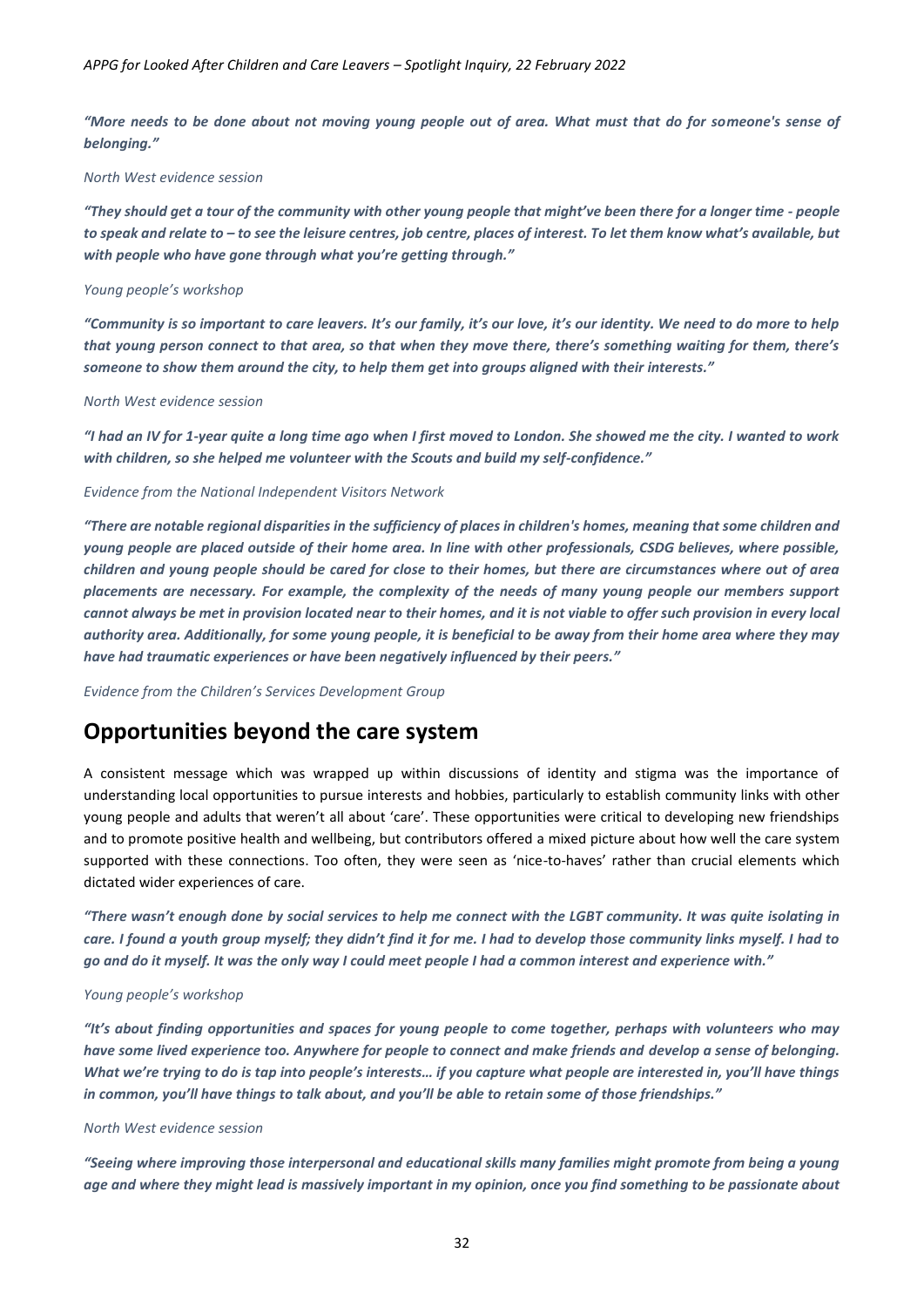*it can really help to find who you are and give you a sense of stability. This is important and making sure that those opportunities that many families would be able to give to their children".*

*North East and Yorkshire & the Humber evidence session*

*"They closed all the youth clubs where I live and there's nowhere else to go…. Young people in care don't have the information, they need more info on what's in the local area. Young people not aware of community."*

#### *Young people's workshop*



*Figure 5: Evidence from Derbyshire children in care council*

The Inquiry heard of some fantastic examples of wider communities which young people felt connected to whilst in care, and where supportive groups within and outside of the care system had helped to facilitate stronger community connections – such as with religious communities, in workplaces, or through sports teams. During the East of England and East Midlands evidence session, a participation lead shared how they had noticed football was a particular hook for unaccompanied asylum-seeking young people living in the area, and so worked with the community foundation attached to the local

football club to organise sessions near to where many of them lived. This success led to a football tournament with other local authorities. This provided something local for those young people to be involved with, but also strengthened relationships amongst them too and with others in the local and surrounding areas*.* Creative opportunities through arts and cultural providers were also seen to be an under-utilised resource for supporting community connections for careexperienced people.

*"I don't go to Youth Clubs, but Scouts is a place I go to since I learn stuff and the camps have helped me interact with the people in the group."*

#### *Young people's workshop*

*"I go to church too. Agreed, my church group really is a community. Like I feel that they are there with every problem I have."* 

*East of England and East Midlands evidence session*

*"My social worker helped me to find groups. They put you more out into the community, they get you to meet people"*

#### *Young people's workshop*

*"I'm trying to get our local faith communities (like churches mosques etc) to have better links with our CICC. we have a faith community leaders' group at Wiltshire council which I have discovered and am going to meet them all in the next few weeks"*

#### *South West evidence session*

*"Life will be tough at times. We need to have good mental health so we can thrive, so we need people who support us and help us feel safe, people who motivate us and people who help us do the things we enjoy… And finally, we need our freedom to do things other young people our age do."*

*Evidence from the Somerset Care Councils*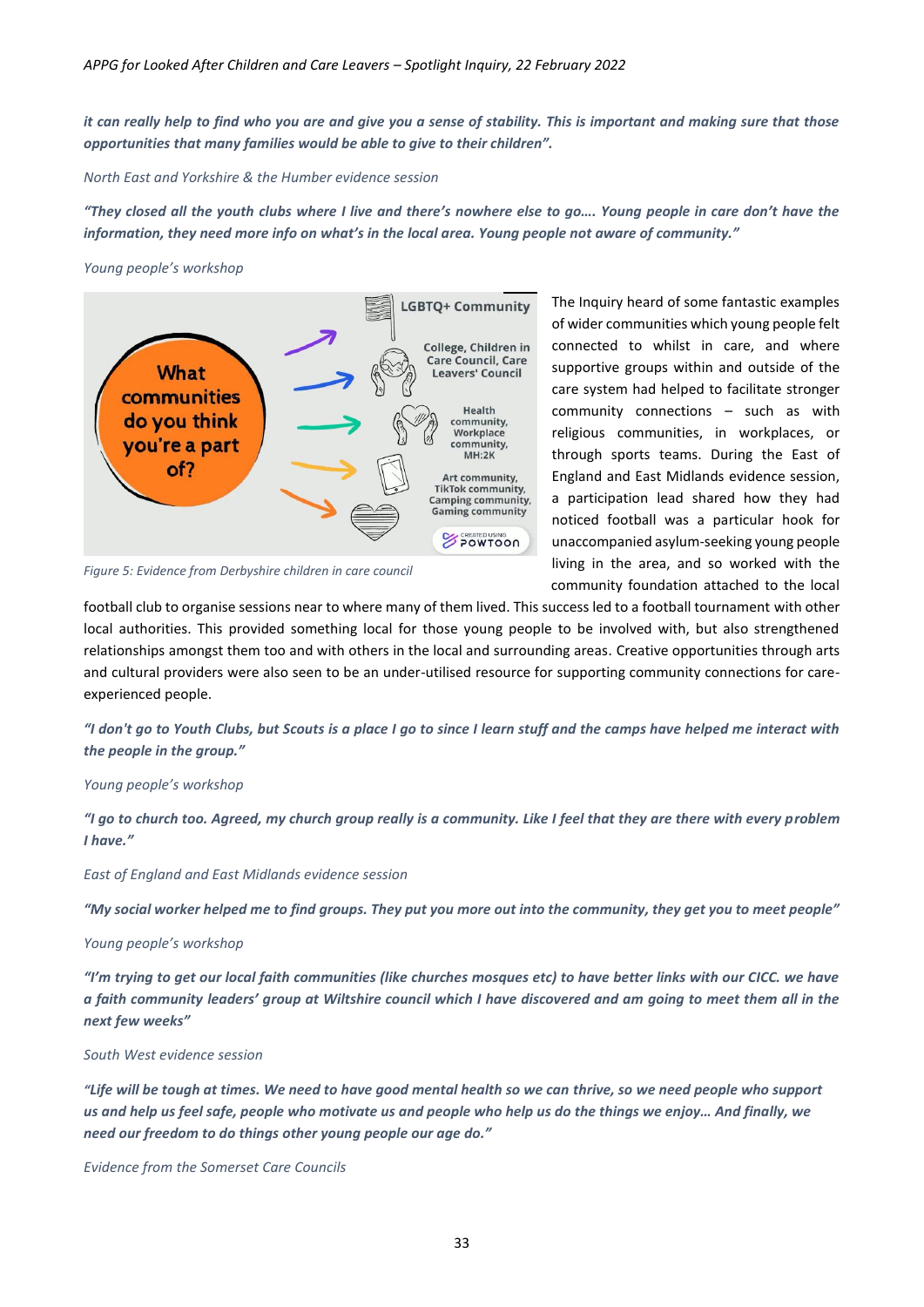*"We think young people would feel more connected to communities if they were able to take part in more cultural enrichment opportunities that are specifically planned and tailored to suit care-experienced young people. In order to build up connections or a sense of community, activities also need to be sustained and ongoing over a period of time with the same group of adults and artists."*

#### *Evidence from A New Direction*

*"I do think more creative outlets like Music and other educational outlets can help if you find your passion and fit into the community in your own niche. I do feel like at times you always feel like you need to push harder than others to be on a level playing field for a myriad of reasons with family and community."*

#### *North East and Yorkshire & the Humber evidence session*

During the South West evidence session, a Director of Children's Services shared a positive programme ran in Bristol alongside health colleagues to deliver personal budgets for young people, allowing them the autonomy to determine how and what interests or opportunities they might want to pursue. In one example, a young person had rented an allotment space and gained great satisfaction growing things and connecting with others in the allotment space to support their mental health. Another bought a tank for keeping pet lizards and snakes, and another used the money for gym membership. Key to success was giving agency and control over this to individuals themselves so they could curate their own ways of strengthening community connections which worked for them.

*"What we saw was, rather than young people accessing specific therapies or interventions around emotional and mental health, we saw them using their personal budget to find ways to be outdoors... If we actually give the control and the cash to young people, they often know exactly where they need to invest that money to support their emotional and mental health and build those connections."*

#### *South West evidence session*

Whilst attendees agreed with the need to celebrate care-experienced young people and deliver targeted support for those typically less able to participate in opportunities, some warned of the dangers of well-intentioned work which instead acts to further stigmatise by marking them out as 'different'. This could be done sensitively: a care-experienced young people at the South West evidence session spoke of their experience attending a school where they made it easy to be included in everything available, including trips abroad and extra-curricular activities, as well as supporting with PEP and other meetings involving social care staff, without 'making a big scene' by pulling them out of lessons in front of their classmates.

*"A mix of opportunities which are not always related to our care-experience. We have other identities too."* 

#### *Evidence from Photo Voice*

*"I think it's really important in the community to make sure that young people in care don't feel singled out because a lot of young people in care find that if communities and schools focus on the fact they are in care, they feel a bit isolated and can feel like they're almost special."* 

#### *South West evidence session*

*"If anything, they decide to put on activities that other foster people can go on. It would be with other foster people… we do want friends outside the foster world too."*

#### *Young people's workshop*

*"It can create unnecessary attention to that child that doesn't need to be there, because at the end of the day, as a child in care, we are no different to any other child. The only difference we have is that we don't live with our families. We still have a family, we just for whatever reason can't live with them. It's important to make sure that whilst we're*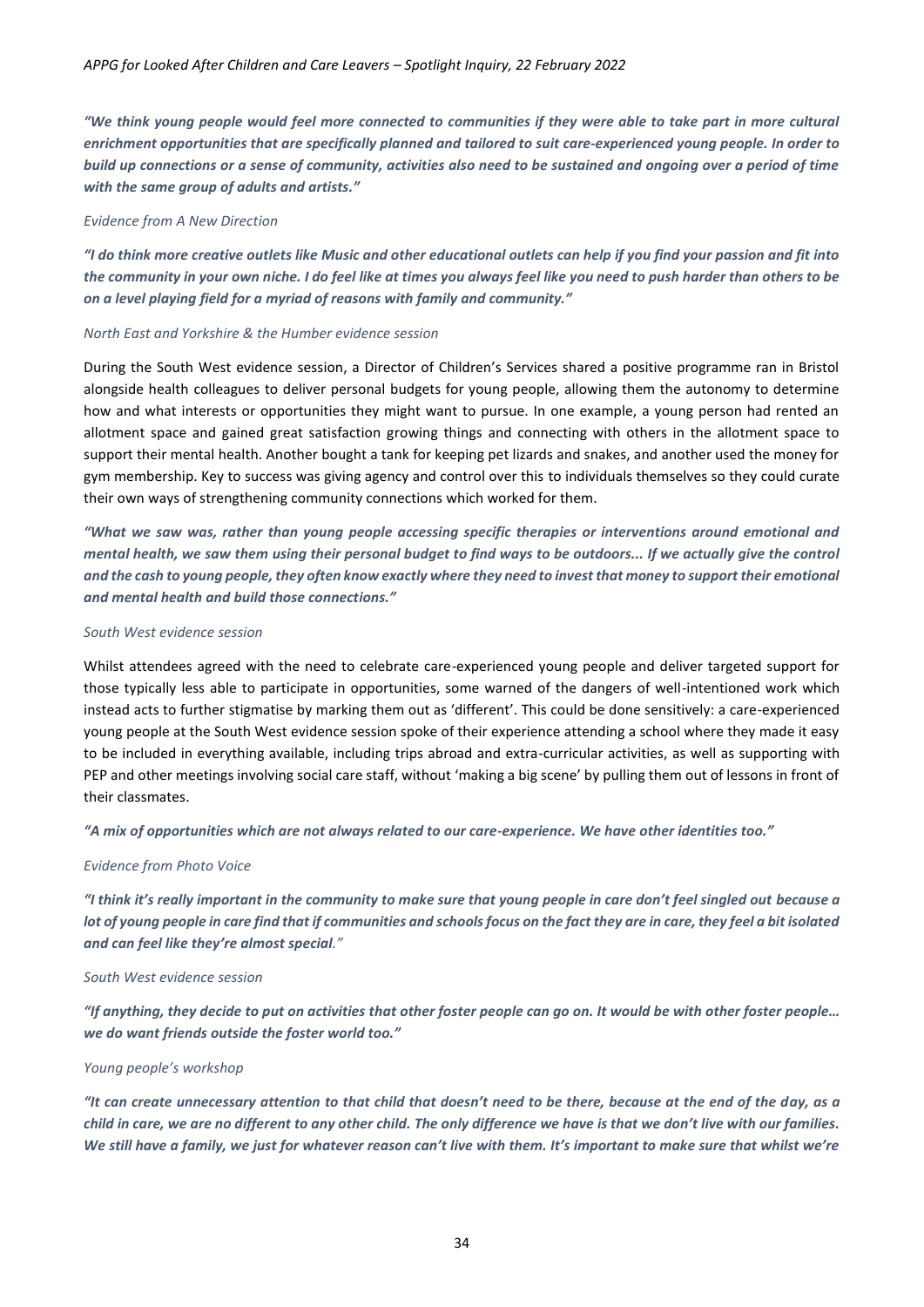*providing as many opportunities as we can within the community as possible… it's about making sure that young people don't feel picked on for being in care."*

#### *South West evidence session*

*"The sessions supported this group to express themselves through cultural, creative and arts activities. The themes of the workshop were mostly not explicitly connected to being in care, apart from the Become workshop, instead focusing on their interests, what important messages they wanted to express to implement change, considering identity and overcoming challenges. Conversations about being in care then arose organically through these shared cultural experiences, in breaktimes, or the shared lunch meal."*

#### *Evidence from A New Direction*

In order to ensure young people were supported to develop wider community connections, contributors offered a range of suggestions for how the care system and communities outside of the care system could enable this – through stronger professional support and planning processes in care which explored young people's hobbies and interests in greater detail, to boosting universal youth services, and tackling some of the other contextual barriers which might impact on young people's ability to participate, including travel costs or geographical distance.

#### *"provide us with different opportunities from 16 upwards"*

#### *South West evidence session*

*"Collectively we feel that there is better signposting needed in order to make us aware of events and groups in our local communities, we feel that carers and professionals need a better knowledge of our local areas to help us feel more connected by helping us engage in groups."*

#### *Evidence from Derbyshire children in care council*

*"It's about making sure that young people are aware of every and all opportunities in their area and within their local authority regardless of where they are placed. It's important that all young people get the opportunity to maximise and participate in any opportunities given to us as it helps make us a strong person and gives us the skills we need to cope with things in life we may not be able to get elsewhere."* 

#### *South West evidence session*

*"All local authorities should develop additional initiatives to support care leavers, and be given central government funding to do this, such as offering funding for driving lessons, subsidised public transport, or membership to a gym, sports, or other club. These are all measures that would remove barriers to education, employment, and positive mental wellbeing – as well as providing means for young people to build or sustain connections with their local communities."* 

#### *Evidence from the Children's Services Development Group*

*"Everyone should take some form responsibility to help young people engage in activities or opportunities as well as local communities making the effort"*

#### *South West evidence session*

*"It's important to listen to what young people want or feel they need whilst not only looking for new services or areas to facilitate these needs but to also look at using and strengthen things or services we have with in councils or communities."*

#### *South West evidence session*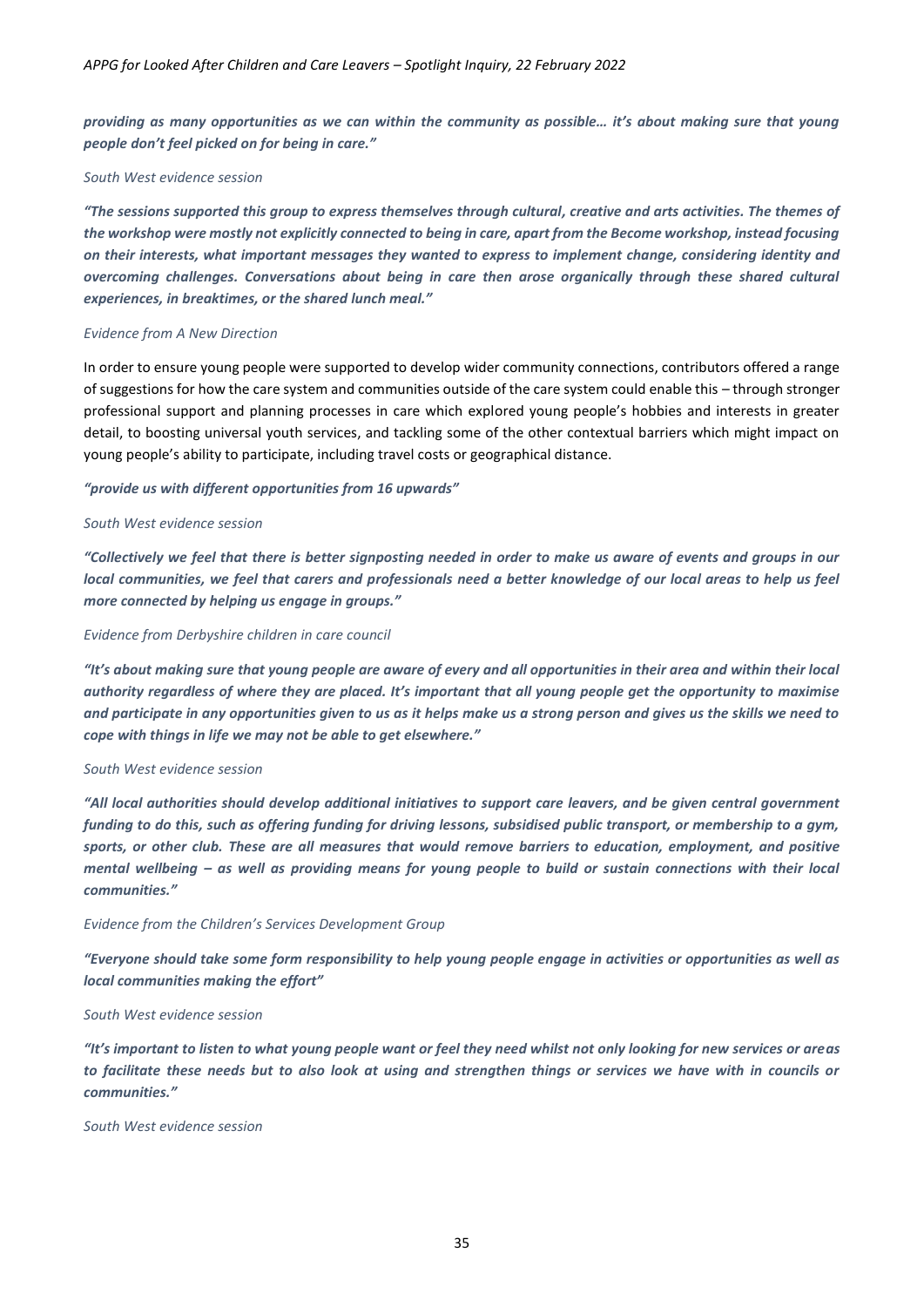#### <span id="page-35-0"></span>*Spotlight on…* **Pure Insight**

Pure Insight is an organisation working with care-experienced young people aged 16-28 in Stockport, Cheshire East, Trafford, Salford and Warrington. Its work supports young people leaving care to thrive through community-based volunteer mentoring programmes, counselling and wellbeing services, peer support projects and more based on its organisational values of belonging, integrity and courage.

Pure Insight's mentoring programme offers practical and emotional support to care leavers, focusing on an area of a young person's life that's important to them. Local volunteers from all backgrounds, including some with experience of care, commit for at least two years to 2-3 hours per week, although most mentoring relationships turn into long-term connections which last beyond this. Mentors complete a 9-week training programme for reliability and consistency and are matched with a young person. The staff team offer out-of-hours support for mentor and mentees and join mentees together on closed social media sites to replicate the support networks that others may have. Examples of additional adhoc support have included a small team of mentors tackling an overgrown garden for a young care-experienced mum, providing her and her child with a new garden space for play, and a mentor helping a young person to lay flooring in their new home.

#### *"By linking local volunteers together in your local community, everyone's got loads of skills, talent, local knowledge."*

#### *Sarah Sturmey, Chief Executive of Pure Insight, North West evidence session*

Pure Insight's peer support offer includes a drop-in café which young people can attend on a weekly basis for a shared safe space, access to hot meals, and support from guests (e.g. a Looked After Children Nurse) and the PI team. There is an allotment space where young people come together with teams of volunteers to grow vegetables and fruit, supporting belonging to the friendly allotment community. Other peer support projects involve adult lived experience volunteers taking young people out on beach trips and outdoor activities such as walking, kayaking and wild camping, helping them to make friends and develop new social connections.

*"This sounds just like nice days out but they're really life changing things because people are making friends, they're finding connections, they're stretching themselves, they're learning transferable skills, and they're also have the opportunity to spend time with older people with lived experience who can share really aspirational stuff about how your life can change."*

#### *Sarah Sturmey, Chief Executive of Pure Insight, North West evidence session*

Other services include a dedicated parent worker who connects care-experienced young parents together and volunteers who provide support young parents in their homes – particularly important when the only others visiting may be professionals such as health visitors and social workers. Parent work also includes support to help support young families to deescalate from child protection plans and legal proceedings. The PI team also hold an annual Christmas Day event for up to 50 young care leavers who would otherwise be alone and continue to use social media to deliver videos and activity packs which have kept young people connected during the pandemic.

*"It is about getting people together in the local community with young people to decide 'how can we make a difference and what does that look like for everybody?'. You're not just enriching the young person's life; you're enriching the lives of all these volunteers too who have got something to offer back. They can use their life experiences and local knowledge in a way they've not been able to anywhere else."*

#### *Sarah Sturmey, Chief Executive of Pure Insight, North West evidence session*

The PI team also offer support on a consultancy basis to help local authorities improve their offer to young care leavers through coproduction. **For more information about any of Pure Insight's work please visit th[e Pure Insight website.](https://www.pure-insight.org.uk/)**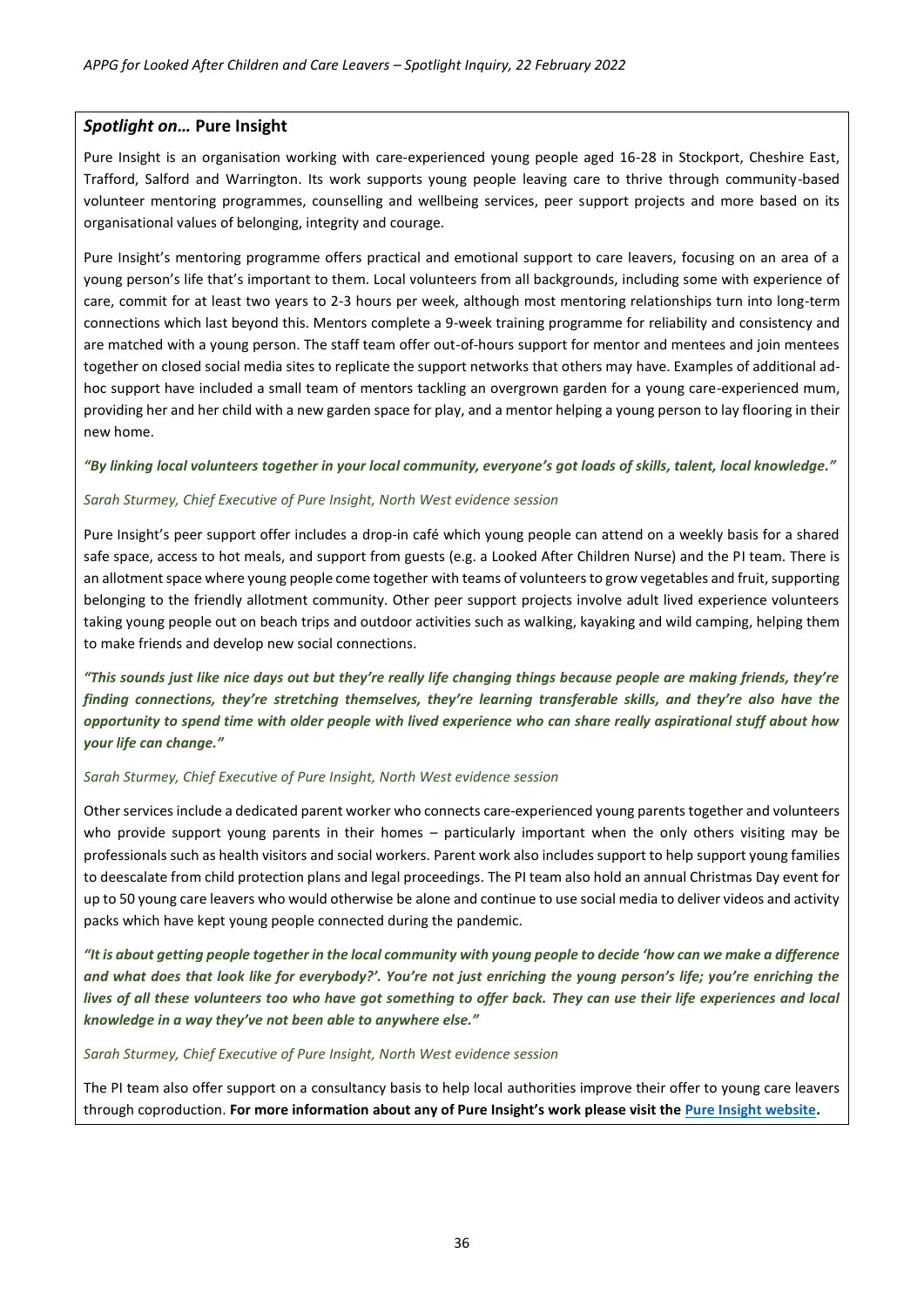### <span id="page-36-0"></span>**Corporate parenting**

A key topic explored in terms of place-based support was the role of the local authority as a corporate parent, and what was understood by 'corporate parenting' in its widest sense. Statutory guidance published by the Department for Education in 2018 provides information to local authorities and relevant partners on the application of seven corporate parenting principles which they must have regard to when exercising their functions in relation to children in care and care leavers.<sup>23</sup> The Inquiry heard a range of what could be considered examples of leading or emerging practice in corporate parenting which brought the seven principles outlined within government guidance to life to support community connections for young people. These elements illustrated the breath of some local authorities' vision and responsibility towards their children in care and care leavers, embedded across the culture of the authority and understood across the whole council and its elected members.

However, some questions – and even tensions – emerged during the Inquiry's evidence gathering around exactly what corporate parenting should and could look and feel like, and the role of the local authority in coordinating versus delivering particular aspects of corporate parenting practice alongside other public bodies and the private sector.

*"They're our children, that's how you have to react… That means we have a responsibility for making children in care feel as though they're a part of the community."* 

*North East and Yorkshire & the Humber evidence session*

*"In Blackpool we call our children in care 'our children'."*

#### *North West evidence session*

Many contributors argued rightly that good corporate parenting practice needed to go beyond just children's social care services; it was seen as something which had to be understood and developed across all local authority services and priorities. During the North East and Yorkshire & the Humber evidence session, Leeds was highlighted as an area which had done this well alongside its commitments as part of the UNICEF Child Friendly Cities Initiative<sup>24</sup>.

*"The local authority has an enabling and empowering role."*

#### *South West evidence session*

*"There's a whole city response that's needed to get a good deal for children in care and care leavers and to make sure they feel a part of the whole city."*

*North East and Yorkshire & the Humber evidence session*

*"Our Care Councils made a brilliant Corporate Parenting film which is now forms induction training for county and district council staff and health colleagues which tells them how to help our children and young people feel part of their community."*

#### *South West evidence session*

*"There are local areas who recognise their role as a Corporate Grandparent and are clear what support families need from them – but this seems to be isolated good practice rather than the norm in the system."*

#### *Evidence from Pause*

*"I think it's really important that corporate parenting take this on board and look at how Councillors who are part of their communities see how they can support our children where they're living in foster families, children's homes, SGO families, to be part of our communities."*

*North East and Yorkshire & the Humber evidence session*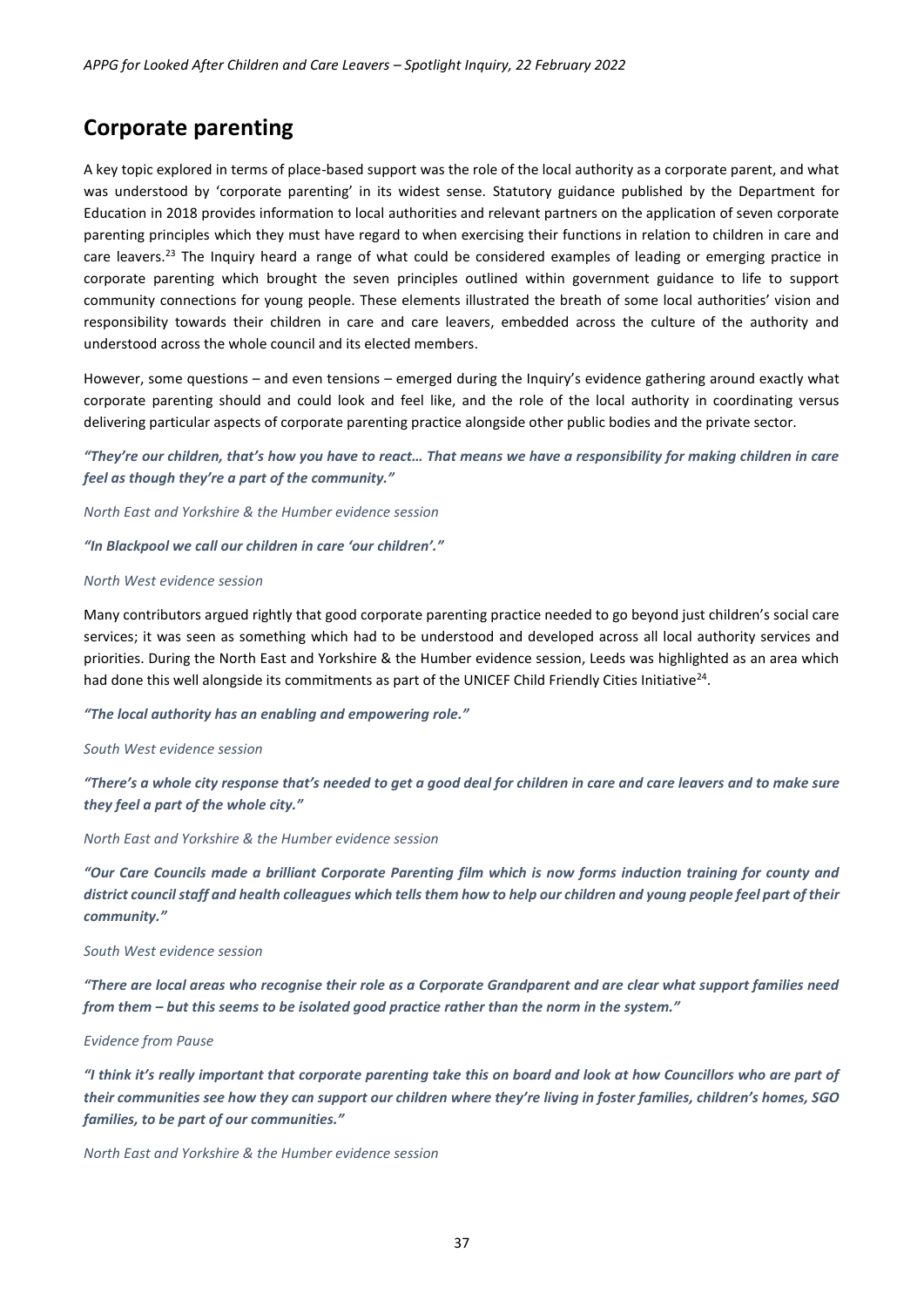Others were also clear that corporate parenting needed to be done in partnership with other organisations beyond the local authority. Many contributors shared how they supported businesses and other sectors to participate in a corporate parenting 'offer' to boost community integration. One lead member during the South West evidence session described this as *"using corporate parenting as a lever to improve understanding in wider communities around the needs of care leavers, and how we come together as that wider corporate family."* A Director of Children's Services highlighted a recent link with a restaurant who provided food packages and supported care leavers to connect online through shared recipes and cooking classes, noting how *"through that some amazing connections were made in the community – relationships with volunteers, intergenerational work – that is continuing well beyond lockdown",* and it even led to some young people pursuing successful work in hospitality and catering. Other professionals working in children's social care shared success working in partnership with the Care Leaver Covenant or embedding corporate parenting action within procurement practices.

*"Yes, I think really good idea and embeds the idea of wider corporate parenting responsibility (beyond social care/local authority)."* 

#### *South West evidence session*

*"For me, that's what community is about. It's about asking who can help, inviting them in and letting them. There's been a bit of reluctance about letting people do some of that stuff. We can be a bit precious sometimes, but we might not particularly do it very well, and there might be others who are better equipped to do it."*

#### *North East and Yorkshire & the Humber evidence session*

*"We hold an Annual Achievements Awards ceremony in Somerset where children and young people are nominated by their workers for their achievements and workers are nominated for the support they have given. I try to encourage community groups and local firms to sponsor the event as it's so uplifting and positive that those community members get to see the strengths of our children looked after and care leavers and think about how they can be better Corporate Parents…. Mainly some of the local Rotary groups, carnival clubs and the caterers and venues we use for the event."*

#### *South West evidence session*

*"If you're purchasing toilet rolls or tarmac or buses, you could quite easily say 'and what could you do extra for our children?' which is care leavers to make sure they are care-leaver proofing each local authority's business transactions. That could include apprenticeships, traineeships, support with getting into employment… The corporate family includes businesses and employers."*

#### *South West evidence session*

Employment was seen as a key area of opportunity for supporting community connections through good corporate parenting, ensuring care-experienced young people were in sustainable employment and showcasing the brilliant skills and strengths held by young people leaving care to employers. For example, during the South West evidence session, a colleague from Bristol described their success working alongside a voluntary sector provider to deliver training for employers and educational settings so they understood the unique strengths of care-experienced young people as well as the challenges they face through a values-based methodology; this had resulted in growing rates of care leavers in education, employment or training.

*"Being a care leaver, employment can be really difficult. Employers should also be aware of our situations and see how the employment side can best support us within the community as well. I'm finding it hard to find employment at the moment."* 

#### *South West evidence session*

At the North East and Yorkshire & the Humber evidence session, a colleague from Hull shared how ongoing work within their own local authority had resulted in the establishment of a new board and employment opportunities for a number of young people to co-produce new initiatives, working with existing initiatives such as the Care Leaver Covenant and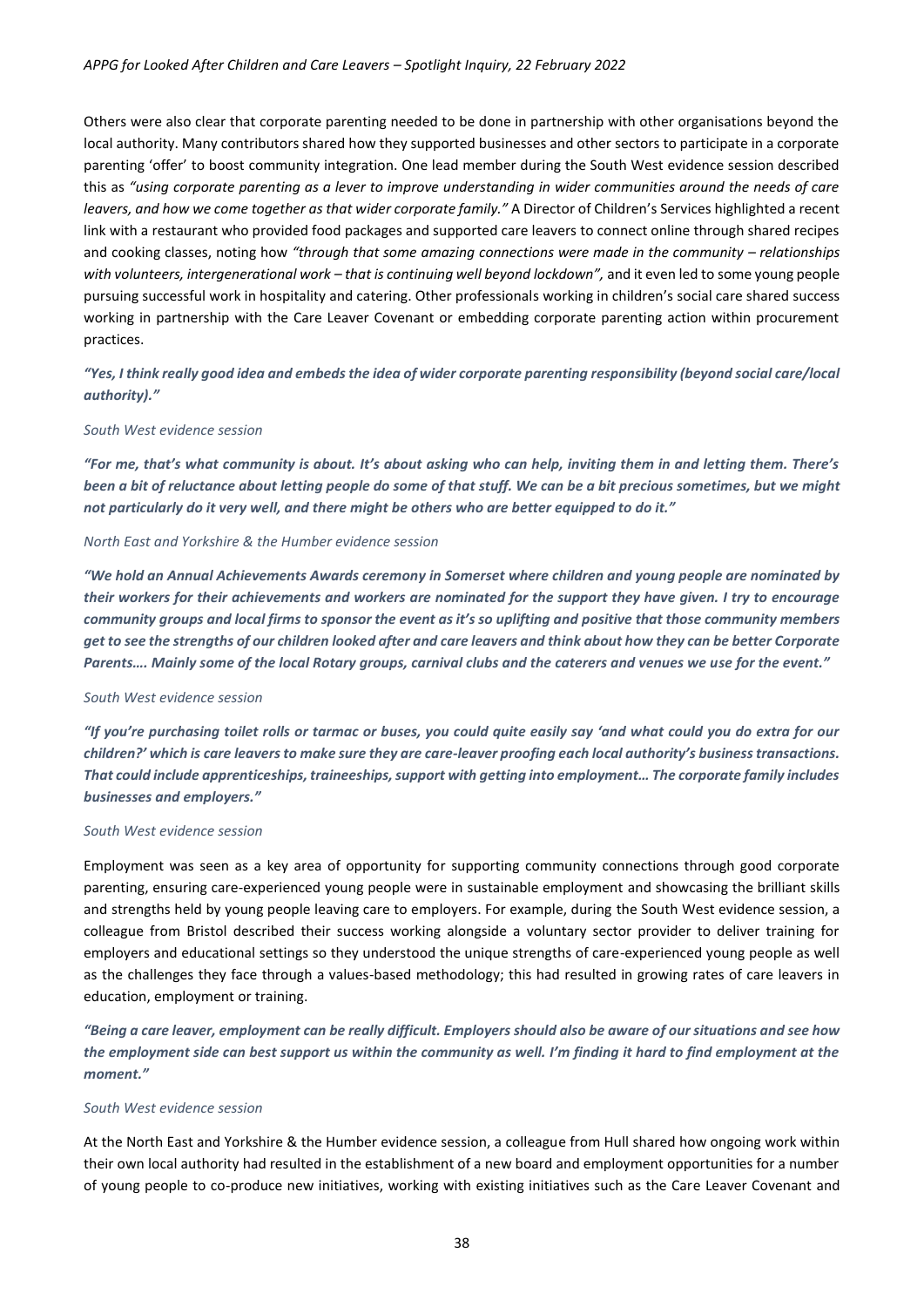networks including the National Leaving Care Benchmarking Forum to achieve senior buy-in and unlock opportunities within the council, such as apprenticeships. This also extended to looking externally and getting businesses on board who were keen to align themselves with the corporate parenting approach. A South Tyneside colleague shared how their corporate parenting commitment was seen as particularly crucial for those young adults who have left the formal care system; the council now employs 22 care-experienced young people on a sessional basis across the council.

#### *"It's creating a family firm. You are our children and young people, and we will create opportunities for you… We've learnt so many things from the care-experienced young people in those roles. It's been the best thing we've ever done."*

#### *North East and Yorkshire & the Humber evidence session*

*"It doesn't say care leavers need special treatment. It says care leavers should have what other young people get from their family, which is your uncle might offer you a bit of work experience, or your second cousin twice removed might know someone that can get you an interview for an apprenticeship."*

#### *South West evidence session*

*"They're still your parent and still your corporate parent. They should be employing young people as sessional workers and doing drop-in things. They should embrace and look at stuff like that."*

#### *Young people's workshop*

*"Using social value in contracts to ensure that local firms who contract with local authority they offer work opportunities to care leavers. in Somerset our 3 largest contractors offer work experience and apprenticeships. We also have the largest construction site in Europe based in Somerset at the moment so work really hard to find care leavers work opportunities there."*

#### *South West evidence session*

*"could the government give businesses tax breaks for taking on care leavers as apprentices, keeping them in work, and offering work place mentors?"*

#### *South West evidence session*

Lots of the opportunities shared with the Inquiry that demonstrated local authorities' welcome commitments to corporate parenting clearly served to strengthen young people's connections to the communities in and beyond care with mattered to them. However, there were obvious differences when comparing young people's contributions around what they felt was most important to them and what they wanted most from their local authorities, and the interpretations of what was considered leading corporate parenting practice by predominantly professional contributors.

Whilst the latter focussed largely (but not exclusively) on tangible or more visible markers of 'success' with clear outcomes around employment, access to services, or participation in education, children and young people spoke more about lifelong relationships to their friends and family, an understanding the area they were living in, a sense of belonging and safety in their local community, and having a say in the decisions made about their lives. Corporate parenting was often experienced by young people as a 'service' – an offer aligned more to the 'corporate' than the 'parenting'.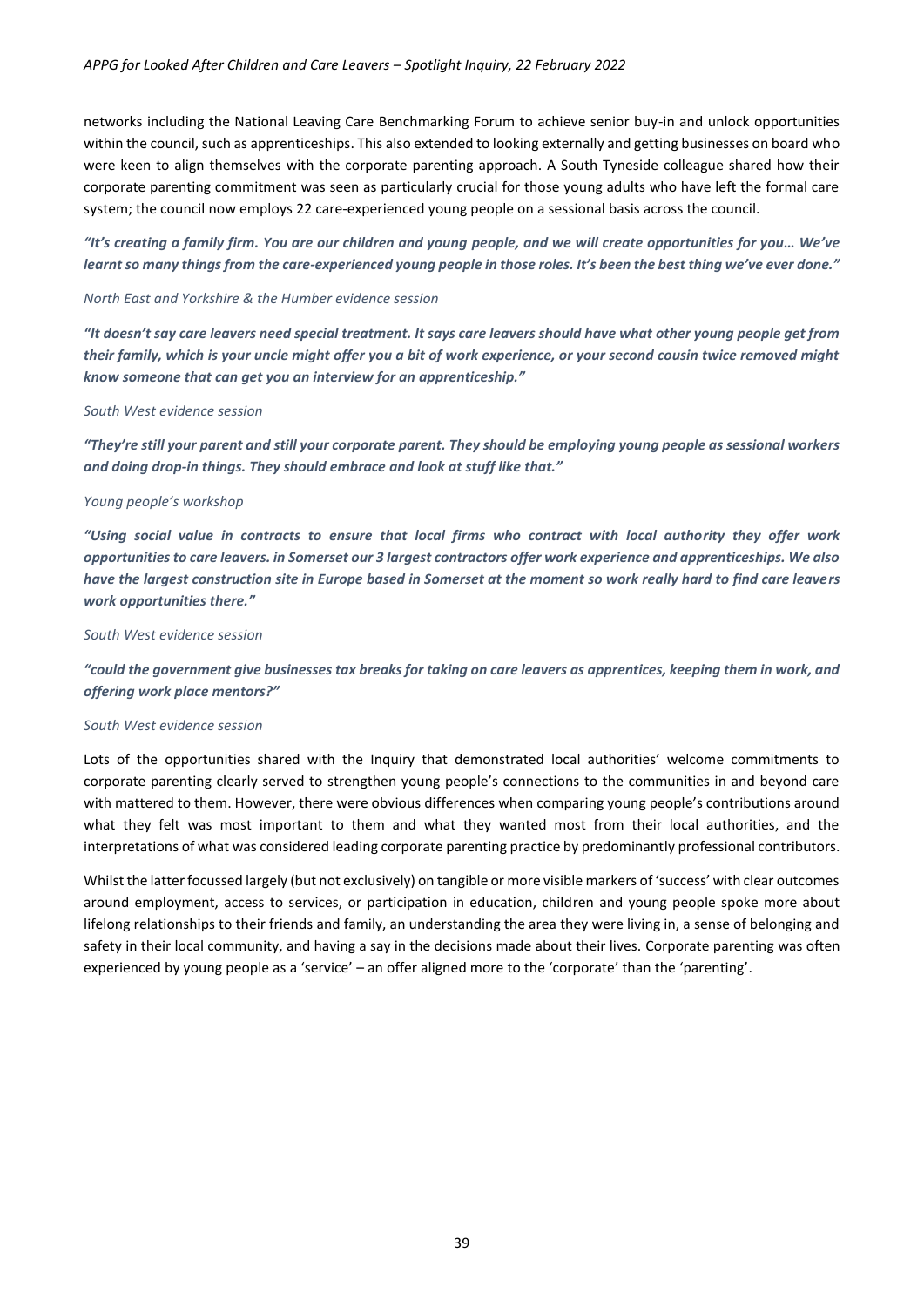# <span id="page-39-0"></span>**System**

This section explores the wider 'system' factors which underpin and contribute to the issues explored above, including the abrupt transition and community disconnection experienced by young adults when leaving care, and how a pervasive 'risk' framing within culture and practice and a lack of early family help within children's social care contribute to underdeveloped community links for care-experienced young people. It also looks at the impact of the Covid-19 pandemic on young people's experiences, identifying the role of communities during this time and what it has told us about the importance of digital connectivity.

*"is the Gvmt a good corporate parent? is it providing the conditions that contribute to good corporate parenting ?"*

#### *North East and Yorkshire & the Humber evidence session*

The challenges outlined in the previous chapters around young people's engagement with people and places and the often poor experiences they have cannot be disentangled from wider structural issues within the care system; they are often symptoms of wider systemic challenges rather than isolated problems with solutions that exist in a vacuum. In this sense, developing stronger community connections for young people in care and supporting communities to better understand and respect them cannot and won't be delivered without accompanying reform to the operation of the care system.

The Inquiry heard consistently from those with professional experiences primarily about the structural 'blockers' in the care system and how these resulted to poor experiences for young people – particularly difficulties in finding a stable placement in an area which suited them best. Regulation, funding, commissioning and planning were all identified as needing reform, particularly in the context of cuts to local authority budgets and wider public services, and the strong evidenced links between poverty, deprivation and child welfare intervention.<sup>25</sup>

*"some local authorities don't have the resources or sufficient placements to meet young people's needs, so young people may move out of area or experience multiple placement moves. This has impacted their ability to develop community connections."* 

#### *North East and Yorkshire & the Humber evidence session*

*"I'm a HOS. Completely agree. I really want YP to stay in their local area - it feels like an uphill battle sometimes. The system -sufficiency - resources - Ofsted regulations really don't help. It needs a complete overhaul. Please let children's services work more flexibly and let's hope the new semi-independent accommodation regulations don't make this worse. We want good care for our children, but we need the flexibility to meet individual needs."*

#### *North West evidence session*

*"Because of that [cuts], we need to be more reliant on other people who are there, able to help and want to help."* 

*North East and Yorkshire & the Humber evidence session*

*"If local authorities are relying on charities to support their kids in care, how will we ever get rid of that stigma that kids tell us they have all the time?"* 

#### *North East and Yorkshire & the Humber evidence session*

*"Great points about placement but one way of addressing this is to ensure that their needs are assessed at the outset and an appropriate placement - not the cheapest option is selected in the first place."*

#### *North West evidence session*

*"Trauma informed commissioning would go a long way to addressing the issues related to stability and reducing moves."*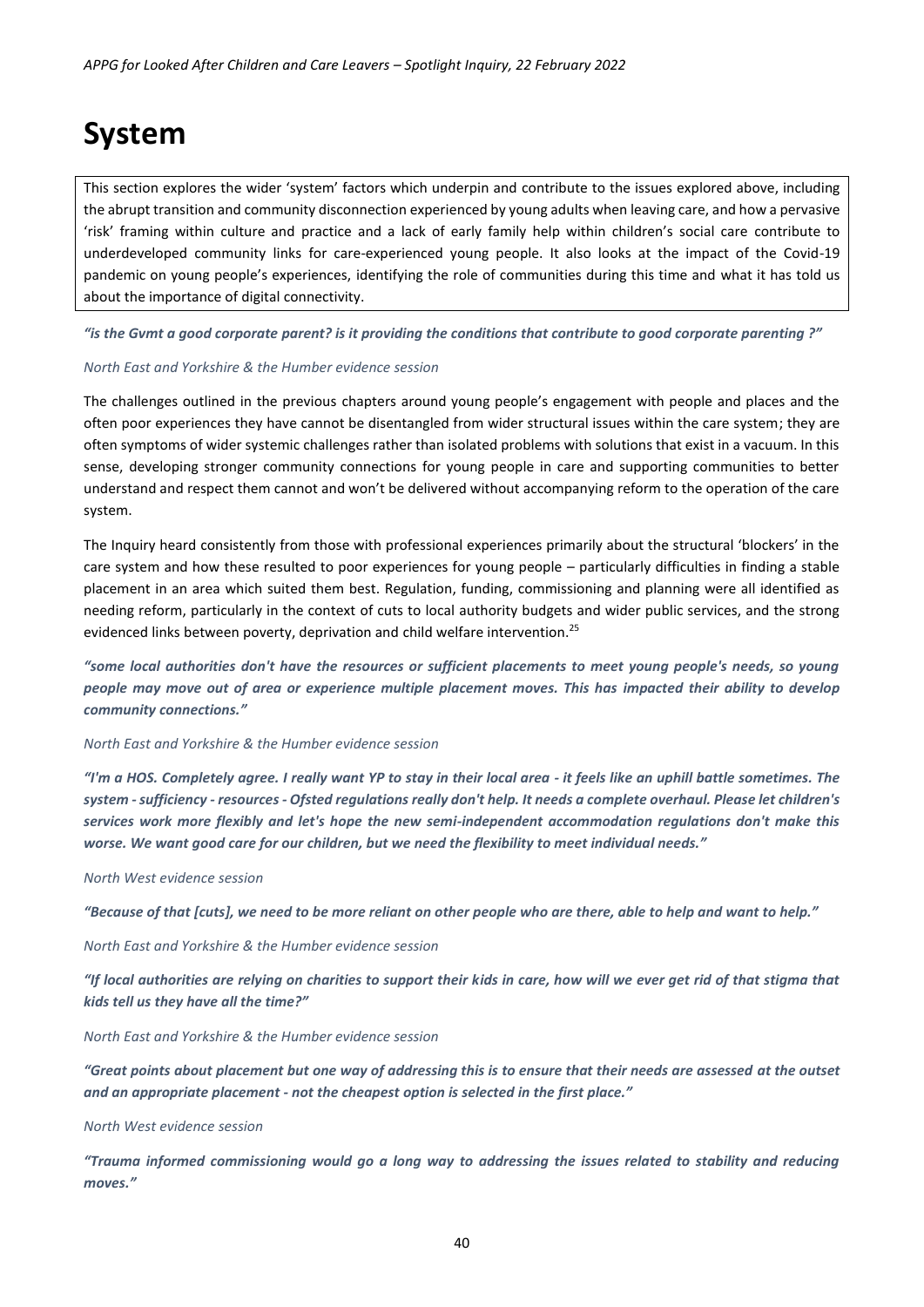#### *London and South East evidence session*

*"Good sufficiency - choice and planning is essential. Private Providers are charging LAs between 5 -10k a week for placements - it really isn't cheap. The Government need to step in and stop providers making a profit out of vulnerable children. LA's can then use their budgets more effectively to plug some of the gaps you have mentioned."* 

*North West evidence session*

### <span id="page-40-0"></span>**Leaving care**

#### *"I'm nearly 27 and I don't feel like I'm part of my community at all."*

#### *Young people's workshop*

Contributors to the Inquiry regularly spoke of the transition from being 'in care' to being a 'care leaver' and the typically detrimental effect this shift, a fundamental and system-wide feature of care. For many, the abrupt drop-off in support was experienced as a cliff-edge not just in terms of support from children's services, but in connections to the communities which mattered to them. Government has delivered several programmes to enhance support for care leavers following its 2016 *Keep on Caring* strategy, including establishing the Care Leaver Covenant and the ministerial Care Leaver Covenant Board<sup>26</sup>, but evidence shows a steep drop in wellbeing experienced by young adults when they leave care<sup>27</sup> and a lack of support for maintaining relationships with previous carers and other significant people<sup>28</sup>.

During the West Midlands evidence session, a participation lead drew attention to the 'false' sense of community which can sometimes be created within care, and that young people can often feel unprepared and disconnected to their wider communities when then pushed out of care from age 16. Given the increasing tendency for young people to enter the care system later in their childhood, it's less likely the care system will have been able to support strong community links, placing more emphasis on the role of leaving care support services.

*"They always promoted doing things when you're younger in care, but that really drops off at age 18. It really tails off and you don't get the support. I was placed in an unfamiliar area after leaving care. I was really isolated but there's such a limited choice about where you go to live."*

#### *Young people's workshop*

*"Maintenance of relationships and support at this critical time can be vital in helping young people to stay connected to their local community and ease the transition into adulthood and independent living in a way that many of their non-looked after peers take for granted."*

#### *Evidence from Children's Services Development Group*

*"I've barely been able to speak anyone. I haven't met my YPA yet and I'm moving in next week. I've been thrown in the deep end for no reason. Even last year with Covid my social worker would meet me every month to make sure I'm doing okay."*

#### *Young people's workshop*

*"None of us stop the need for parenting when we stop 18, but we've got a system that drives that for our careexperienced young people."*

#### *North East evidence session*

*"For many of the women we spoke to their leaving care support and services didn't meet their needs or prepare them for adulthood. They felt "dropped from the system" with no support or help and struggled into adulthood."*

*Evidence from Pause*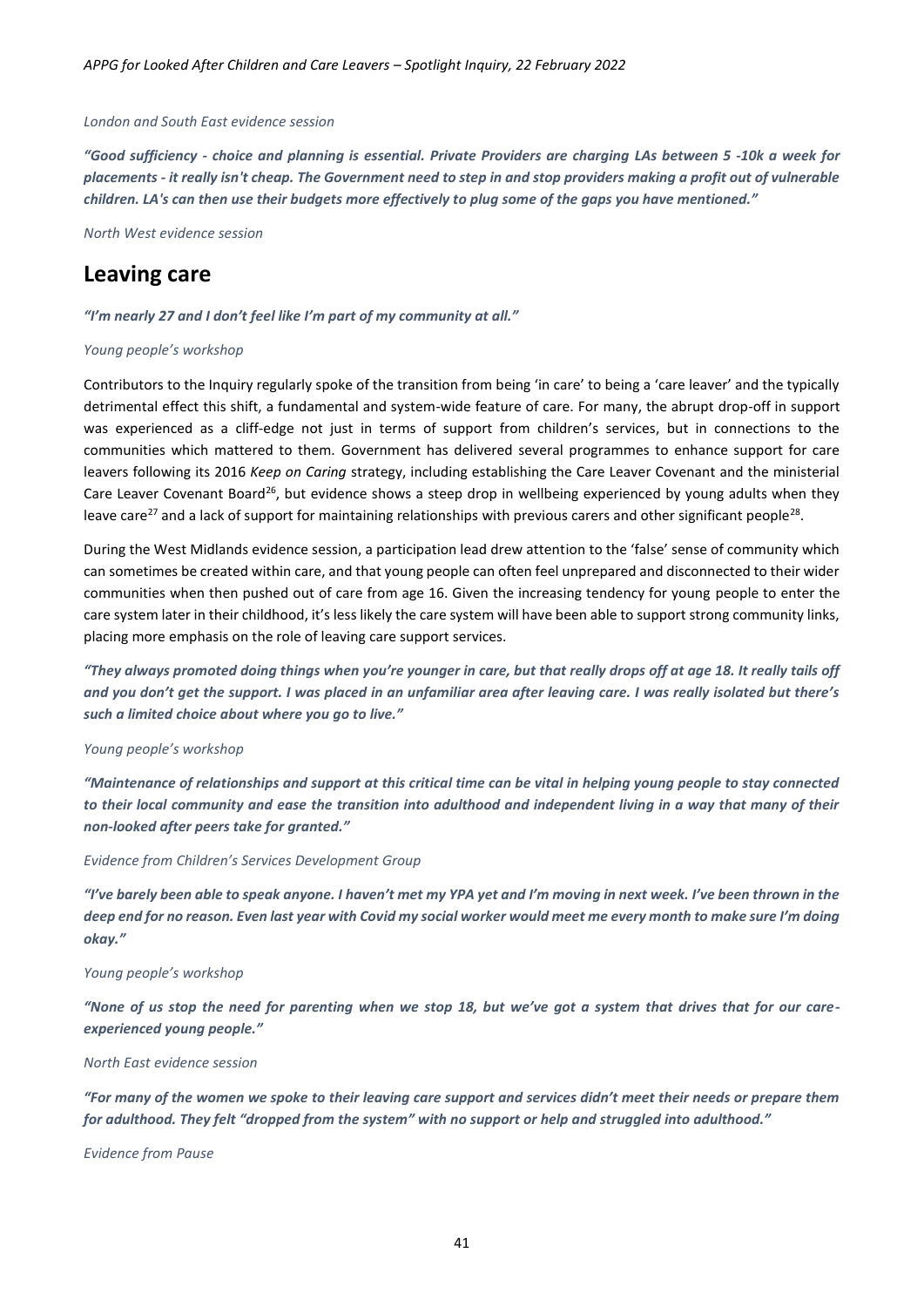*"When you're in care, you're kind of in a bit of a bubble – you've got to have a risk assessment to go and stay at a friend's and stuff like that – but when you hit that magical age where social services may not really want to know anymore at 18 and you're on that care cliff, everything's just let go, but you've not had the chance to transition into the community and develop those connections and those relationships which are really important for care leavers."* 

#### *North West evidence session*

The leaving care period was highlighted as a crucial point at which young adults' connections to communities can be particularly fragile and need supporting by the care system. After a huge amount of turbulence in care, the isolation experienced by many who recently leave care can be especially jarring, with the lack of previous support for developing community connections and lifelong relationships 'catching up'. Some highlighted particularly the difficulties experienced in trying to search for community links they may have once had in or before care but had since lost. Few felt the care system was able to both support young people to return to family and 'home' communities where they wanted to, but also respect and strengthen community connections for those who didn't – particularly if they'd lived outside of their local area for some time and felt more comfortable and 'rooted' elsewhere. It was common for many to gravitate back to the people and places from before they entered care and (re-)establish their support network from there; there was often a strong 'pull' back to the geographical place of home which professionals weren't often as mindful of for those who have been removed from the boundaries of that particular place.

*"There is a higher probability of disconnection to your community when you're taken in to care, and I think the transition from in care, to care leaver, needs to place a higher consideration on the reconnection back to your community, whatever that may be… whatever you identify as community."*

#### *East of England and East Midlands evidence session*

*"From my experience and my family's experience, you're in care you feel isolated, you feel alone and you have all that trauma to deal with, and really, you just want family, you just want relationships, and when you're free, you're off looking… as you grow older you reflect back and you were really just looking for a sense of community, a sense of love, and it's that thing which makes people vulnerable."*

#### *North West evidence session*

*"What's important is making a community no matter where every child goes… I'm back in a community where I used to be as a young child and where it all went wrong. I struggle in this community massively. I have friends and family here but there are a lot of people from my past who I don't really want to be near. I found I had a more healthy community where I was when I was in foster care. I had lots of people supporting me and they made it such a nice community to be in. I think community is about where a child is and not where they're going."*

#### *East of England and East Midlands evidence session*

*"Also at the same time, I didn't have a great care life I have a very toxic relationship with my adopted mother. And being moved so much after it broke down it just puts you in a position where you don't know where home is and then as a care leaver it's very difficult to find somewhere to settle."*

#### *London and South East evidence session*

*"It is individual based on experiences, we have supported young people who were like you who didn't move towards their families, and some who did, sometimes those who wanted to move back to family often don't get the support to do that, that choice was not always acknowledged by the professionals they are working with."*

#### *East of England and East Midlands evidence session*

A range of solutions were proposed through the Inquiry's evidence-gathering in how to combat the specific challenges faced by care leavers, or better, to eradicate the likelihood of those challenges arising in the first place. Suggestions varied from small tweaks to the operation of the current system which promoted stronger joined up working between different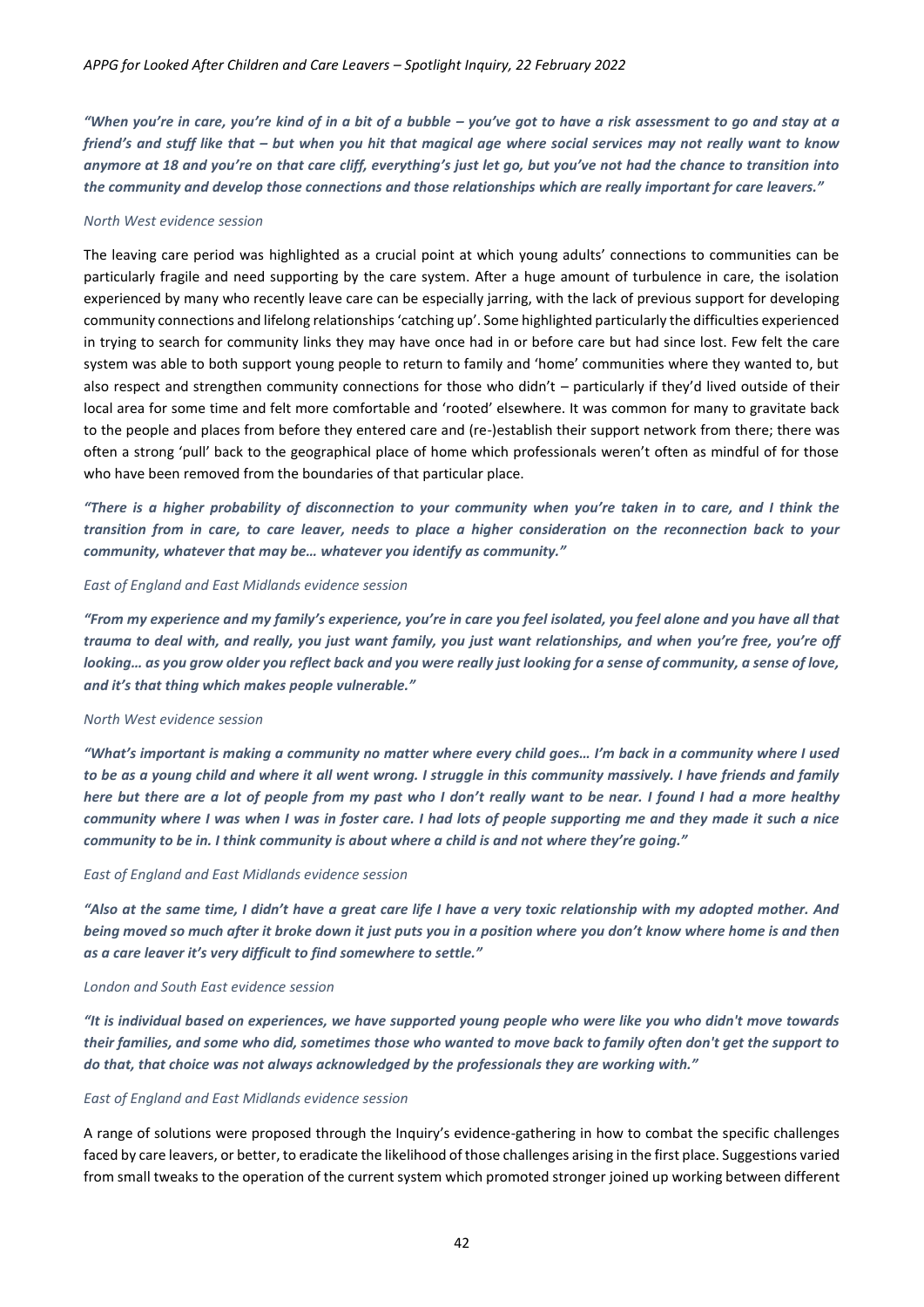services through to establishing new entitlements and offers, as well as additional support for lessening the severity of the shift experienced by many in their transition to more independent living. Some highlighted too the cliff-edge for those who hit age 25 and lose their statutory right to support from leaving care teams; in many ways this age-based approach mirrored the difficulties of their younger counterparts at age 18.

*"One of the problems for care leavers is that in order to obtain accommodation they are told they have to go back to where they came from originally to apply for housing, but often they would prefer to live near their foster carers or where they work! The system needs to change!"*

#### *East of England and East Midlands evidence session*

**"When you get to 18, it's a lot about moving away from your carers, and there's not a lot of work that goes into Staying Put and making sure that's an option for people. There's a lot of things about Local Offers which is a lot about moving on but for people not in care, when they reach 18, not many of them do move out. If you're in a stable long-term placement, a lot more work needs to go into the option of Staying Put so you don't feel forced or pressured to move on."**

#### *North East and Yorkshire & the Humber evidence session*

*"Locally a community 'offer' can be developed so YP can pick or choose the groups/activities they want to get involved in, gaps can be plugged in the offer to cover missing pieces, this doesn't help if a YP doesn't want to return to the 'placing authority' perhaps more joined up working between LA's and Leaving Care teams would help."*

#### *East of England and East Midlands evidence session*

**"Leaving care allowance is amazing and Could not be more thankful for opportunities like that that help give us a way of providing ourselves with stability and being productive members of society in the long term. More schemes like this would really help in my opinion, admitably not everyone but many could be put back on track finding a self-assured way of finding stability in ourselves and our self worth and reason to keep pushing through the hard times when we feel life is getting on top of us. Personally believe this would really help"**

#### *North East and Yorkshire & the Humber evidence session*

*"I think this whole 'everything stops at 25' thing is a bit of a joke because in your own family, you don't just stop being a family at 25 and kicked out. People's health and mental health continue beyond then. People might be ready at a later point to go back and say 'actually I'm in a place now where I need a little bit of extra help, a little bit of extra support and can you link me in with different organisations, instead of it being 'well I've wiped my hands of you now, you're in adult services'."*

#### *South West evidence session*

*"The age cut off needs to be looked at. Community links go way beyond 25. Often you're not in a place to develop them at the time."* 

#### *Young people's workshop*

#### <span id="page-42-0"></span>*Spotlight on…* **Carefree Cornwall**

Carefree Cornwall is an independent Cornish charity set up in 2005 by a group of six young people and a youth worker. They work wit young people aged 11-25 who are in and leaving care, aiming to give young people the chance to do things for themselves and others.

The organisation focuses on the development of positive relationships – be they positive relationships between workers and young people or between young people themselves. Their work explores how young people make friends and develop trusting relationships so that they're better prepared for points of transition, including when leaving care or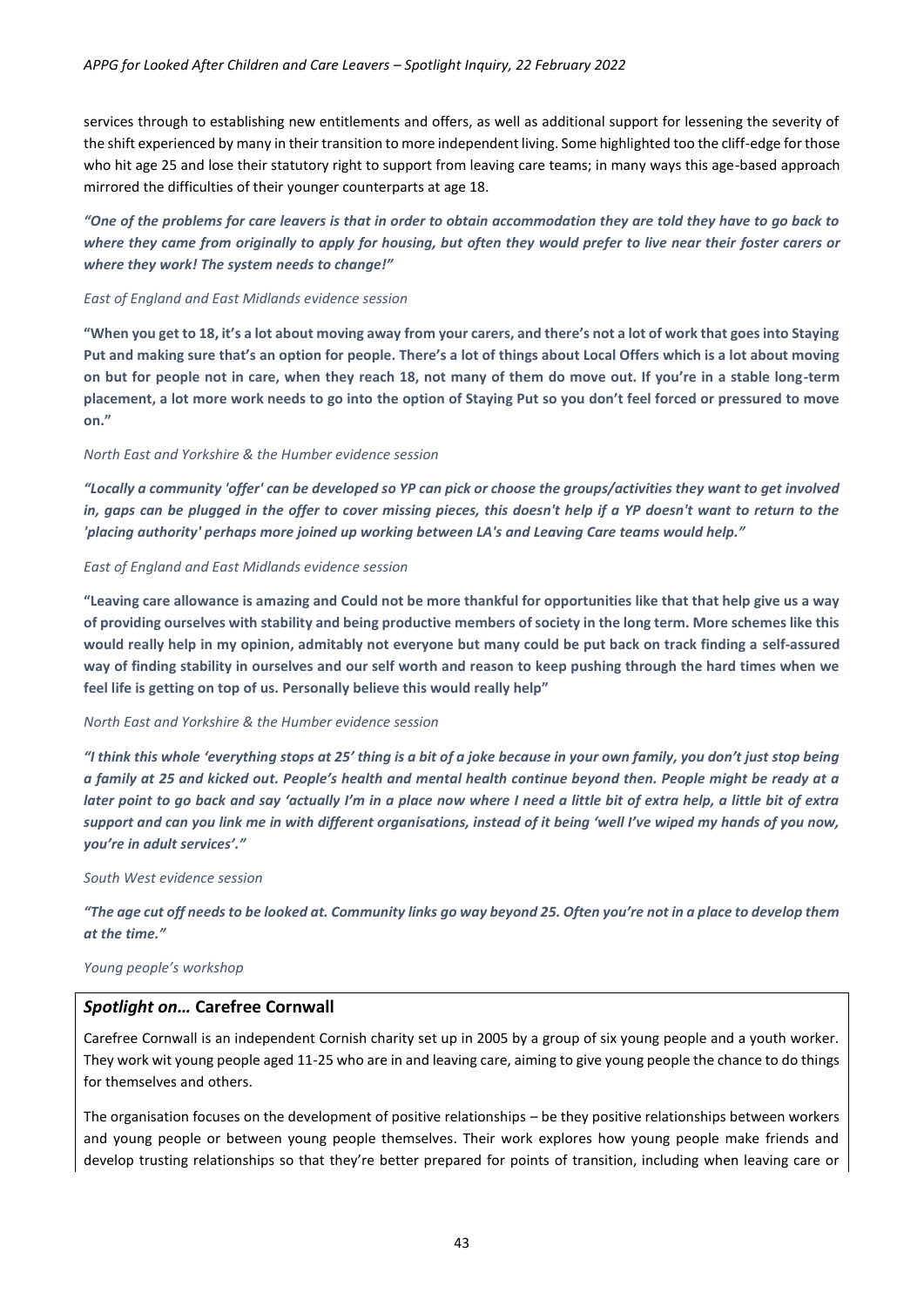leaving compulsory education. Carefree also delivers a significant proportion of Cornwall Council's leaving care personal advisor service.

#### *""Having positive relationships helps build a community around us."*

#### *Mari Eggins, Chief Executive at Carefree Cornwall, South West evidence session*

Carefree's Theory of Change is based on supporting young people leaving care to work successfully in groups and develop positive friendships, particularly important for those who have had difficult experiences with their very first group – their family of origin. During the South West evidence session, Duncan – a youth worker at Carefree – spoke about his journey, first getting involved with Carefree between the ages of 11 and 14. He shared how this involvement helped him build the relationships he needed to move on, and although he didn't return to Carefree until aged 18 as an apprentice, he knew a door was open if he needed during those four years.

*"Carefree is like a family. You'll hear young people say 'Carefree is a family'. Everyone feels comfortable."*

#### *Duncan Williams, Youth Worker at Carefree Cornwall, South West evidence session*

The opportunities offered by Carefree are structured within its 'participation triangle', engaging with young people in a way and at an intensity which suits them, including a biannual newsletter, one-off outdoor and sports activities, regular creative writing and arts projects, additional support at times of transition, an annual care leavers celebration event, and Care for Change Council meetings which take ideas to the local authority's corporate parenting board – chaired twice a year by members of the Council. Some young people also receive training as peer mentors:

*"It's allowed me to meet other young people who are kind of in the same situation as me. I got to do that through a training course and I learned about confidentiality and the best ways to be a role model to carry my role forward for the better, and then I had to pass a panel to be officially a peer mentor. Before people start they have a friend and someone they know when they come to this new environment."*

*Lottie, peer mentor for Carefree Cornwall, South West evidence session*

**For more information, please visit the [Carefree Cornwall website.](https://www.carefreecornwall.org.uk/)**

### <span id="page-43-0"></span>**Risk**

The Inquiry heard from those with both personal and professional experiences with the care system who felt as though the dominant 'risk' framing within the operation of the care system acted to inhibit support for young people to develop connections with communities important to them. Some social care professionals noted that this often resulted from misinterpretations of guidance and risk-averse approaches which didn't take enough consideration of young people's experiences and relationships.

Examples included young people being excluded from photos because of poorly understood safeguarding concerns. At the West Midlands evidence session, care-experienced people shared their experiences being pulled away from group photos at school or as part of community sports clubs or events, many of whom who weren't provided with an explanation by their carer or worker at the time as to why. Inevitably this again acted as a marker of difference and established barriers for new peer relationships and belonging to wider communities. Other examples included staying at friend's houses and restrictions around physical contact with professionals in care settings.

*"So there needs to be more listening to the yp and taking their feelings and views into account re photographs"* 

*West Midlands evidence session*

*"Let people be in family photos and in school photos on a trip."*

*Young people's workshop*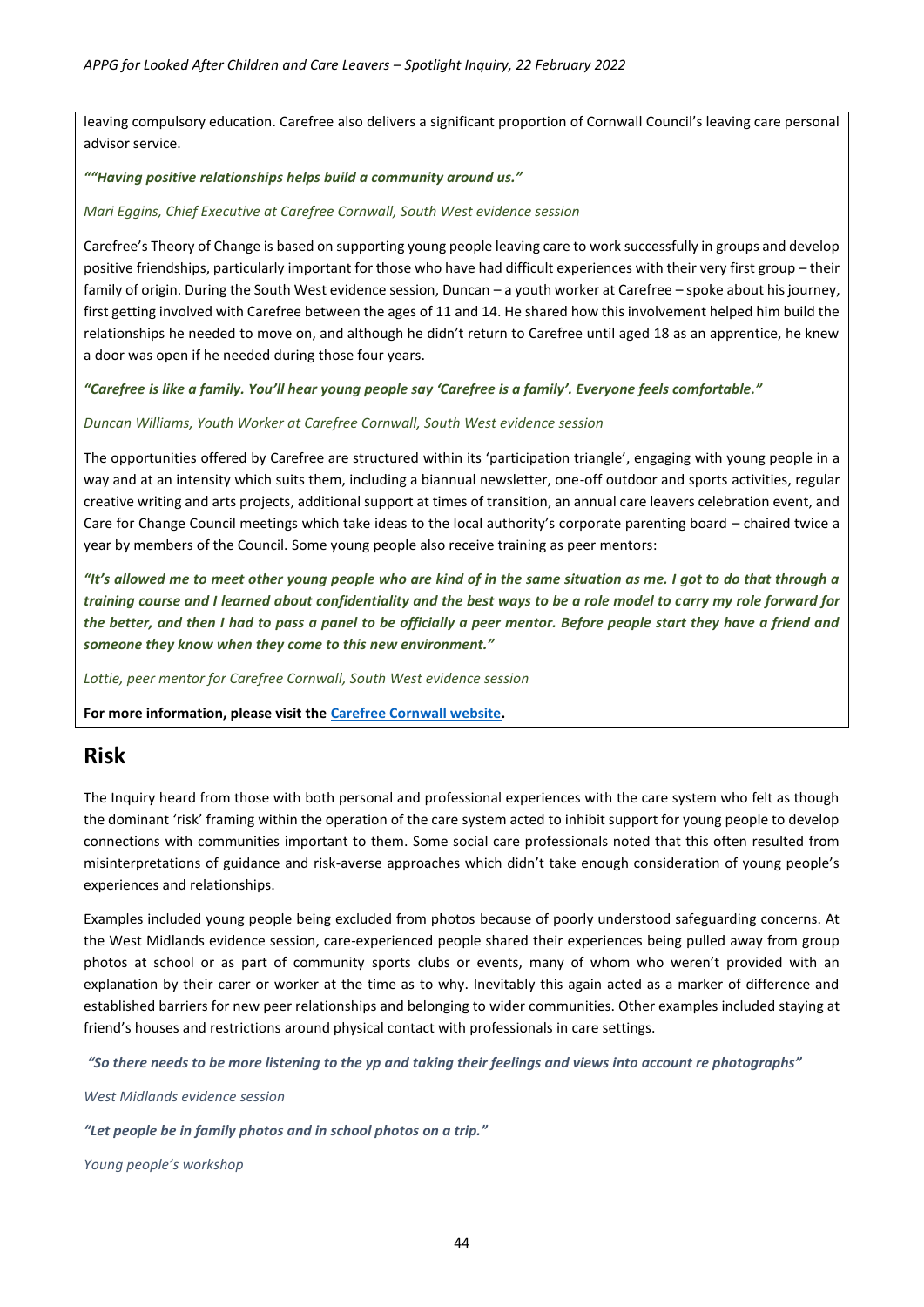*"there needs to be a 'can do' attitude so that exclusion from photos and trips abroad etc doesn't happen.. surely there is a way of making things work!!"*

*West Midlands evidence session*

*"Oh my god this!!! No hugging is so damaging! I spent almost 2 years nor being allowed to hug staff"*

*West Midlands evidence session*

*"I can't have a sleepover at my friend's house because she lives close to my mum and dad."*

*Young people's workshop*

*"Certainly doesn't make you feel a part of the family/community. Just another thing that reminds you that you are different."*

*West Midlands evidence session*

#### <span id="page-44-0"></span>**Family help**

Some contributors to the Inquiry drew attention to the importance of good early family help which may act to ultimately stop children from entering the care system and potentially fracturing relationships and community links, as well as how children and their birth families can be better supported within the care system to maintain and strengthen important connections. However, too often, many felt the care system in its efforts to protect children unwittingly pitted different people or groups against each other; it's focus on assessing and managing risk could be antagonistic to fostering supportive communities which included children and young people, birth families, foster carers, and social work and other professionals.

*"Is there any consideration for collaborative work around improving relationships and bridging gaps between Children in Care, their families and entire communities. It takes a village to raise a child."* 

*North East and Yorkshire & the Humber evidence session*

*"We have a child protection system which is designed to protect children from parents. This doesn't account for risks from outside family which means teenagers being brought into care due to community risks."* 

#### *West Midlands evidence session*

*"Empowering and educating our Community to break barriers, develop strategic plans to create conducive environment for children and young people, reducing number of children looked after, and promote cohesive community is the key... "* 

*North East and Yorkshire & the Humber evidence session*

*"family support services in the community are seriously lacking."* 

*North East and Yorkshire & the Humber evidence session*

*"The system could potentially be worse than what the home situation was."*

#### *South West evidence session*

*"Leeds are unusual in having safely significantly reduced the number of looked after children over the past 10 years. We have done this by investing in early help and protecting preventative services. We still have a youth service, all 57 of our children's centres and Family Group Conferencing is a cornerstone. This supports families to come together and make a plan if a children and a family are struggling and it prevents children needing to come into care. We also have 34% of our foster families are kinship families - we prioritise keeping children in their families"*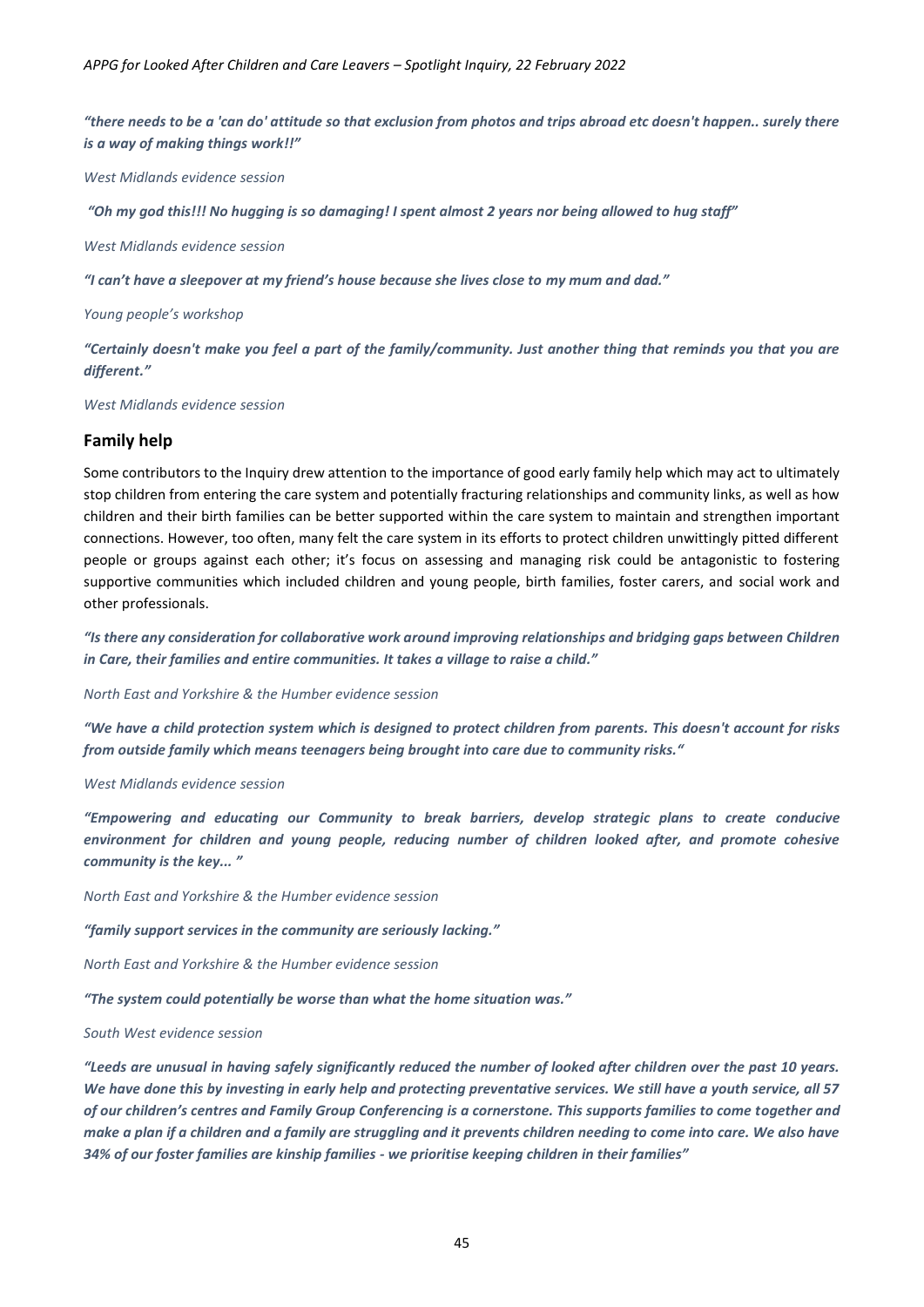*North East and Yorkshire & the Humber evidence session*

# <span id="page-45-0"></span>**Impacts of the Covid-19 pandemic**

*"We used to go to Flamingo Land and engage with our workers more. Since Covid, they don't want to know us anymore. We need the funding. We can't make ourselves look appealing with just the basics."*

#### *Young people's workshop*

A key aim for the Inquiry was to understand the impact of the pandemic on young people's experiences of care and community links, as to identify some of the lessons or learnings around what could (or does not) work to foster better community connections and understanding.

Consistent with what has been reported elsewhere<sup>29</sup>, the Inquiry heard that many young people – and predominantly young adults who had left care<sup>30</sup> – had experienced increased isolation and loneliness during periods of national lockdown. Some had seen poor support from their local authorities around both emotional wellbeing and the practical difficulties which arose because of the processing of financial support, or shop closures and food shortages, for example. Particularly evident was the disruption to both formal and informal time with family and friends and the significant impact this had on mental health. At the East of England and East Midlands evidence session, one young attendee noted how they were living in supported accommodation during the first lockdown and found it particularly difficult when they were asked to stay in their rooms as much as possible; this robbed them of their immediate community where they were physically living. During the West Midlands evidence session, a participation lead noted a recent meeting they had hosted with care-experienced young people who had shared that the pandemic hadn't necessarily increased their isolation but had made them more acutely aware of this and how isolated they already were.

*"the pandemic has highlighted how isolated Care Leavers actually are."*

#### *West Midlands evidence session*

*"I spent the first two lockdowns in a psychiatric hospital so I was completely shut off from my community. For me, the integration back into the community whilst still in a lockdown was very, very hard. The integration back into college over the last two months has been hard too, but also for lots of other young people in care."* 

#### *South West evidence session*

*"I know within myself I just felt isolated because obviously in care homes especially there were staff walking round with masks and social distancing. It just didn't feel like home... Even just needing a hug or to sit next to someone and have a chat, it was just so degrading in a way. It was like I had a disease or something…"*

#### *North West evidence session*

*"At the start of the pandemic, I kept getting letters telling me that I couldn't go outside. I was waiting for food parcels which didn't have anything I wanted to eat. I had to be honest with my local authority and tell them that we're human beings."*

#### *Young people's workshop*

*"I think Covid has affected children and leavers because you aren't able to see family face to face and that will affect people in care and leavers since you haven't seen them most in your life."*

#### *West Midlands evidence session*

*"I went from being really sociable to being shut away… "The only thing I did learn was not to take your friends and family for granted. I think I kind of did before the whole Covid so now I've learned not to."*

*South West evidence session*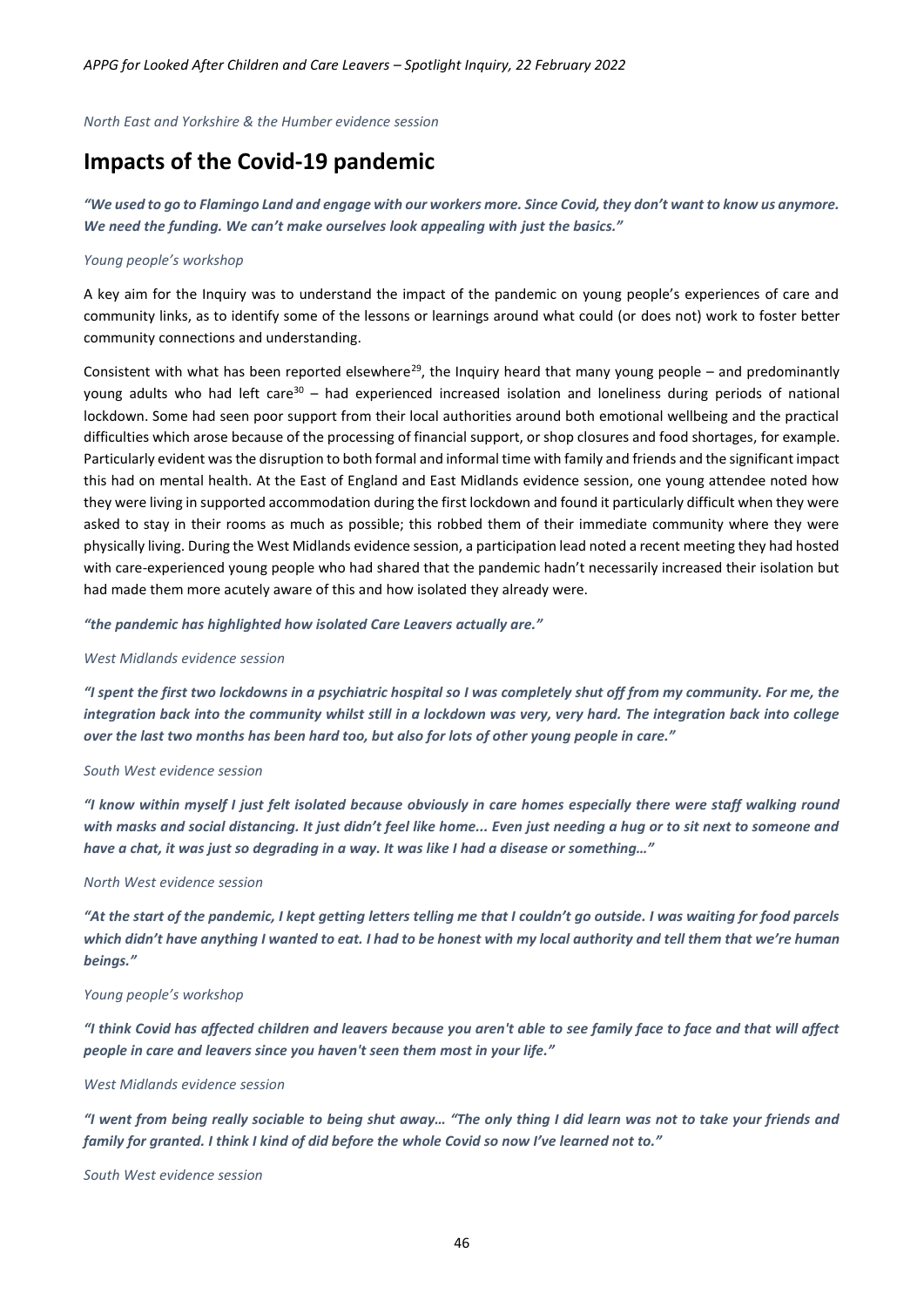*"I've had to isolate twice – once I had covid and once my partner had covid, and I don't think my local authority even knows. There's not that continuing conversation. If somebody does get covid, there's no help there. Who's going to get your food shopping if you're out of area?… I was out of area and somebody just rings up every six weeks. I actually ended up having to get my random neighbour to drop me off some milk and stuff like that. These are the key things that as our parents, as corporate parents, they should be providing. They should know if we've got covid."*

#### *North West evidence session*

*"I haven't seen half of my siblings in like a year… a year and a half because of Covid."*

#### *Young people's workshop*

*"There was a particular issue that has emerged about care experienced young people who have moved during lockdown and how they will need additional support to connect as restrictions lift."* 

#### *East of England and East Midlands evidence session*

*"I didn't have contact through the whole pandemic so for like a year cause I had a fear that if I was to go on contact I could catch it and I could spread it to other people or even just the fact knowing if I was to go on contact I had to go back to my room and isolate, so that was me in my room for two weeks with no communication, no contact with any of the staff. I know that that scared me a lot. I probably should have done my contact but I kept myself at home which made my mental health worse because I wasn't seeing my family because of the risks of seeing my family."* 

#### *North West evidence session*

The experiences above weren't universal: some young people shared examples of good support they had received which responded well to the challenges posed by the pandemic. During the West Midlands evidence session, a young person shared how they had felt really supported by their social worker throughout the course of the pandemic and credited them with keeping their wellbeing strong despite everything going on. One care-experienced young adult at the South West evidence session spoke of her experience becoming pregnant at the start of the pandemic and seeing much more support from their Personal Advisor than they would have likely seen otherwise due to online and telephone contact, particularly given they were living outside of their local authority area.

Many contributors with professional experience shared examples of how their practice pivoted to using online and digital tools for engagement – often with mixed results. Some highlighted the 'barrier of the screen' and that turning on the camera was often a big step for young people as they were letting someone into their own, previously private, space, which may have been associated with a 'care' identity beforehand. Others highlighted more positive aspects of the move to increased digital options, such as the element of control it gave to young people and the option to meet more regularly. At the East of England and East Midlands evidence session, one attendee shared how deaf young people – who had long used virtual means to communicate – felt at ease in the new environment and were empowered by teaching their social workers and IROs how to use technology effectively. A participation lead within a rural local authority also noted that virtual engagement had actually boosted recruitment they could sustain into the future, created new delivery opportunities (e.g. music sessions) and allowed for creative outputs such as films which would help with "marketing ourselves as a community in the future."

*"We tried really hard to keep our connection digitally, but it wasn't the same and not all our YPs had the equipment to connect."*

#### *East of England and East Midlands evidence session*

*"Not being able to see people, not being able to engage fully virtually. Inability to communicate properly. A lot of community groups, like youth clubs, LGBTQ+ groups aren't running due to COVID. Actual face to face contact, meetings face to face, get our routines back, regain our sense of purpose, interaction with real people, not just a computer screen."*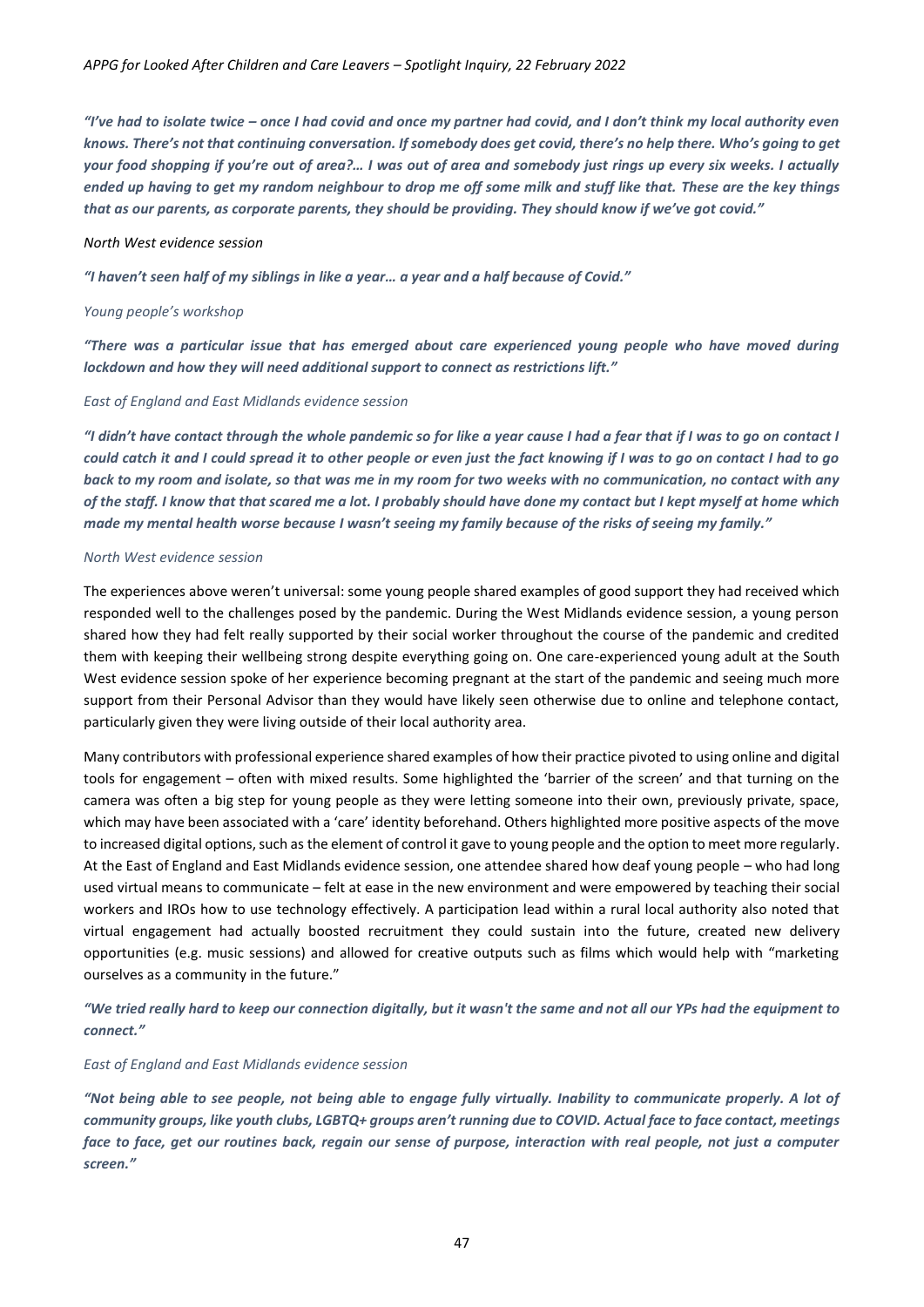#### *East of England and East Midlands evidence session*

*"I know in my six years working with the children in care council that one of our biggest problems has been to drive up engagement and we are finally being able to do that."* 

#### *South West evidence session*

*"Actual face to face cntact, meetings face to face, get our routines back, regain our sense of purpose, interaction with real people, not just a computer screen."*

#### *Evidence from Derbyshire children in care council*

*"I have been running a support group on zoom all through the pandemic and have done quizzes silly games etc just to be there for our care experienced young people. We as an outside organisation have provided tablets for some who were isolated also have run the CICC monthly meeting and been available on our WhatsApp groups and have learned that the young people appreciated this and felt they still had the safe space to talk about difficulties in CICC."* 

#### *East of England and East Midlands evidence session*

*"Interesting when I have spoken to YP who have been brought up in such a technological age , when mental health issues have been discussed and I've said about the online platforms we have to support YP all say they are fed up online and just want to talk to someone in person!"*

#### *West Midlands evidence session*

*"We have seen a huge impact on our UASC and young people, who were really building their own communities with the Creative Mentors they are working with. Not meeting face to face was really isolating for them, and connecting digitally was also incredibly difficult and frustrating for a number of reasons."*

#### *East of England and East Midlands evidence session*

Ultimately, experiences maintaining community links for care-experienced young people through the pandemic were often determined by access to digital devices and connections. Practical access to working laptops or tablets/phones and consistent internet connections were crucial elements for continuing existing relationships and developing belonging with new online communities. During the first wave of the pandemic in 2020, the Government launched its 'Get help with technology' scheme which supported care-experienced young people to access laptops, tablets and 4G wireless routers to assist with accessing education and maintain contact with key professionals and their friends.<sup>31</sup> Unfortunately, experiences securing such items through the scheme or elsewhere were mixed.

*"It'll be the same story across the country about isolation and loneliness and how young people are not connected. There was a government rollout of laptops to try and address that that was pitiful really. It was attached to education, training and employment but we've got over 50% of our young people are NEET so they weren't going to get a bite of that cherry. Connections with people is about much more than education, employment and training. It's important for our young people just to be able to talk to somebody… Looked after children probably got a better deal than care leavers. They tend to be the back of a long queue do our young people aged 18+ for stuff like that... The fallout of what's happened over the last 18 months has taken its toll on some young people. Re-emerging is a big issue for them."* 

*North East and Yorkshire & the Humber evidence session*

*"Without the access to technology, mental health can be impacted and things like access to social housing can become a real struggle"* 

*West Midlands evidence session*

#### *"the importance of wi-fi and smart phones for all Care Leavers (essential for life)"*

*South West evidence session*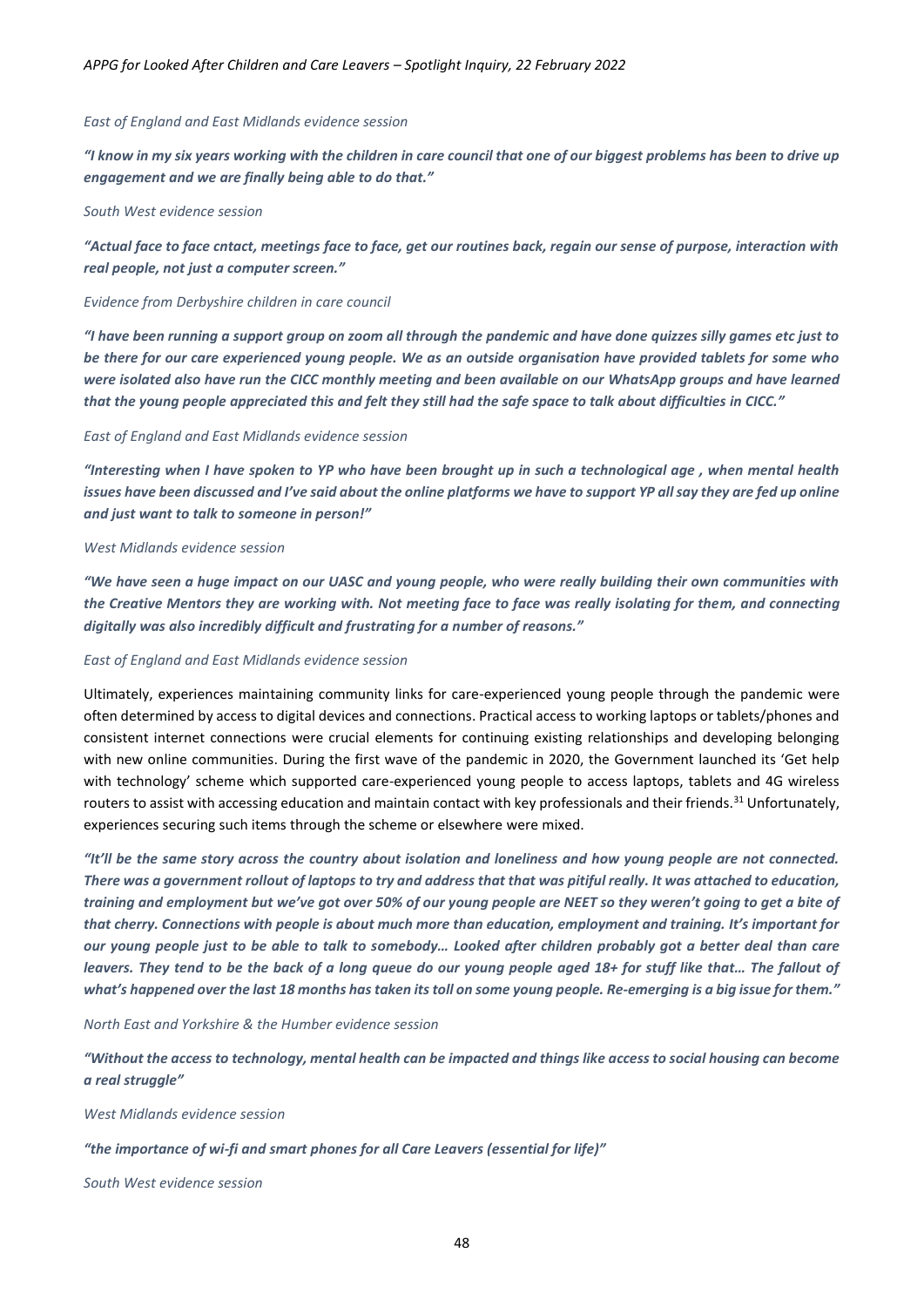*"Digital poverty for care leavers is massive. Providing a laptop when they don't have data and can't afford data just continues to isolate them. In terms of social work in general, we're all working more digitally, and we're all expected to work with our young people more digitally, but they've not got the resources to interact with us."*

*North East and Yorkshire & the Humber evidence session*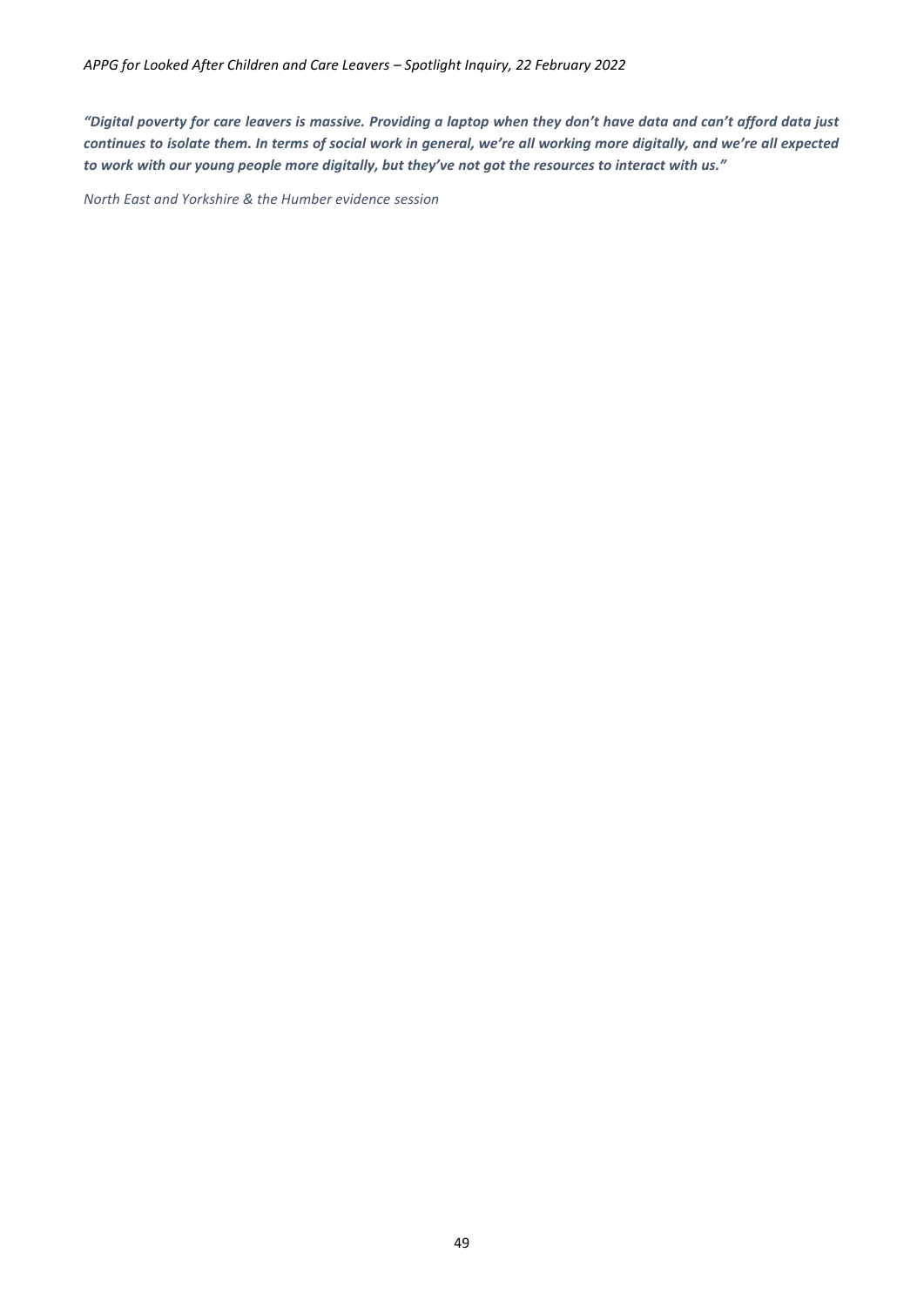# <span id="page-49-0"></span>**Conclusion**

This inquiry took on a difficult topic. 'Community' is such an intangible thing. So crucial to our lives but also something that generally occurs naturally and is hard to engineer. This presents a real challenge to Parliamentarians, Ministers, and local authorities – how to design legislation, policies, systems and support that help children in care and care leavers to genuinely feel a part of, and able to participate in, the communities that matter most to them.

However, as this report demonstrates, the experiences, ideas and wishes of children in care, care leavers, and those who work most closely with them are extremely instructive. The result is 15 recommendations for simple changes that could be made to help shift the dial when it comes to community. On its own, each individual recommendation may not make very much difference, but collectively it is the view of this APPG that they could make a meaningful difference to the lives of many children in care and care leavers.

The report could not come at a more important time during this Parliament. In a matter of weeks, the Independent Review into Children's Social Care will report on its findings and recommendations to Government and as Parliamentarians we are tasked with scrutinising its work and holding the Government to account to ensure that the subsequent reform package it brings forward is an ambitious attempt to improve the care system for everyone.

By ensuring the reforms have a focus on the people and places that matter most to children in care and care leavers, that they tackle stigma and leave the wider system better able facilitate the community connections that children in care and care leavers want and need parliamentarians can make a real difference in this round of reform. We must also not shy away from some of the big issues identifies in our final five recommendations – the workforce, provision of placements, support for care leavers, funding, and the challenging issue of out of area placements – working together to build cross-party consensus and find real solutions to these longstanding challenges.

As members of this All Party Parliamentary Group we would like to thank every young person who supported this inquiry. We will do our very best to represent your voices in the weeks ahead and work hard to ensure that the reforms that follow make positive and tangible changes for you and for future generations of children and young people in care.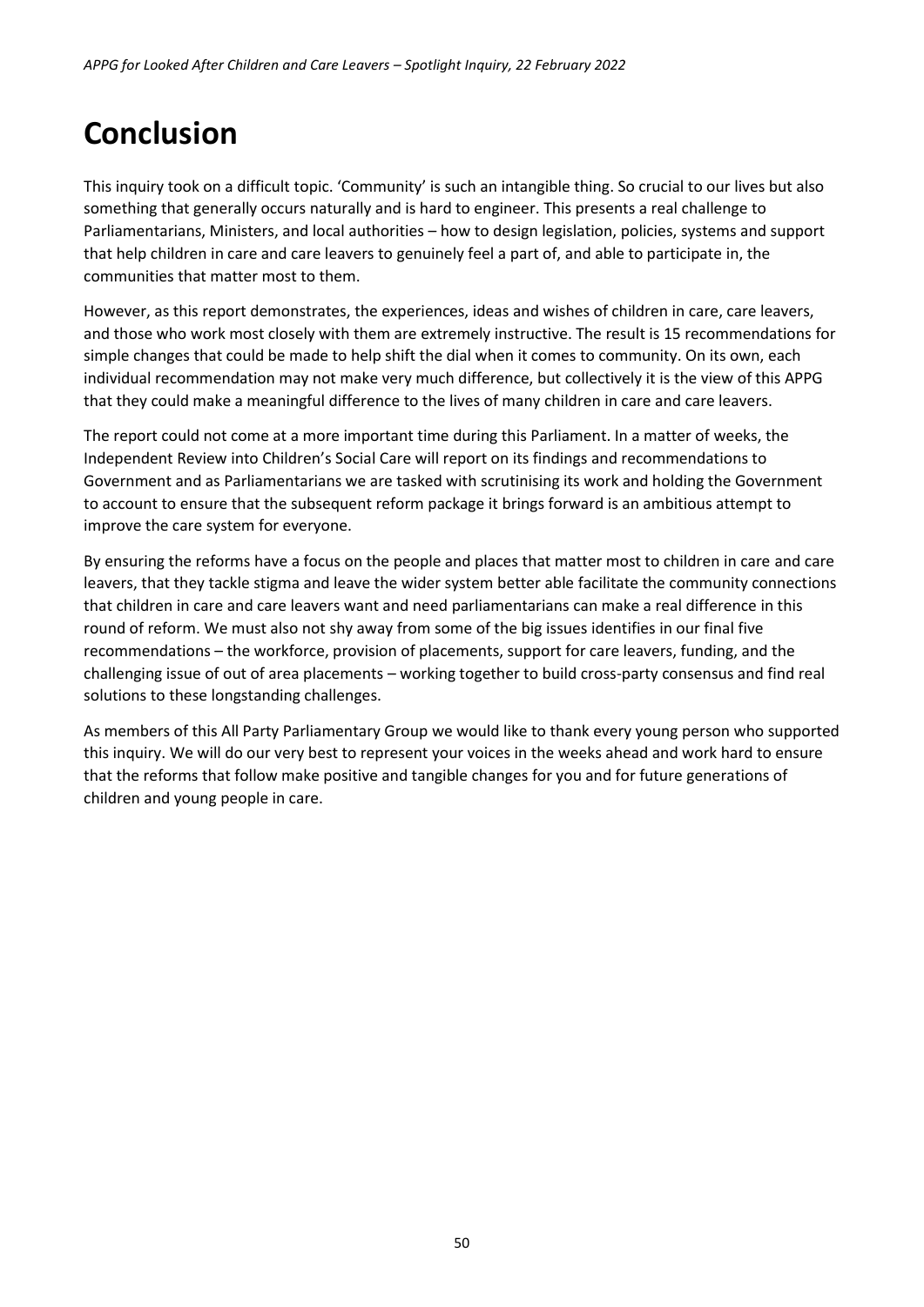# <span id="page-50-0"></span>**References**

```
9 Become (n.d.) Weekly Link-Ups for Care Experienced Young People. Accessed 16 December 2021.
```
<https://www.becomecharity.org.uk/for-young-people/weekly-link-ups/>

<sup>12</sup> Coram Voice and the Rees Centre (2020). *Bright Spots insights: Challenging stigma in the care system.* 

[http://www.education.ox.ac.uk/wp-content/uploads/2020/03/Bright-Spots-Insight-Paper-ChallengingStigma-web\\_Mar2020.pdf](http://www.education.ox.ac.uk/wp-content/uploads/2020/03/Bright-Spots-Insight-Paper-ChallengingStigma-web_Mar2020.pdf)

<sup>13</sup> Become (2017) *Perceptions of Care.* <https://www.becomecharity.org.uk/for-professionals/resources/perceptions-of-care-2017/>

<sup>15</sup> Become (2018) *Teachers Who Care.* <https://www.becomecharity.org.uk/for-professionals/resources/teachers-who-care-2018/> <sup>16</sup> Coram (2021) *Public attitudes to children in care and care leavers*.

[https://www.coram.org.uk/sites/default/files/resource\\_files/Public%20attitudes%20to%20children%20in%20care%20and%20care%](https://www.coram.org.uk/sites/default/files/resource_files/Public%20attitudes%20to%20children%20in%20care%20and%20care%20leavers%20Coram.pdf) [20leavers%20Coram.pdf](https://www.coram.org.uk/sites/default/files/resource_files/Public%20attitudes%20to%20children%20in%20care%20and%20care%20leavers%20Coram.pdf)

<sup>17</sup> ScotCen and Life Changes Trust (2018) *Public attitudes to care experienced young people.* 

[https://www.lifechangestrust.org.uk/sites/default/files/Public%20attitudes%20to%20care-experienced%20young%20people%20-](https://www.lifechangestrust.org.uk/sites/default/files/Public%20attitudes%20to%20care-experienced%20young%20people%20-%20Final%20version%20amended_0.pdf) [%20Final%20version%20amended\\_0.pdf](https://www.lifechangestrust.org.uk/sites/default/files/Public%20attitudes%20to%20care-experienced%20young%20people%20-%20Final%20version%20amended_0.pdf)

<sup>18</sup> Frameworks (2020) *Each and Every Child: How to Talk About Care Experience in Scotland*.

```
https://www.frameworksinstitute.org/wp-content/uploads/2020/06/FRAJ8071-Robertson-Childrens-Care-in-Scotland-200424.pdf
19 Children's Commissioner (2020) Stability Index 2020. https://www.childrenscommissioner.gov.uk/report/stability-index-2020/
```
<sup>20</sup> Department for Education (2021) *Children looked after in England including adoptions*[. https://explore-education-](https://explore-education-statistics.service.gov.uk/find-statistics/children-looked-after-in-england-including-adoptions/2021)

[statistics.service.gov.uk/find-statistics/children-looked-after-in-england-including-adoptions/2021](https://explore-education-statistics.service.gov.uk/find-statistics/children-looked-after-in-england-including-adoptions/2021)

<sup>21</sup> Children's Commissioner (2019) *Pass the parcel: children posted around the care system*.

<https://www.childrenscommissioner.gov.uk/report/pass-the-parcel-children-posted-around-the-care-system/>

<sup>22</sup> APPG for Runaway and Missing Children and Adults (2019) *No Place at Home: Risks facing children and young people who go missing from out of area placements.* <https://www.childrenssociety.org.uk/sites/default/files/2020-10/no-place-at-home.pdf> <sup>23</sup> Department for Education (2018) *Applying corporate parenting principles to looked-after children and care leavers: statutory* 

*guidance for local authorities.* [https://www.gov.uk/government/publications/applying-corporate-parenting-principles-to-looked](https://www.gov.uk/government/publications/applying-corporate-parenting-principles-to-looked-after-children-and-care-leavers)[after-children-and-care-leavers](https://www.gov.uk/government/publications/applying-corporate-parenting-principles-to-looked-after-children-and-care-leavers)

<sup>24</sup> UNICEF (n.d.) *Child Friendly Cities Initiative.* Accessed 16 December 2021[. https://childfriendlycities.org/](https://childfriendlycities.org/)

<sup>25</sup> Bywaters, P. and the Child Welfare Inequalities Project Team (2020) *The Child Welfare Inequalities Project: Final Report.* Nuffield Foundation[. https://www.nuffieldfoundation.org/project/inequalities-in-child-welfare-intervention-rates](https://www.nuffieldfoundation.org/project/inequalities-in-child-welfare-intervention-rates)

<sup>26</sup> House of Commons Library (2021) *Support for care leavers.* <https://commonslibrary.parliament.uk/research-briefings/cbp-8429/>

<sup>1</sup> Department for Education (2010) *Children Act 1989: care planning, placement and case review*.

<https://www.gov.uk/government/publications/children-act-1989-care-planning-placement-and-case-review>

<sup>2</sup> National Institute for Health and Care Excellence (2021) *Looked After Children and Young People: NICE guideline*.

<https://www.nice.org.uk/guidance/ng205/chapter/Recommendations#supporting-positive-relationships>

<sup>3</sup> Meltzer, H., Corbin, T., Gatward, R., Goodman, R., and Ford, T. (2003) *The mental health of young people looked-after by local authorities in England*. Office for National Statistics. <https://sp.ukdataservice.ac.uk/doc/5280/mrdoc/pdf/5280userguide.pdf> <sup>4</sup> NHS Digital (2018) *Mental Health of Children and Young People in England, 2017 [PAS].* [https://digital.nhs.uk/data-and](https://digital.nhs.uk/data-and-information/publications/statistical/mental-health-of-children-and-young-people-in-england/2017/2017)[information/publications/statistical/mental-health-of-children-and-young-people-in-england/2017/2017](https://digital.nhs.uk/data-and-information/publications/statistical/mental-health-of-children-and-young-people-in-england/2017/2017)

<sup>5</sup> Briheim-Crookall, L., Michelmore, O., Baker, C., Oluwanifemi, O., Taylor, S., and Selwyn, J. (2020) *What makes life good? Care leavers' views on their well-being.* Coram Voice and The Rees Centre[. https://coramvoice.org.uk/wp-content/uploads/2020/11/1883-](https://coramvoice.org.uk/wp-content/uploads/2020/11/1883-CV-What-Makes-Life-Good-Summary5.pdf) [CV-What-Makes-Life-Good-Summary5.pdf](https://coramvoice.org.uk/wp-content/uploads/2020/11/1883-CV-What-Makes-Life-Good-Summary5.pdf)

<sup>6</sup> Staines, J. and Selwyn, J. (2020) *"I wish someone would explain why I am in care": The impact of children and young people's lack of understanding of why they are in out-of-home care on their well-being and felt security.* Child & Family Social Work: Volume 25, Issue S1 p. 97-106[. https://onlinelibrary.wiley.com/doi/abs/10.1111/cfs.12721](https://onlinelibrary.wiley.com/doi/abs/10.1111/cfs.12721)

<sup>7</sup> Blue Cabin (n.d.) *Creative Life Story Work*. Accessed 16 December 2021[. https://wearebluecabin.com/creative-life-story-work](https://wearebluecabin.com/creative-life-story-work)

<sup>8</sup> Stone, L. (2021) *Care-experienced identity: Why should we care?* Accessed 16 December 2021[. https://lys-13.medium.com/care](https://lys-13.medium.com/care-experienced-identity-why-should-we-care-4e6c9c988a3d)[experienced-identity-why-should-we-care-4e6c9c988a3d](https://lys-13.medium.com/care-experienced-identity-why-should-we-care-4e6c9c988a3d)

<sup>10</sup> Reclaim Care (n.d.) *Reclaim Gatherings*. Accessed 16 December 2021[. https://reclaimcare.wixsite.com/reclaimcare/gatherings](https://reclaimcare.wixsite.com/reclaimcare/gatherings) <sup>11</sup> Diaz, C., Edwards, D., Yoeli, H., Ridley, L., Williams, D., Robson, M., and Young, J. (2021) *A review of key literature on Children in Care's participation.* The Compass Project. Accessed 16 December 2021.

[https://static1.squarespace.com/static/571e40539f72665367f6d2bc/t/60ba39426496b505bebeaf28/1622817112296/BC-CP-](https://static1.squarespace.com/static/571e40539f72665367f6d2bc/t/60ba39426496b505bebeaf28/1622817112296/BC-CP-LitReview-Outlined-Jun21.pdf)[LitReview-Outlined-Jun21.pdf](https://static1.squarespace.com/static/571e40539f72665367f6d2bc/t/60ba39426496b505bebeaf28/1622817112296/BC-CP-LitReview-Outlined-Jun21.pdf)

<sup>14</sup> Roberts, L. (2021) *The Children of Looked After Children: Outcomes, Experiences and Ensuring Meaningful Support to Young Parents In and Leaving Care.* Bristol University Press.<https://library.oapen.org/handle/20.500.12657/47513>